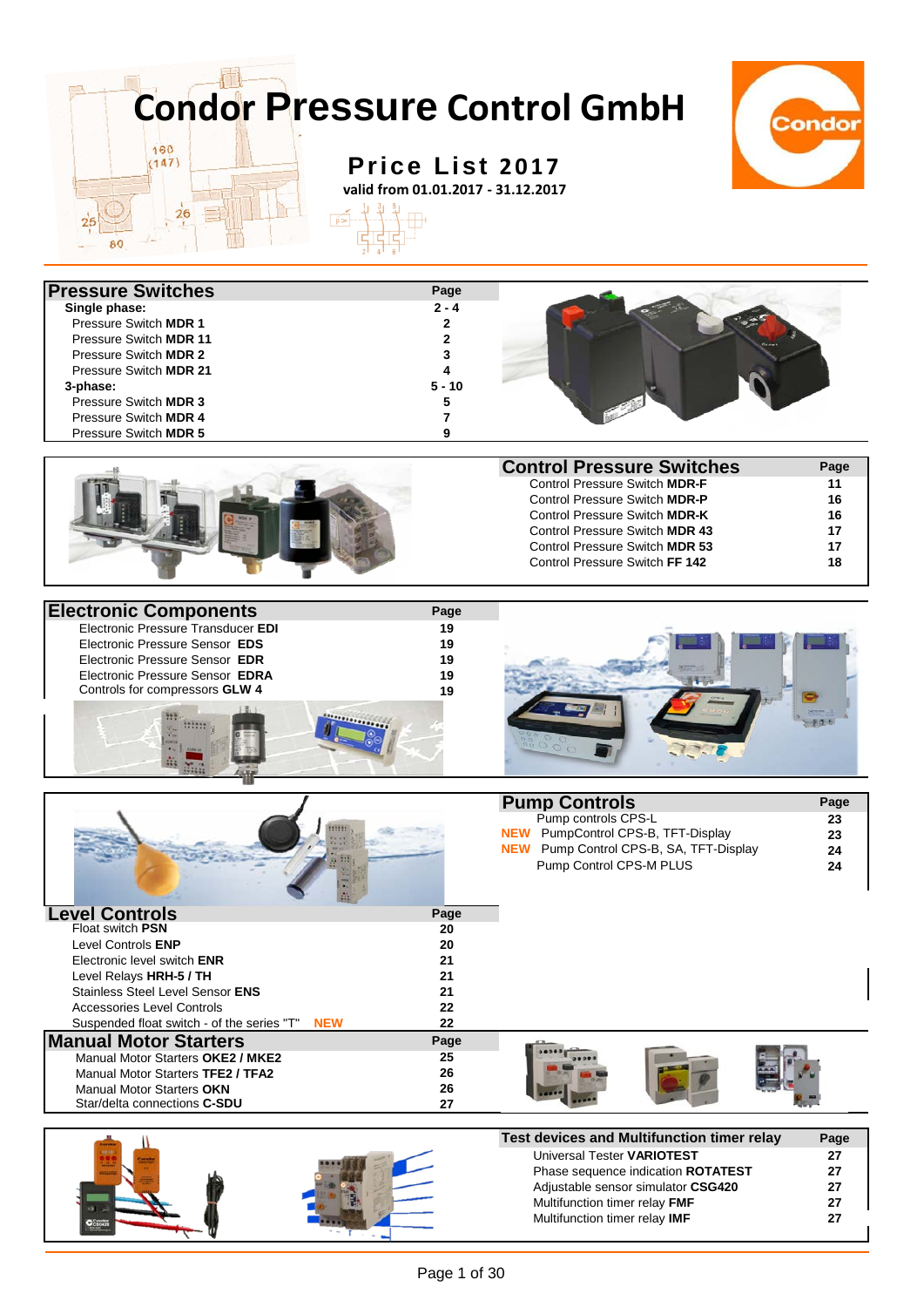



## **Pressure switches AC-current**



**Pressure switch MDR 1 - Single phase -**

 $\frac{1}{2}$   $\frac{3}{4}$  $\sqrt{p}$ 

> **Price €/ Piece**<br>12,30 €

| <b>Pressure Switch MDR 1</b>          | catalogue page 15, 25-27 |                                     |               |                      |                        |                                    |
|---------------------------------------|--------------------------|-------------------------------------|---------------|----------------------|------------------------|------------------------------------|
| <b>Type</b>                           | ON / OFF<br>buttons      | <b>Pressure range</b><br>pOFF (bar) | <b>Flange</b> | Article group "1010" | Part-<br><b>Number</b> | Preis $\epsilon$ /<br><b>Stück</b> |
| <b>MDR-1 DSD BAEA 017A030 XDE XXX</b> |                          | $2.5 - 6$ bar                       | G1/4" St      |                      | 212119                 | 49,70 €                            |
| <b>MDR-1 DTD BAEA 017A030 XDE XXX</b> |                          | $2.5 - 6$ bar                       | G1/4" St-Ü    |                      | 212126                 | 54,30 €                            |
|                                       |                          |                                     |               |                      |                        |                                    |
| <b>MDR-1 GBA AAEA 060A080 QDE XXX</b> | EA                       | $2.5 - 11$ bar                      | G1/4"         |                      | 212133                 | 69,40 €                            |
| <b>MDR-1 GEA AAEA 060A080 QDE XXX</b> | EA                       | $2.5 - 11$ bar                      | F4 1/4"       |                      | 212140                 | 78,00 €                            |
| <b>MDR-1 GFA AAEA 060A080 QDE XXX</b> | EA                       | $2.5 - 11$ bar                      | F4 3/8"       |                      | 212157                 | 78,00 €                            |
|                                       |                          |                                     |               |                      |                        |                                    |
| MDR-1 GBA BAEA 060A080 QDE XXX        |                          | $2.5 - 11$ bar                      | G1/4"         |                      | 216049                 | 66.20 €                            |
| <b>MDR-1 GEA BAEA 060A080 QDE XXX</b> |                          | $2.5 - 11$ bar                      | F4 1/4"       |                      | 216025                 | 75,10 €                            |
| <b>MDR-1 GFA BAEA 060A080 QDE XXX</b> |                          | $2.5 - 11$ bar                      | F4 3/8"       |                      | 216063                 | 75,10 €                            |
| <b>Accessories MDR 1</b>              |                          |                                     |               |                      |                        |                                    |

| <b>Type</b>            | <b>Description</b>                                                              | Article group "1900" | Part-         | Price €/   |
|------------------------|---------------------------------------------------------------------------------|----------------------|---------------|------------|
|                        |                                                                                 |                      | <b>Number</b> | Piece      |
| <b>EV 1S*</b>          | Unloader valve with quick-connect 6 mm for plastic unloader valves              |                      | 226765        | 12,30 €    |
| AEV 1S*                | Delayed unloader valve with quick-connect 6 mm for plastic unloader valves      |                      | 217541        | 16,10 €    |
|                        |                                                                                 |                      |               |            |
| WN MDR 1               | Grommet                                                                         |                      | 200888        | $3,20 \in$ |
| <b>PG 11 G</b>         | Conduits for mounting of cable glands (inner thread)                            |                      | 255024        | 4,40 €     |
| <b>PG 11 Z</b>         | Cable gland with strain relief                                                  |                      | 255031        | 5,50 €     |
| <b>PG 11 ZK</b>        | Cable gland with strain relief and cable support                                |                      | 255048        | 6,10 €     |
|                        |                                                                                 |                      |               |            |
| H1 (Cover MDR 1)       | Cover without On/Off lever                                                      |                      | 230700        | $5,50 \in$ |
| H1-EA (Cover MDR 1+EA) | Cover with On/Off lever for manual On/Off (Neutral version,<br>without marking) |                      | 227366        | 12,90 €    |
| Cover MDR 1+EA+lever   | Conversion kit H1 to cover H1-EA                                                |                      | 230717        | 14.10 €    |

\*only for pneumatic tubes with outside tolerances according to e. g. Festo PAN 6x1 mm

| <b>CONTRACTOR</b><br><b>Pressure Switch MDR 11</b><br>$\sim$<br>- Single phase - | ា វា វា<br>$p > 1 - 1 - 1$ |
|----------------------------------------------------------------------------------|----------------------------|
|----------------------------------------------------------------------------------|----------------------------|

| <b>Pressure Switch MDR 11</b>           | catalogue page 15, 28 - 30 |                       |               |                      |               |               |
|-----------------------------------------|----------------------------|-----------------------|---------------|----------------------|---------------|---------------|
| <b>Type</b>                             | ON / OFF                   | <b>Pressure range</b> | <b>Flange</b> | Article group "1010" | Part-         | Price $\in I$ |
|                                         | buttons                    | pOFF (bar)            |               |                      | <b>Number</b> | <b>Piece</b>  |
| <b>MDR 11 DSD AAIA 017A030 XHI XXX</b>  | EA                         | $2.5 - 6$ bar         | G 1/4" St     |                      | 235712        | $64.60 \in$   |
| <b>MDR-11 DTD AAIA 017A030 XHI XXX</b>  | EA                         | $2.5 - 6$ bar         | G 1/4" St-Ü   |                      | 235729        | 68.70 €       |
| <b>MDR 11 GBA AAIA 060A080 QHI XXX</b>  | EA                         | $2.5 - 11$ bar        | G 1/4"        |                      | 235736        | $81.00 \in$   |
| <b>MDR 11 GEA AAIA 060A080 QHI XXXX</b> | EA                         | $2.5 - 11$ bar        | F4 1/4"       |                      | 235743        | 89.70 €       |
|                                         |                            |                       |               |                      |               |               |

| <b>Accessories MDR 11</b> |                                                                                                    |               |               |               |
|---------------------------|----------------------------------------------------------------------------------------------------|---------------|---------------|---------------|
| <b>Type</b>               | <b>Description</b>                                                                                 | Article group | Part-         | Price $\in I$ |
|                           |                                                                                                    | "1900"        | <b>Number</b> | Piece         |
| $EV$ 1S*                  | Unloader valve with quick-connect 6 mm for plastic unloader valves                                 |               | 226765        | 12,30 €       |
| <b>EV 1 WSi</b>           | 90° unloader valve with quick-connect for 1/4" plastic tubes, quick-connect can<br>be rotated 360° |               | 247593        | 17,80 €       |
|                           |                                                                                                    |               |               |               |
| AEV 1 S*                  | Delayed unloader valve with quick-connect 6 mm for plastic<br>unloader valves                      |               | 217541        | 16,10 €       |
|                           |                                                                                                    |               |               |               |
| <b>WN MDR 11</b>          | Grommet                                                                                            |               | 201243        | $3,20 \in$    |
| PG 13,5 Z-21              | Cable gland with strain relief                                                                     |               | 201021        | 5,70 €        |
| PG 13.5 ZK-21             | Cable gland with strain relief and cable support                                                   |               | 201038        | 6,20 €        |
|                           |                                                                                                    |               |               |               |

\*only for pneumatic tubes with outside tolerances according to e. g. Festo PAN 6x1 mm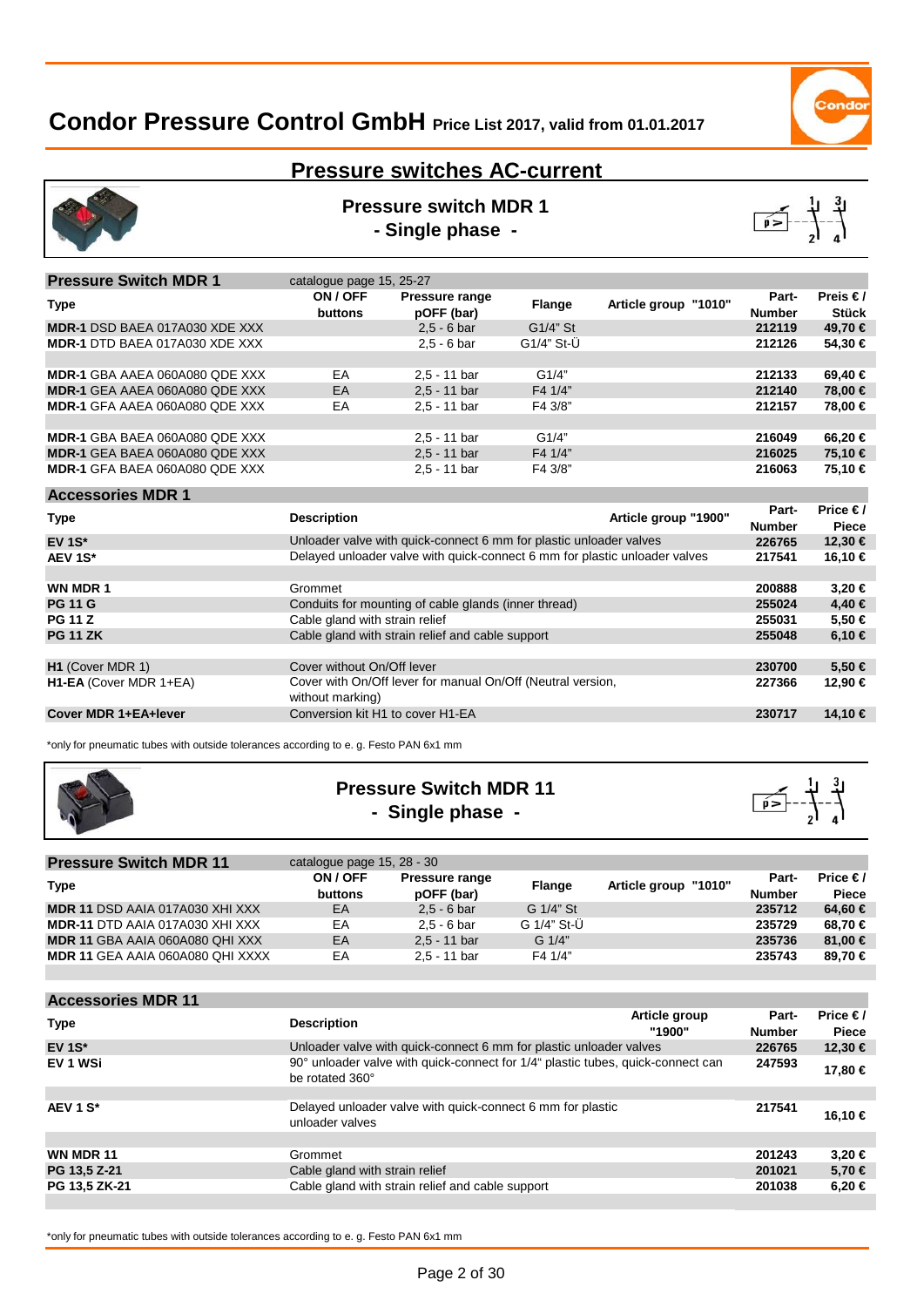

| <b>Pressure Switch MDR 2</b> |
|------------------------------|
| - Single phase -             |

 $\frac{1}{p}$   $\frac{1}{2}$   $\frac{3}{4}$ 

| <b>Pressure Switch MDR 2</b>          | catalogue page 15, 31 - 33 |                                     |               |                         |                        |                               |
|---------------------------------------|----------------------------|-------------------------------------|---------------|-------------------------|------------------------|-------------------------------|
| <b>Type</b>                           | ON / OFF<br><b>buttons</b> | <b>Pressure range</b><br>pOFF (bar) | <b>Flange</b> | "1020"<br>Article group | Part-<br><b>Number</b> | Price $\in I$<br><b>Piece</b> |
| <b>MDR-2 DBA AAAA 015A030 XAA XXX</b> | EA                         | $1.5 - 7$ bar                       | G 1/4"        |                         | 212164                 | 60,10 $∈$                     |
| <b>MDR-2 GBA AAAA 070A090 XAA XXX</b> | EA                         | 4 - 12 bar                          | G 1/4"        |                         | 212171                 | 75,10 €                       |
| <b>MDR-2 GEA AAAA 070A090 XAA XXX</b> | EA                         | 4 - 12 bar                          | F4 1/4"       |                         | 212188                 | $83,90 \in$                   |
| <b>MDR-2 GFA AAAA 070A090 XAA XXX</b> | EA                         | 4 - 12 bar                          | F4 3/8"       |                         | 212195                 | 83,90 €                       |
| <b>MDR-2 GDA AAAA 070A090 XAA XXX</b> | EA                         | $4 - 12$ bar                        | F4 1/2"       |                         | 212201                 | $83,90 \in$                   |
|                                       |                            |                                     |               |                         |                        |                               |
| <b>MDR-2 DBA BAAA 015A030 XAA XXX</b> |                            | $1.5 - 7$ bar                       | G 1/4"        |                         | 217381                 | 56,90 €                       |
| <b>MDR-2 GBA BAAA 070A090 XAA XXX</b> | ۰.                         | 4 - 12 bar                          | G 1/4"        |                         | 217404                 | 71,80 €                       |
| <b>MDR-2 GEA BAAA 070A090 XAA XXX</b> | ۰.                         | $4 - 12$ bar                        | F4 1/4"       |                         | 219408                 | 81,00 €                       |
| <b>MDR-2 GFA BAAA 070A090 XAA XXX</b> | ۰.                         | 4 - 12 bar                          | F4 3/8"       |                         | 226888                 | 81,00 €                       |
| <b>MDR-2 GDA BAAA 070A090 XAA XXX</b> |                            | 4 - 12 bar                          | F4 1/2"       |                         | 226895                 | $81.00 \in$                   |

| <b>Accessories MDR 2</b>            |                                                                                                  |                      |                        |                        |
|-------------------------------------|--------------------------------------------------------------------------------------------------|----------------------|------------------------|------------------------|
| <b>Type</b>                         | <b>Description</b>                                                                               | Article group "1900" | Part-<br><b>Number</b> | Price $\in$ /<br>Piece |
| EV <sub>2</sub>                     | Unloader valve with screw connection for 6 mm plastic or copper discharge tube                   |                      | 200666                 | 13,20 €                |
| <b>EV 2S*</b>                       | Unloader valve with quick-connect for 6 mm plastic discharge tube                                |                      | 200680                 | 13,20 €                |
| <b>EV 2W</b>                        | Unloader valve 90° with screw connection for 6 mm plastic or discharge copper<br>tube            |                      | 200697                 | 18,70 €                |
| EV 2Wi                              | Unloader valve 90° with screw connection for 1/4" mm plastic or discharge<br>copper tube         |                      | 200703                 | 18,70 €                |
| EV 2WS*                             | Unloader valve 90° with quick-connect for 6 mm plastic discharge tube                            |                      | 200710                 | 18,70 €                |
| AEV <sub>2</sub>                    | Delayed unloader valve with screw connection for 6 mm plastic or copper<br>discharge tube        |                      | 200727                 | 17,60 €                |
| AEV 2S*                             | Delayed unloader valve with quick-connect for 6 mm plastic discharge tube                        |                      | 200741                 | 17,60 €                |
| <b>AEV 2W</b>                       | Delayed unloader valve 90° with screw connection for 6 mm plastic or copper<br>discharge tube    |                      | 200758                 | $23,10$ €              |
| <b>AEV 2Wi</b>                      | Delayed unloader valve 90° with screw connection for 1/4" mm plastic or copper<br>discharge tube |                      | 200765                 | 23,10 €                |
| AEV 2WS*                            | Delayed unloader valve 90° with quick-connect for 6 mm plastic discharge tube                    |                      | 200772                 | $23,10$ €              |
| <b>WN MDR 2, 4 u. 43</b>            | Grommet                                                                                          |                      | 200888                 | $3,20 \in$             |
| <b>PG 11 G</b>                      | Conduits for mounting cable glands (inner thread)                                                |                      | 200895                 | 4,40 €                 |
| <b>PG 11 V</b>                      | Cable gland complete                                                                             |                      | 200901                 | 5,10 €                 |
| <b>PG 11 Z</b>                      | Cable gland with strain relief                                                                   |                      | 200925                 | $5,50 \in$             |
| <b>PG 11 ZK</b>                     | Cable gland with strain relief and cable support                                                 |                      | 200918                 | 6,10€                  |
| PG 13,5 G                           | Conduits for mounting cable glands (inner thread)                                                |                      | 200963                 | 4,50 €                 |
| PG 13,5 V                           | Cable gland complete                                                                             |                      | 200932                 | $5,30 \in$             |
| PG 13,5 Z                           | Cable gland with strain relief                                                                   |                      | 200956                 | 5,70 €                 |
| <b>PG 13,5 ZK</b>                   | Cable gland with strain relief and cable support                                                 |                      | 200949                 | $6,20 \in$             |
| H <sub>2</sub> (Cover MDR 2)        | Cover without On/Off lever (Neutral version without marking)                                     |                      | 217510                 | 7,80 €                 |
| H <sub>2</sub> -EA (Cover MDR 2+EA) | Cover with On/Off lever for manual On/Off (neutral version, without marking)                     |                      | 229445                 | 10,20 €                |
|                                     |                                                                                                  |                      |                        |                        |

\*only for pneumatic tubes with outside tolerances according to e. g. Festo PAN 6x1 mm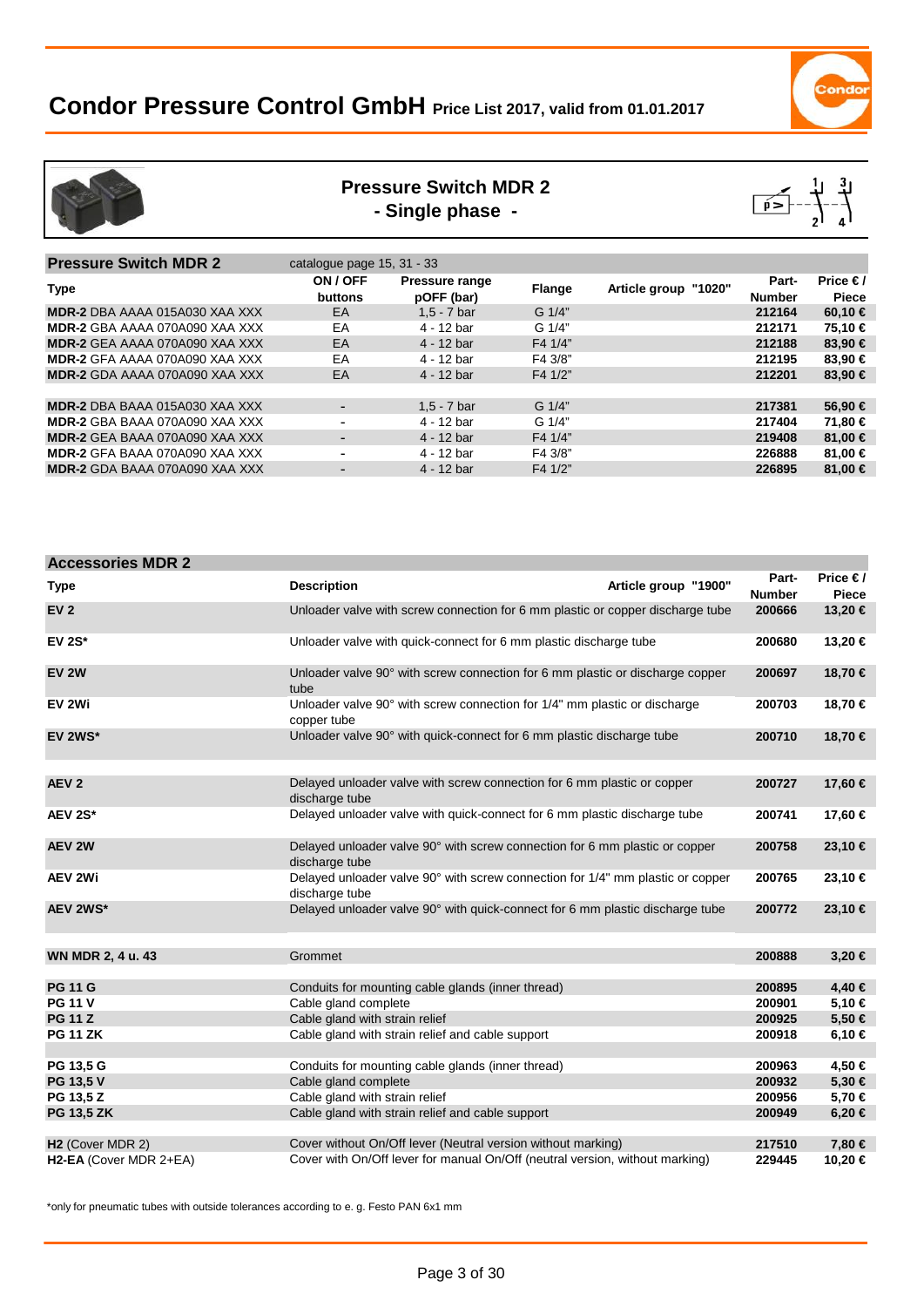

| <b>Pressu</b> |
|---------------|
| - S           |

## **Pressure Switch MDR 21 Single phase -**

 $-\frac{1}{2}$   $-\frac{3}{4}$  $\boxed{\overset{\frown}{\mathbf{p}}$ 

| <b>Pressure Switch MDR 21</b>          | catalogue page 15, 34 - 36 |                                     |               |                      |                        |                        |
|----------------------------------------|----------------------------|-------------------------------------|---------------|----------------------|------------------------|------------------------|
| <b>Type</b>                            | ON / OFF<br>buttons        | <b>Pressure range</b><br>pOFF (bar) | <b>Flange</b> | Article group "1021" | Part-<br><b>Number</b> | Price $\in I$<br>Piece |
| <b>MDR 21 DBA AACA 015A030 XAA XXX</b> | EA                         | $1.5 - 7$ bar                       | G1/4"         |                      | 212218                 | $63,80 \in$            |
| <b>MDR 21 DEA AACA 015A030 XAA XXX</b> | EA                         | $1.5 - 7$ bar                       | F4 1/4"       |                      | 212225                 | 72,30 €                |
| <b>MDR 21 GBA AACA 070A090 XAA XXX</b> | EA                         | $4 - 12$ bar                        | G1/4"         |                      | 212232                 | 77,80 €                |
| <b>MDR 21 GEA AACA 070A090 XAA XXX</b> | EA                         | 4 - 12 bar                          | F4 1/4"       |                      | 212249                 | 86,30 €                |
|                                        |                            |                                     |               |                      |                        |                        |
| <b>MDR 21 DBA BACA 015A030 XAA XXX</b> |                            | $1.5 - 7$ bar                       | G1/4"         |                      | 219910                 | $60,90 \in$            |
| <b>MDR 21 DEA BACA 015A030 XAA XXX</b> |                            | $1.5 - 7$ bar                       | F4 1/4"       |                      | 226901                 | $69,50 \in$            |
| <b>MDR 21 GBA BACA 070A090 XAA XXX</b> | -                          | 4 - 12 bar                          | G1/4"         |                      | 226918                 | 75,30 €                |
| <b>MDR 21 GEA BACA 070A090 XAA XXX</b> |                            | $4 - 12$ bar                        | F4 1/4"       |                      | 226925                 | 83,70 €                |

| <b>Accessories MDR 21</b>      |                                                                                               |                      |                        |                               |
|--------------------------------|-----------------------------------------------------------------------------------------------|----------------------|------------------------|-------------------------------|
| <b>Type</b>                    | <b>Description</b>                                                                            | Article group "1900" | Part-<br><b>Number</b> | Price $\in I$<br><b>Piece</b> |
| EV <sub>2</sub>                | Unloader valve with screw connection for 6 mm plastic or copper discharge tube                |                      | 200666                 | 13,20 €                       |
| $EV 2S*$                       | Unloader valve with quick-connect for 6 mm plastic discharge tube                             |                      | 200680                 | 13,20 €                       |
| <b>EV 2W</b>                   | Unloader valve 90° with screw connection for 6 mm plastic or discharge copper<br>tube         |                      | 200697                 | 18,70 €                       |
| EV 2Wi                         | Unloader valve 90° with screw connection for 1/4" plastic or discharge copper<br>tube         |                      | 200703                 | 18,70 €                       |
| EV 2WS*                        | Unloader valve 90° with quick-connect for 6 mm plastic discharge tube                         |                      | 200710                 | 18,70 €                       |
| AEV <sub>2</sub>               | Delayed unloader valve with screw connection for 6 mm plastic or copper<br>discharge tube     |                      | 200727                 | 17,60 €                       |
| AEV 2S*                        | Delayed unloader valve with quick-connect for 6 mm plastic discharge tube                     |                      | 200741                 | 17,60 €                       |
| <b>AEV 2W</b>                  | Delayed unloader valve 90° with screw connection for 6 mm plastic or copper<br>discharge tube |                      | 200758                 | $23,10$ €                     |
| <b>AEV 2Wi</b>                 | Delayed unloader valve 90° with screw connection for 1/4" plastic or copper<br>discharge tube |                      | 200765                 | 23,10 €                       |
| AEV 2WS*                       | Delayed unloader valve 90° with quick-connect for 6 mm plastic discharge tube                 |                      | 200772                 | $23,10$ €                     |
| <b>WN MDR 21 u.3</b>           | Grommet                                                                                       |                      | 201243                 | $3,20 \in$                    |
| PG 13,5 Z-21                   | Cable gland with strain relief                                                                |                      | 201021                 | 5,70 €                        |
| PG 13.5 ZK-21                  | Cable gland with strain relief and cable support                                              |                      | 201038                 | $6,20 \in$                    |
| H <sub>21</sub> (Cover MDR 21) | Cover without On/Off lever (Neutral version without marking)                                  |                      | 229452                 | 7,80 €                        |
| H21-EA (Cover MDR 21+EA)       | Cover with On/Off lever for manual On/Off (neutral version, without marking)                  |                      | 217503                 | 10,20 €                       |

\*only for pneumatic tubes with outside tolerances according to e. g. Festo PAN 6x1 mm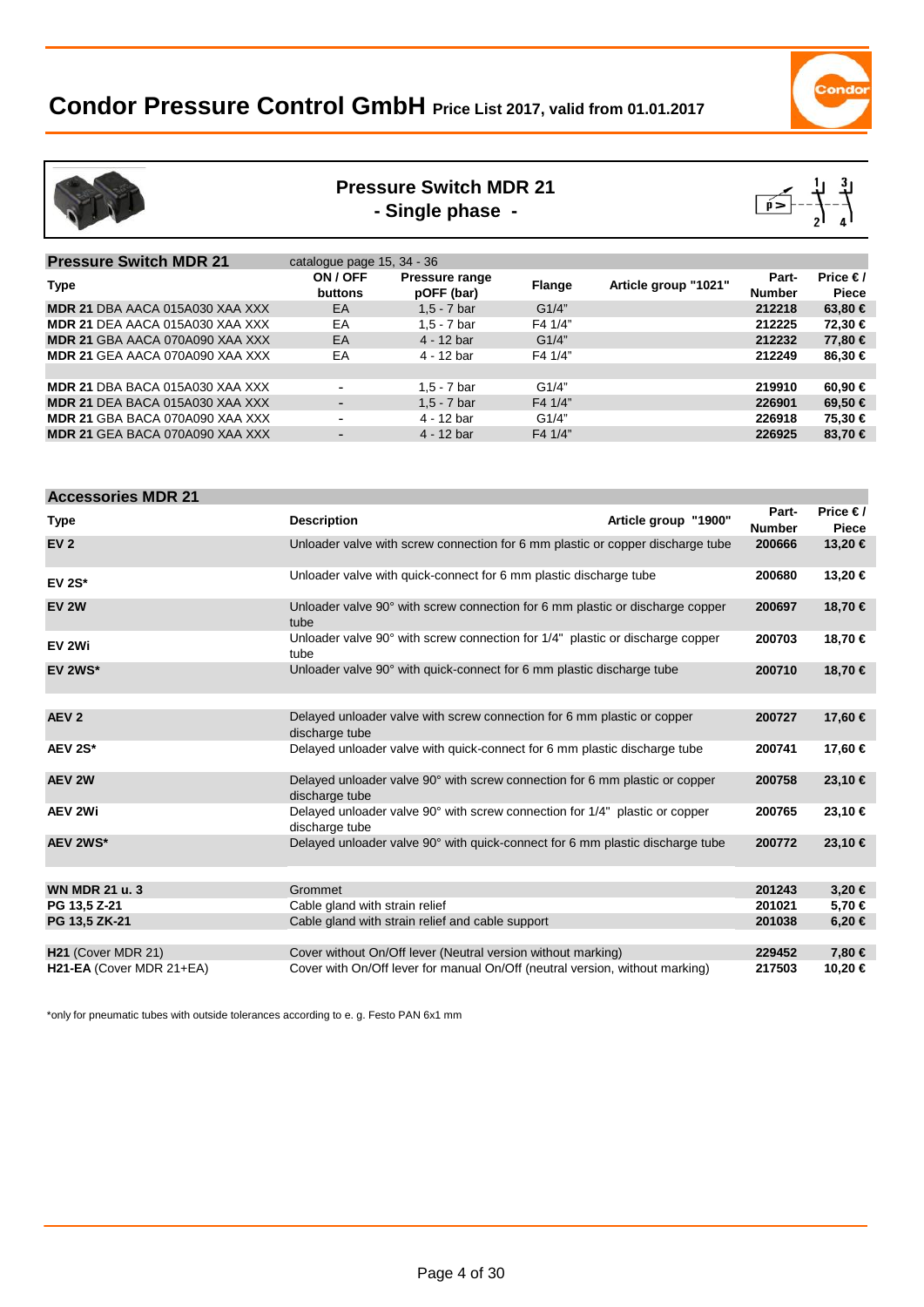$\Gamma$ 

 $\overline{\phantom{a}}$ 



## **Pressure Switch 3-phase**

|                                                                                                          |                                            | <b>Pressure Switch MDR 3</b>                                                   |                  |                                                                               |                         |                         |
|----------------------------------------------------------------------------------------------------------|--------------------------------------------|--------------------------------------------------------------------------------|------------------|-------------------------------------------------------------------------------|-------------------------|-------------------------|
|                                                                                                          |                                            | 3-phase                                                                        |                  |                                                                               |                         |                         |
| <b>Pressure Switch MDR 3</b>                                                                             | catalogue page 16, 37 -43                  |                                                                                |                  |                                                                               |                         |                         |
| <b>Type</b>                                                                                              | ON / OFF                                   | <b>Pressure range</b>                                                          | <b>Flange</b>    | Article group                                                                 | Part-                   | Price $\in$ /           |
|                                                                                                          | buttons                                    | pOFF (bar)                                                                     |                  | "1030"                                                                        | <b>Number</b>           | <b>Piece</b>            |
| <b>MDR-3 DAA AAAA 045A060 XAA XXX</b>                                                                    | EA                                         | $1,3 - 6$ bar                                                                  | $G1/2$ "         |                                                                               | 212256                  | 75,10 €                 |
| <b>MDR-3 GAA AAAA 090A110 XAA XXX</b>                                                                    | EA                                         | 4 - 11 bar                                                                     | $G1/2$ "         |                                                                               | 212263                  | 80,70 €                 |
| <b>MDR-3 GBA AAAA 090A110 XAA XXX</b>                                                                    | EA                                         | 4 - 11 bar                                                                     | G1/2"            |                                                                               | 212270                  | 80,70 €                 |
| <b>MDR-3 GEA AAAA 090A110 XAA XXX</b>                                                                    | EA                                         | 4 - 11 bar                                                                     | F4 1/4"          |                                                                               | 212287                  | 89.20 €                 |
| MDR-3 GDA AAAA 090A110 XAA XXX                                                                           | EA                                         | 4 - 11 bar                                                                     | F4 1/2"          |                                                                               | 212294                  | 89,20 €                 |
| <b>MDR-3 GFA AAAA 090A110 XAA XXX</b>                                                                    | EA<br>EA                                   | 4 - 11 bar                                                                     | F4 3/8"<br>G1/2" |                                                                               | 212300                  | 89,20 €                 |
| <b>MDR-3 HAA AAAA 130A160 XAA XXX</b><br>MDR-3 HBA AAAA 130A160 XAA XXX                                  | EA                                         | $6 - 16$ bar<br>6 - 16 bar                                                     | G1/2"            |                                                                               | 212317<br>212324        | 94,50 €                 |
| <b>MDR-3 HEA AAAA 130A160 XAA XXX</b>                                                                    | EA                                         | $6 - 16$ bar                                                                   | F4 1/4"          |                                                                               | 212331                  | 94,50 €<br>103,20 €     |
| <b>MDR-3 HDA AAAA 130A160 XAA XXX</b>                                                                    | EA                                         | 6 - 16 bar                                                                     | F4 1/2"          |                                                                               | 212348                  | 103,20 €                |
| <b>MDR-3 HFA AAAA 130A160 XAA XXX</b>                                                                    | EA                                         | 6 - 16 bar                                                                     | F4 3/8"          |                                                                               | 212355                  | 103,20 €                |
| MDR-3 IAA AAAA 215A250 XAA XXX                                                                           | EA                                         | 7,5 - 25 bar                                                                   | G1/2"            |                                                                               | 212362                  | 108,70 €                |
| <b>MDR-3 IDA AAAA 215A250 XAA XXX</b>                                                                    | EA                                         | 7.5 - 25 bar                                                                   | F4 1/2"          |                                                                               | 212379                  | 117,30 €                |
| <b>MDR-3 JAA AAAA 320A350 XAA XXX</b>                                                                    | EA                                         | 12 - 35 bar                                                                    | G1/2"            |                                                                               | 229711                  | 136,80 €                |
| MDR-3 JDA AAAA 320A350 XAA XXX                                                                           | EA                                         | 12 - 35 bar                                                                    | F4 1/2"          |                                                                               | 229728                  | 145,30 €                |
|                                                                                                          |                                            |                                                                                |                  |                                                                               |                         |                         |
| <b>MDR-3 DAA BAAA 045A060 XAA XXX</b>                                                                    | $\overline{\phantom{a}}$                   | $1,3 - 6$ bar                                                                  | G1/2"            |                                                                               | 226932                  | $68,10 \in$             |
| <b>MDR-3 GAA BAAA 090A110 XAA XXX</b>                                                                    | $\blacksquare$                             | 4 - 11 bar                                                                     | $G1/2$ "         |                                                                               | 226949                  | 73,60 €                 |
| MDR-3 GBA BAAA 090A110 XAA XXX                                                                           | $\blacksquare$                             | 4 - 11 bar                                                                     | G1/4"            |                                                                               | 226956                  | 73,60 €                 |
| <b>MDR-3 GEA BAAA 090A110 XAA XXX</b>                                                                    | ÷,                                         | 4 - 11 bar                                                                     | F4 1/4"          |                                                                               | 226963                  | 82,10 €                 |
| <b>MDR-3 GDA BAAA 090A110 XAA XXX</b>                                                                    | -                                          | 4 - 11 bar                                                                     | F4 1/2"          |                                                                               | 226970                  | 82,10 €                 |
| <b>MDR-3 GFA BAAA 090A110 XAA XXX</b>                                                                    | ÷,                                         | 4 - 11 bar                                                                     | F4 3/8"          |                                                                               | 226987                  | 82,10 €                 |
| MDR-3 HAA BAAA 130A160 XAA XXX                                                                           | $\blacksquare$                             | $6 - 16$ bar                                                                   | G1/2"            |                                                                               | 226994                  | 87,80 €                 |
| <b>MDR-3 HBA BAAA 130A160 XAA XXX</b>                                                                    | $\overline{\phantom{a}}$                   | 6 - 16 bar                                                                     | G1/4"            |                                                                               | 227007                  | 87,80 €                 |
| MDR-3 HEA BAAA 130A160 XAA XXX                                                                           | $\blacksquare$                             | $6 - 16$ bar                                                                   | F4 1/4"          |                                                                               | 227014                  | 96,30 $\epsilon$        |
| <b>MDR-3 HDA BAAA 130A160 XAA XXX</b>                                                                    | $\blacksquare$                             | 6 - 16 bar                                                                     | F4 1/2"          |                                                                               | 227021                  | 96,30 $\in$             |
| <b>MDR-3 HFA BAAA 130A160 XAA XXX</b>                                                                    | $\blacksquare$                             | 6 - 16 bar                                                                     | F4 3/8"          |                                                                               | 227038                  | 96,30 €                 |
| <b>MDR-3 IAA BAAA 215A250 XAA XXX</b>                                                                    | $\overline{\phantom{a}}$                   | 7,5 - 25 bar                                                                   | G1/2"            |                                                                               | 227045                  | 101,90 €                |
| <b>MDR-3 IDA BAAA 215A250 XAA XXX</b>                                                                    | $\blacksquare$                             | 7,5 - 25 bar                                                                   | F4 1/2"          |                                                                               | 227052                  | 110,20 €                |
| <b>MDR-3 JAA BAAA 320A350 XAA XXX</b>                                                                    | $\blacksquare$                             | 12 - 35 bar<br>12 - 35 bar                                                     | G1/2"<br>F4 1/2" |                                                                               | 229698                  | 130,10 €                |
| MDR-3 JDA BAAA 320A350 XAA XXX                                                                           | $\overline{\phantom{a}}$                   |                                                                                |                  |                                                                               | 229704                  | 138,70 €                |
| <b>Druckschalter MDR 3</b> with roller diaphragm (tighter differentials)                                 |                                            |                                                                                | G1/2"            |                                                                               |                         |                         |
| MDR-3 DAB BAAA 028A035 XAA XXX                                                                           | EA                                         | $1 - 6$ bar<br>$1 - 6$ bar                                                     | G1/2"            |                                                                               | 229674                  | 87,80 €<br>94,70 €      |
| MDR-3 DAB AAAA 028A035 XAA XXX                                                                           |                                            |                                                                                | G1/2"            |                                                                               | 231561                  |                         |
| MDR-3 GAB BAAA 060A070 XAA XXX<br><b>MDR-3 GOB BAAA 060A070 XAA XXX</b>                                  | $\overline{\phantom{a}}$<br>$\blacksquare$ | 3 - 10 bar<br>3 - 10 bar                                                       | $G1/2" + G1/4"$  |                                                                               | 227595<br>227601        | 93,60 $\in$<br>101,90 € |
| MDR-3 GAB AAAA 060A070 XAA XXX                                                                           | EA                                         | 3 - 10 bar                                                                     | G1/2"            |                                                                               | 227632                  |                         |
|                                                                                                          | EA                                         |                                                                                | $G1/2" + G1/4"$  |                                                                               | 227649                  | 100,30 €<br>108,70 €    |
| <b>MDR-3 GOB BAAA 060A070 XAA XXX</b><br><b>MDR-3 HAB BAAA 145A160 XAA XXX</b>                           | $\blacksquare$                             | 3 - 10 bar<br>5 - 16 bar                                                       | G1/2"            |                                                                               | 227618                  | 107,60 €                |
| <b>MDR-3 HOB BAAA 145A160 XAA XXX</b>                                                                    | $\blacksquare$                             | 5 - 16 bar                                                                     | $G1/2" + G1/4"$  |                                                                               | 227625                  | 115,90 €                |
| MDR-3 HAB AAAA 145A160 XAA XXX                                                                           | EA                                         | 5 - 16 bar                                                                     | G1/2"            |                                                                               | 227656                  | 114,20 €                |
| MDR-3 HOB AAAA 145A160 XAA XXX                                                                           | EА                                         | 5 - 16 bar                                                                     | $G1/2" + G1/4"$  |                                                                               | 227663                  | 122,90 €                |
| <b>Accessories MDR 3</b>                                                                                 |                                            |                                                                                |                  |                                                                               |                         |                         |
| <b>Type</b>                                                                                              | <b>Description</b>                         |                                                                                |                  | Article group "1900"                                                          | Part-                   | Price $\in$ /           |
| <b>DPA-Board</b>                                                                                         |                                            | Phase sequence, phase drop protection board                                    |                  |                                                                               | <b>Number</b><br>258520 | Piece<br>59,00 €        |
|                                                                                                          |                                            |                                                                                |                  |                                                                               |                         |                         |
| H3-B 230                                                                                                 |                                            | Hour meter and cover for MDR 3, 230 V / 50 Hz                                  |                  |                                                                               | 237297                  | $62,20 \in$             |
| H3-B 400                                                                                                 |                                            | Hour meter and cover for MDR 3, 400 V / 50 Hz                                  |                  |                                                                               | 237303                  | 65,00 €                 |
| H3-EA-B 230                                                                                              |                                            | Hour meter and cover for MDR 3 +On/Off lever, 230 V / 50 Hz                    |                  |                                                                               | 237310                  | $65,00 \in$             |
| <b>H3-EA-B 400</b>                                                                                       |                                            | Hour meter and cover for MDR 3 +On/Off lever, 400 V / 50 Hz                    |                  |                                                                               | 237327                  | 68,00 €                 |
| EV <sub>3</sub>                                                                                          |                                            | Unloader valve with screw connection for 6 mm plastic or copper discharge tube |                  |                                                                               | 201045                  | 13,50 €                 |
| EV <sub>3i</sub>                                                                                         |                                            | Unloader valve with screw connection for 1/4" plastic or copper discharge tube |                  |                                                                               | 201052                  | 13,50 €                 |
| EV 3S $1)$ 2)                                                                                            |                                            | Unloader valve with quick-connect for 6 mm plastic discharge tube              |                  |                                                                               | 201069                  | 13,50 €                 |
| EV 3W $_1$                                                                                               |                                            |                                                                                |                  | Unloader valve 90° with screw connection for 6 mm plastic or copper discharge | 201076                  | 19,00 €                 |
| 1) up to < 16 bar 2) only for pneumatic tubes with outside tolerances according to e. g. Festo PAN 6x1mm | tube                                       |                                                                                |                  |                                                                               |                         |                         |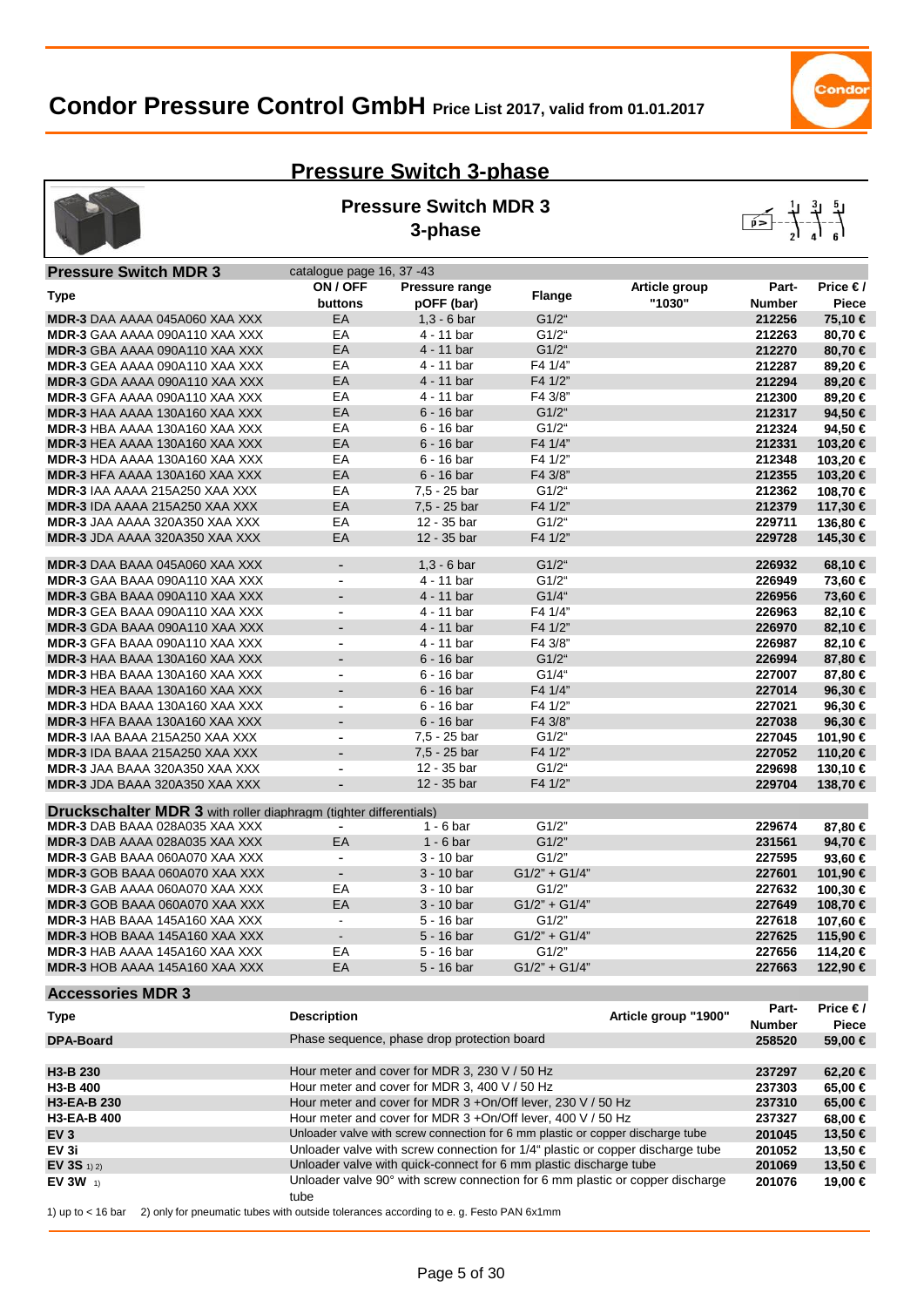

| <b>Accessories MDR 3</b>               | catalogue page 40 - 42                                                                                   |                      |                         |                    |
|----------------------------------------|----------------------------------------------------------------------------------------------------------|----------------------|-------------------------|--------------------|
| <b>Type</b>                            | <b>Description</b>                                                                                       | Article group "1900" | Part-                   | Price $\in$ /      |
| EV $3Wi_1$                             | Unloader valve 90° with screw connection for 1/4" plastic or copper discharge                            |                      | <b>Number</b><br>201083 | Piece<br>19,00 €   |
|                                        | tube                                                                                                     |                      |                         |                    |
| <b>EV 3WS</b> $1)$ 2)                  | Unloader valve 90° with quick-connect for 6 mm plastic discharge tube                                    |                      | 201090                  | 19,00 €            |
| EV <sub>3L</sub>                       | Unloader valve with screw connection for 6 mm plastic or copper discharge tube                           |                      | 201229                  | 26,10 €            |
| AEV <sub>3</sub>                       | Delayed unloader valve with screw connection for 6 mm plastic or copper                                  |                      | 201106                  | 17,90 €            |
|                                        | discharge tube                                                                                           |                      |                         |                    |
| <b>AEV 3S</b> 1) 2)                    | Delayed unloader valve with quick-connect for 6 mm plastic discharge tube                                |                      | 201120                  | 17,90 €            |
| <b>AEV 3W</b> 1)                       | Delayed unloader valve 90° with screw connection for 6 mm plastic or copper<br>discharge tube            |                      | 201137                  | 23,60 €            |
| AEV 3Wi $_1$                           | Delayed unloader valve 90° with screw connection for 1/4" plastic or copper                              |                      | 201144                  | 23,60 €            |
|                                        | discharge tube                                                                                           |                      |                         |                    |
| <b>AEV 3WS</b> 1) 2)                   | Delayed unloader valve90° with quick-connect for 6 mm plastic discharge tube                             |                      | 201151                  | 23,60 €            |
| <b>WN MDR 21 u.3</b>                   | Cable gland with strain relief                                                                           |                      | 201243                  | $3,20 \in$         |
|                                        |                                                                                                          |                      |                         |                    |
| <b>PG 9 Z</b>                          | Grommet                                                                                                  |                      | 201373                  | 5,50 €             |
| <b>PG 11 G</b>                         | Conduits for mounting cable glands (inner thread)                                                        |                      | 201250                  | 4,40 €             |
| <b>PG 11 V</b>                         | Cable gland complete                                                                                     |                      | 201267                  | 5,10 €             |
| <b>PG 11 Z</b>                         | Cable gland with strain relief                                                                           |                      | 201274                  | 5,50 €             |
| <b>PG 11 ZK</b>                        | Cable gland with strain relief and cable support                                                         |                      | 201281                  | 6,10€              |
|                                        |                                                                                                          |                      |                         |                    |
| PG 13, 5 G                             | Conduits for mounting cable glands (inner thread)                                                        |                      | 201298                  | 4,50 €             |
| PG 13,5 V                              | Cable gland complete                                                                                     |                      | 201304                  | 5,30€              |
| PG 13,5 Z                              | Cable gland with strain relief                                                                           |                      | 201311                  | 5,70 €             |
| <b>PG 13,5 ZK</b>                      | Cable gland with strain relief and cable support                                                         |                      | 201328                  | $6,20 \in$         |
| <b>PG 16 G</b>                         | Conduits for mounting cable glands (inner thread)                                                        |                      | 201335                  | 4,50 €             |
| <b>PG 16 V</b>                         | Cable gland complete                                                                                     |                      | 201342                  | $6,20 \in$         |
| <b>PG 16 Z</b>                         | Cable gland with strain relief                                                                           |                      | 201359                  | 7,30 €             |
| <b>PG 16 ZK</b>                        | Cable gland with strain relief and cable support                                                         |                      | 201366                  | 7,90 €             |
| MW für MDR 3                           | Montagewinkel MDR 3                                                                                      |                      | 246138                  | 7,00 €             |
| SC <sub>3</sub>                        | Available with pressure scale - factory                                                                  |                      |                         | 2,00 €             |
| H3 (Haube MDR 3)                       | Cover without rotary knob (Neutral version, without marking)                                             |                      | 229490                  | 9,40 $\in$         |
| H3-EA (Haube MDR $3 + EA$ )            | Cover with rotary knob for manual On/Off (Neutral version, without marking)                              |                      | 230007                  | 12,40 €            |
| H3-UL (Cover MDR 3)                    | Cover without rotary knob (Neutral version, without marking) and UL-approval                             |                      | 230892                  | 11.70 €            |
| H3-EA-UL (Cover MDR $3 + EA$ )         | Cover with rotary knob for manual On/Off (Neutral version, without marking) and UL-approval              |                      | 230908                  | 14,00 €            |
|                                        | 1) up to < 16 bar 2) only for pneumatic tubes with outside tolerances according to e. g. Festo PAN 6x1mm |                      |                         |                    |
| <b>MDR 3 Diaphragm 16</b>              | Diaphragm for MDR 3, 6 - 16 bar (10 pcs. per carton)                                                     |                      | 230649                  | 46,20 €            |
| <b>MDR 3 Diaphragm 35</b>              | Diaphragm for MDR 3, 25 - 35 bar (10 pcs. per carton)                                                    |                      | 230656                  | 71,60 €            |
| SK <sub>3</sub>                        | Arc chamber without On/Off lock mechanism (part of standard MDR 3)                                       |                      | 201380                  | 14,10 €            |
| <b>SK 3-S</b>                          | Arc chamber with On/Off mechanism (part of standard MDR 3+ EA)                                           |                      | 201397                  | 28,20 €            |
| <b>SK R3/1,0</b>                       | Thermal overload relay, 3 phase, 0.63 - 1.00 A                                                           |                      | 201403                  | 41,90 €            |
| <b>SK R3/1,6</b>                       | Thermal overload relay, 3 phase, 1.00 - 1.60 A                                                           |                      | 201410                  | 41,90 €            |
| <b>SK R3/2,5</b>                       | Thermal overload relay, 3 phase, 1.60 - 2.50 A                                                           |                      | 201427                  | 41,90 €            |
| <b>SK R3/4,0</b>                       | Thermal overload relay, 3 phase, 2.50 - 4.00 A                                                           |                      | 201434                  | 41,90 €            |
| <b>SK R3/6,3</b>                       | Thermal overload relay, 3 phase, 4.00 - 6.30 A                                                           |                      | 201441                  | 41.90 €            |
| <b>SK R3/10,0</b>                      | Thermal overload relay, 3 phase, 6.30 - 10.00 A                                                          |                      | 201458                  | 51,70 €            |
| <b>SK R3/16,0</b><br><b>SK R3/20,0</b> | Thermal overload relay, 3 phase, 10.00 - 16.00 A<br>Thermal overload relay, 3 phase, 16.00 - 20.00 A     |                      | 201465<br>201472        | 51,70 €<br>51,70 € |
| <b>SK R3/24,0</b>                      | Thermal overload relay, 3 phase, 20.00 - 24.00 A                                                         |                      | 201489                  | 51,70 €            |
| <b>SK R3/30/2</b>                      | Thermal 2-pole overload relay 22.00 - 30.00 A                                                            |                      | 201496                  | 51,70 €            |
| Hi <sub>3</sub>                        | Available with auxiliary switch                                                                          |                      | 274971                  | 28,50 €            |
| RU 3/24-50                             | Unvervoltage release 224 V, 50 Hz                                                                        |                      | 226857                  | 56,30 €            |
| RU 3/230-50                            | Unvervoltage release 230 V, 50 Hz                                                                        |                      | 201540                  | 56,30 €            |
| RU 3/400-50                            | Undervoltage release 400 V, 50 Hz                                                                        |                      | 201557                  | 56,30 €            |
| RA 3/24-50                             | Shunt trip 24 V, 50 Hz                                                                                   |                      | 201564                  | 64,70 €            |
| RA 3/110-50                            | Shunt trip 110 V, 50 Hz                                                                                  |                      | 201571                  | 64,70 €            |
| RA 3/230-50                            | Shunt trip 230 V, 50 Hz                                                                                  |                      | 201588                  | 64,70 €            |
| RA 3/240-60                            | Shunt trip 240 V, 60 Hz                                                                                  |                      | 214113                  | 64,70 €            |
| RA 3/400-50<br>RA 3/480-60             | Shunt trip 400 V, 60 Hz<br>Shunt trip 480 V, 60 Hz                                                       |                      | 225935<br>201595        | 64,70 €<br>64,70 € |
|                                        |                                                                                                          |                      |                         |                    |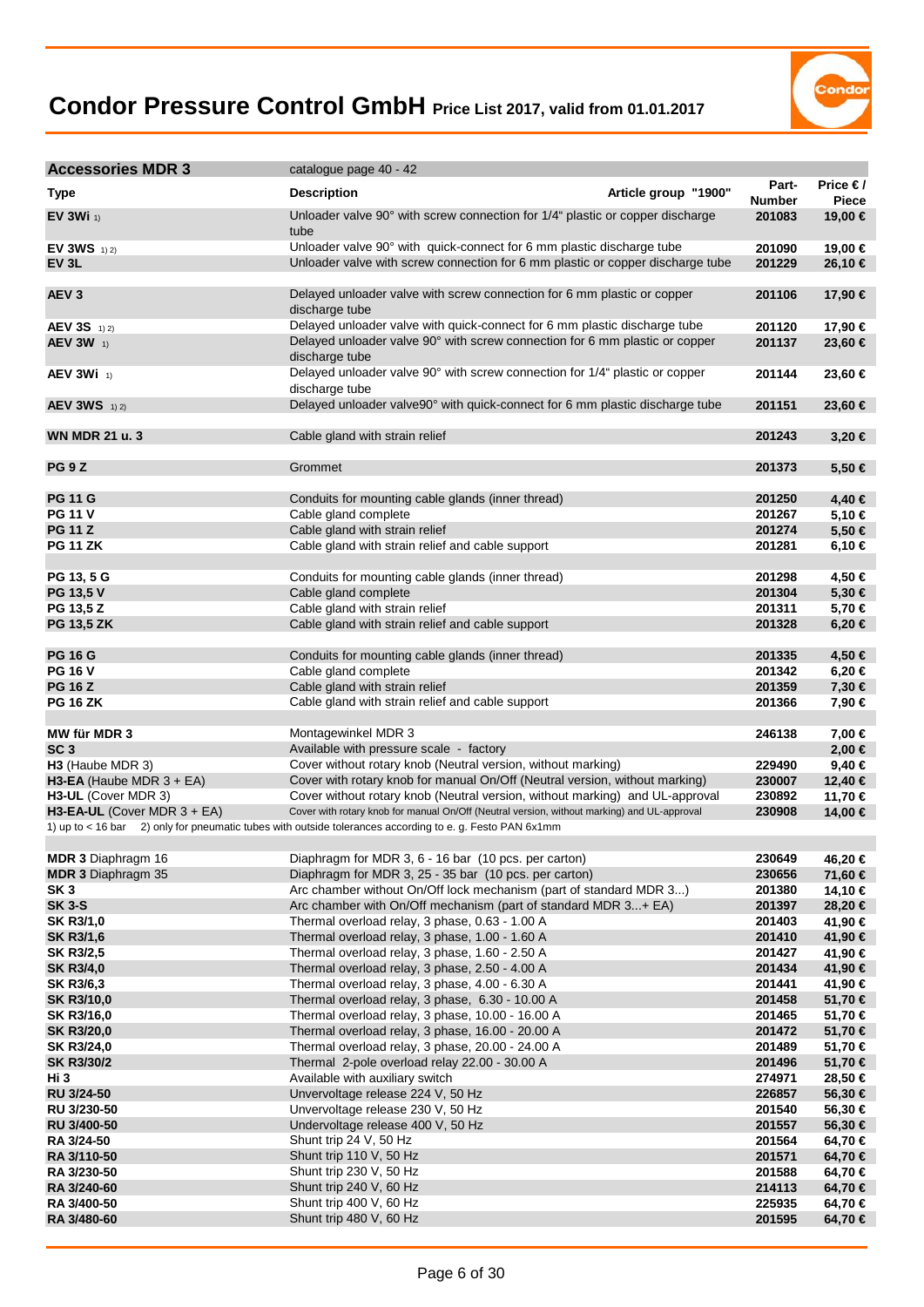

|                                       |                          | <b>Pressure Switch MDR 4</b><br>3-phase |                          |                      | $\frac{1}{2}$<br>$\frac{1}{\sqrt{2}}$ | <b>MDR 4 SD</b><br><b>MDR 4 SU</b> |
|---------------------------------------|--------------------------|-----------------------------------------|--------------------------|----------------------|---------------------------------------|------------------------------------|
|                                       |                          |                                         |                          |                      |                                       |                                    |
| <b>Pressure Switch MDR 4</b>          | catalogue page 44 - 49   |                                         |                          |                      |                                       |                                    |
| <b>Type</b>                           | ON / OFF<br>buttons      | Pressure range<br>pOFF (bar)            | <b>Flange</b>            | Article group "1040" | Part-<br><b>Number</b>                | Price $\in I$<br>Piece             |
| <b>MDR-4 DBA AFAA 040A060 XAA XXX</b> | EA                       | $1,5 - 6$ bar                           | G1/4"                    |                      | 212584                                | 67,60 €                            |
| <b>MDR-4 DAA AFAA 040A060 XAA XXX</b> | EA                       | $1,5 - 6$ bar                           | G1/2"                    |                      | 212591                                | 67,60 €                            |
| <b>MDR-4 DOA AFAA 040A060 XAA XXX</b> | EA                       | $1,5 - 6$ bar                           | $G1/2" + G1/4"$          |                      | 212607                                | 76,70 €                            |
| <b>MDR-4 DEA AFAA 040A060 XAA XXX</b> | EA                       | $1.5 - 6$ bar                           | F4 1/4"                  |                      | 257899                                | 84,10 €                            |
| <b>MDR-4 DDA AFAA 040A060 XAA XXX</b> | EA                       | $1.5 - 6$ bar                           | F4 1/2"                  |                      | 257905                                | 84,10 €                            |
| <b>MDR-4 DFA AFAA 040A060 XAA XXX</b> | EA                       | $1,5 - 6$ bar                           | F4 3/8"                  |                      | 257912                                | 84,10 €                            |
| <b>MDR-4 GBA AFAA 090A110 XAA XXX</b> | EA                       | 4 - 11 bar                              | G1/4"                    |                      | 212614                                | 73,50 €                            |
| <b>MDR-4 GAA AFAA 090A110 XAA XXX</b> | EA                       | 4 - 11 bar                              | G1/2"                    |                      | 212621                                | 73,50 €                            |
| MDR-4 GOA AFAA 090A110 XAA XXX        | EA                       | 4 - 11 bar                              | G1/2" +G 1/4"            |                      | 212638                                | 82,30 €                            |
| <b>MDR-4 GEA AFAA 090A110 XAA XXX</b> | EA                       | 4 - 11 bar                              | F4 1/4"                  |                      | 257929                                | 89.60 €                            |
| <b>MDR-4 GDA AFAA 090A110 XAA XXX</b> | EA                       | 4 - 11 bar                              | F4 1/2 "                 |                      | 257936                                | 89,60 €                            |
| <b>MDR-4 GFA AFAA 090A110 XAA XXX</b> | EA                       | 4 - 11 bar                              | F4 3/8"                  |                      | 257943                                | 89,60 €                            |
| <b>MDR-4 HBA AFAA 135A160 XAA XXX</b> | EA                       | 6 - 16 bar                              | G1/4"                    |                      | 212645                                | 88,40 €                            |
| MDR-4 HAA AFAA 135A160 XAA XXX        | EA                       | 6 - 16 bar                              | G1/2"                    |                      | 212652                                | 88,40 €                            |
| <b>MDR-4 HOA AFAA 135A160 XAA XXX</b> | EA                       | $6 - 16$ bar                            | $G1/2" + G1/4"$          |                      | 212669                                | 94,50 €                            |
| <b>MDR-4 HEA AFAA 135A160 XAA XXX</b> | EA                       | 6 - 16 bar                              | F4 1/4"                  |                      | 257950                                | 104,40 €                           |
| MDR-4 HDA AFAA 135A160 XAA XXX        | EA                       | $6 - 16$ bar                            | F4 1/2"                  |                      | 257967                                | 104,40 €                           |
| <b>MDR-4 HFA AFAA 135A160 XAA XXX</b> | EA                       | 6 - 16 bar                              | F4 3/8"                  |                      | 257974                                | 104,40 €                           |
| <b>MDR-4 IBA AFAA 210A250 XAA XXX</b> | EA                       |                                         |                          |                      | 212676                                |                                    |
| <b>MDR-4 IAA AFAA 210A250 XAA XXX</b> |                          | 8,5 - 25 bar                            | G1/4"                    |                      | 212683                                | 102,70 €                           |
| MDR-4 IOA AFAA 210A250 XAA XXX        | EA<br>EA                 | 8,5 - 25 bar                            | G1/2"<br>$G1/2" + G1/4"$ |                      | 212690                                | 102,70 €                           |
|                                       |                          | 8,5 - 25 bar                            |                          |                      |                                       | 108,70 €                           |
| <b>MDR-4 DBA BFAA 040A060 XAA XXX</b> |                          | $1,5 - 6$ bar                           | G1/4"                    |                      | 220084                                | 64,60 €                            |
| <b>MDR-4 DAA BFAA 040A060 XAA XXX</b> | $\overline{a}$           | $1,5 - 6$ bar                           | G1/2"                    |                      | 220077                                | 64,60 €                            |
| <b>MDR-4 DOA BFAA 040A060 XAA XXX</b> |                          | $1,5 - 6$ bar                           | $G1/2" + G1/4"$          |                      | 220121                                | 73,30 €                            |
| <b>MDR-4 DEA BFAA 040A060 XAA XXX</b> | ÷                        | $1.5 - 6$ bar                           | F4 1/4"                  |                      | 257981                                | 80,40 €                            |
| <b>MDR-4 DDA BFAA 040A060 XAA XXX</b> |                          | $1,5 - 6$ bar                           | F4 1/2 "                 |                      | 257998                                | 80,40 €                            |
| <b>MDR-4 DFA BFAA 040A060 XAA XXX</b> | $\sim$                   | $1.5 - 6$ bar                           | F4 3/8"                  |                      | 258001                                | 80.40 €                            |
| <b>MDR-4 GBA BFAA 090A110 XAA XXX</b> |                          | 4 - 11 bar                              | G1/4"                    |                      | 204251                                | 70,60 €                            |
| <b>MDR-4 GAA BFAA 090A110 XAA XXX</b> | $\overline{a}$           | 4 - 11 bar                              | G1/2"                    |                      | 206194                                | 70,60 €                            |
| <b>MDR-4 GOA BFAA 090A110 XAA XXX</b> |                          | 4 - 11 bar                              | $G1/2" + G1/4"$          |                      | 227069                                | 79,60 €                            |
| <b>MDR-4 GEA BFAA 090A110 XAA XXX</b> | $\sim$                   | 4 - 11 bar                              | F4 1/4"                  |                      | 258018                                | 85,70 €                            |
| <b>MDR-4 GDA BFAA 090A110 XAA XXX</b> |                          | 4 - 11 bar                              | F4 1/2"                  |                      | 258025                                | 85,70 €                            |
| <b>MDR-4 GFA BFAA 090A110 XAA XXX</b> | $\sim$                   | 4 - 11 bar                              | F4 3/8"                  |                      | 258032                                | 85.70 €                            |
| <b>MDR-4 HBA BFAA 135A160 XAA XXX</b> | $\overline{\phantom{a}}$ | $6 - 16$ bar                            | G1/4"                    |                      | 204244                                | 85,30 €                            |
| <b>MDR-4 HAA BFAA 135A160 XAA XXX</b> | $\blacksquare$           | 6 - 16 bar                              | G1/2"                    |                      | 220107                                | 85,30 €                            |
| <b>MDR-4 HOA BFAA 135A160 XAA XXX</b> | ÷,                       | $6 - 16$ bar                            | $G1/2" + G1/4"$          |                      | 227076                                | 94,20 €                            |
| <b>MDR-4 HEA BFAA 135A160 XAA XXX</b> | $\sim$                   | 6 - 16 bar                              | F4 1/4"                  |                      | 258049                                | 99,90 €                            |
| <b>MDR-4 HDA BFAA 135A160 XAA XXX</b> | ÷                        | $6 - 16$ bar                            | F4 1/2"                  |                      | 258056                                | 99,90 €                            |
| <b>MDR-4 HFA BFAA 135A160 XAA XXX</b> | $\overline{\phantom{a}}$ | 6 - 16 bar                              | F4 3/8"                  |                      | 258063                                | 99,90 €                            |
| <b>MDR-4 IBA BFAA 210A250 XAA XXX</b> | ÷.                       | 8,5 - 25 bar                            | G1/4"                    |                      | 227083                                | 99,60 €                            |
| <b>MDR-4 IAA BFAA 210A250 XAA XXX</b> | ÷                        | 8,5 - 25 bar                            | G1/2"                    |                      | 227090                                | 99,60 $\in$                        |
| <b>MDR-4 IOA BFAA 210A250 XAA XXX</b> |                          | 8,5 - 25 bar                            | $G1/2" + G1/4"$          |                      | 221210                                | 105,60 €                           |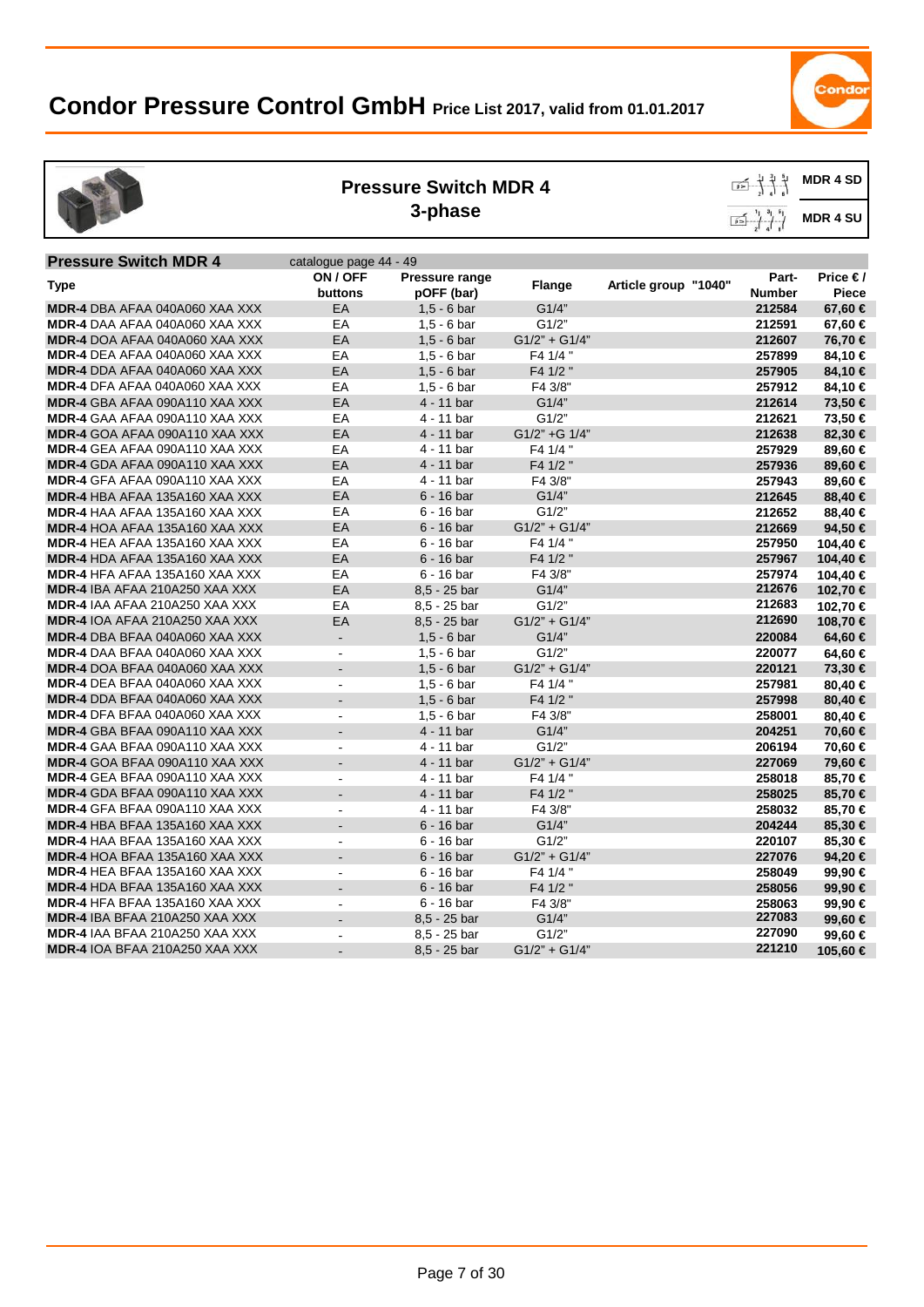

| <b>Pressure Switch MDR 4 SD</b>       | catalogue page 44 - 49   |                                     |               |                      |                        |                               |
|---------------------------------------|--------------------------|-------------------------------------|---------------|----------------------|------------------------|-------------------------------|
| <b>Type</b>                           | ON / OFF<br>buttons      | <b>Pressure range</b><br>pOFF (bar) | <b>Flange</b> | Article group "1040" | Part-<br><b>Number</b> | Price $\in I$<br><b>Piece</b> |
| <b>MDR-4 DAA BFDA 040A060 XAA XXX</b> | $\overline{\phantom{a}}$ | $1.5 - 6$ bar                       | G1/2"         |                      | 212737                 | $82.10 \in$                   |
| <b>MDR-4 DBA BFDA 040A060 XAA XXX</b> |                          | $1.5 - 6$ bar                       | G1/4"         |                      | 212744                 | 82.10 €                       |
| <b>MDR-4 GAA BFDA 090A110 XAA XXX</b> | $\blacksquare$           | 4 - 11 bar                          | G1/2"         |                      | 212751                 | $88.30 \in$                   |
| <b>MDR-4 GBA BFDA 090A110 XAA XXX</b> | $\blacksquare$           | 4 - 11 bar                          | G1/4"         |                      | 212768                 | $88.30 \in$                   |

| <b>Pressure Switch MDR 4 SU</b>       |                |                |               |                      |               |               |
|---------------------------------------|----------------|----------------|---------------|----------------------|---------------|---------------|
| Type                                  | ON / OFF       | Pressure range | <b>Flange</b> | Article group "1040" | Part-         | Price $\in I$ |
|                                       | <b>buttons</b> | pOFF (bar)     |               |                      | <b>Number</b> | <b>Piece</b>  |
| <b>MDR-4 DAA BFCA 040A060 XAA XXX</b> | -              | 1,5 - 6 bar    | G1/2"         |                      | 212706        | 101.60 €      |
| <b>MDR-4 GAA BFCA 090A110 XAA XXX</b> |                | 4 - 11 bar     | G1/2"         |                      | 212713        | 107.50 €      |
| <b>MDR-4 HAA BFCA 135A160 XAA XXX</b> |                | $6 - 16$ bar   | G1/2"         |                      | 212720        | 122.40 €      |

| <b>Accessories MDR 4</b>   |                                                                                                          |                      |               |               |
|----------------------------|----------------------------------------------------------------------------------------------------------|----------------------|---------------|---------------|
| <b>Type</b>                | <b>Description</b>                                                                                       | Article group "1900" | Part-         | Price $\in I$ |
|                            |                                                                                                          |                      | <b>Number</b> | <b>Piece</b>  |
| EV <sub>4</sub>            | Unloader valve with screw connection for 6 mm plastic or copper discharge tube                           |                      | 201601        | 13,50 €       |
| EV 4S $1)$ 2)              | Unloader valve with quick-connect for 6 mm plastic discharge tube                                        |                      | 201625        | 13,50 €       |
| EV 4W $_1$                 | Unloader valve 90° with screw connection for 6 mm plastic or discharge copper<br>tube                    |                      | 255055        | 19,00 €       |
| EV 4Wi $_1$                | Unloader valve 90° with screw connection for 1/4" plastic or discharge copper<br>tube                    |                      | 255062        | 19,00 €       |
| EV 4WS $1) 2)$             | Unloader valve 90° with quick-connect for 6 mm plastic discharge tube                                    |                      | 201656        | 19,00 €       |
| AEV <sub>4</sub>           | Delayed unloader valve with screw connection for 6 mm plastic or copper                                  |                      | 201663        | 17,90 €       |
|                            | discharge tube                                                                                           |                      |               |               |
| AEV 4S $1) 2)$             | Delayed unloader valve 90° with quick-connect for 6 mm plastic discharge tube                            |                      | 201687        | 17,90 €       |
| <b>AEV 4-W</b> 1)          | Delayed unloader valve 90° with screw connection for 6 mm plastic or copper<br>discharge tube            |                      | 201694        | $23,60 \in$   |
| AEV 4-Wi $_1$              | Delayed unloader valve 90° with screw connection for 1/4" plastic or copper<br>discharge tube            |                      | 255079        | 23,60 €       |
| <b>AEV 4-WS</b> $1/2$      | Delayed unloader valve 90° with quick-connect for 6 mm plastic discharge tube                            |                      | 255086        | $23,60 \in$   |
|                            |                                                                                                          |                      |               |               |
| WN MDR 2, 4 u. 43          | Grommet                                                                                                  |                      | 200888        | $3,20 \in$    |
| <b>PG 11 G</b>             | Conduits for mounting cable glands (inner thread)                                                        |                      | 200895        | 4.40 €        |
| <b>PG 11 V</b>             | Cable gland complete                                                                                     |                      | 200901        | 5,10 €        |
| <b>PG 11 Z</b>             | Cable gland with strain relief                                                                           |                      | 200925        | 5,50 €        |
| <b>PG 11 ZK</b>            | Cable gland with strain relief and cable support                                                         |                      | 200918        | $6,10 \in$    |
|                            |                                                                                                          |                      |               |               |
| PG 13,5 G                  | Conduits for mounting cable glands (inner thread)                                                        |                      | 200963        | 4,50 €        |
| PG 13,5 V                  | Cable gland complete                                                                                     |                      | 200932        | $5,30 \in$    |
| PG 13,5 Z                  | Cable gland with strain relief                                                                           |                      | 200956        | 5,70 €        |
| <b>PG 13,5 ZK</b>          | Cable gland with strain relief and cable support                                                         |                      | 200949        | 6,20€         |
|                            |                                                                                                          |                      |               |               |
| MW for MDR 4 and 43        | Mounting bracket for MDR 4 and 43                                                                        |                      | 230021        | 7,00 €        |
|                            |                                                                                                          |                      |               |               |
| H4 S (Cover MDR 4 S)       | Cover without rotary knob (Neutral version, without marking)                                             |                      | 229469        | $8,20 \in$    |
| H4 S-EA (Cover MDR 4 S+EA) | Cover with rotary knob for manual On/Off (Neutral version, without marking)                              |                      | 229476        | 11,20 €       |
| H4 SD (Cover MDR 4 SD)     | Cover without rotary knob for MDR 4 SD (transparent)                                                     |                      | 229483        | $9,00 \in$    |
|                            | 1) up to < 16 bar 2) only for pneumatic tubes with outside tolerances according to e. g. Festo PAN 6x1mm |                      |               |               |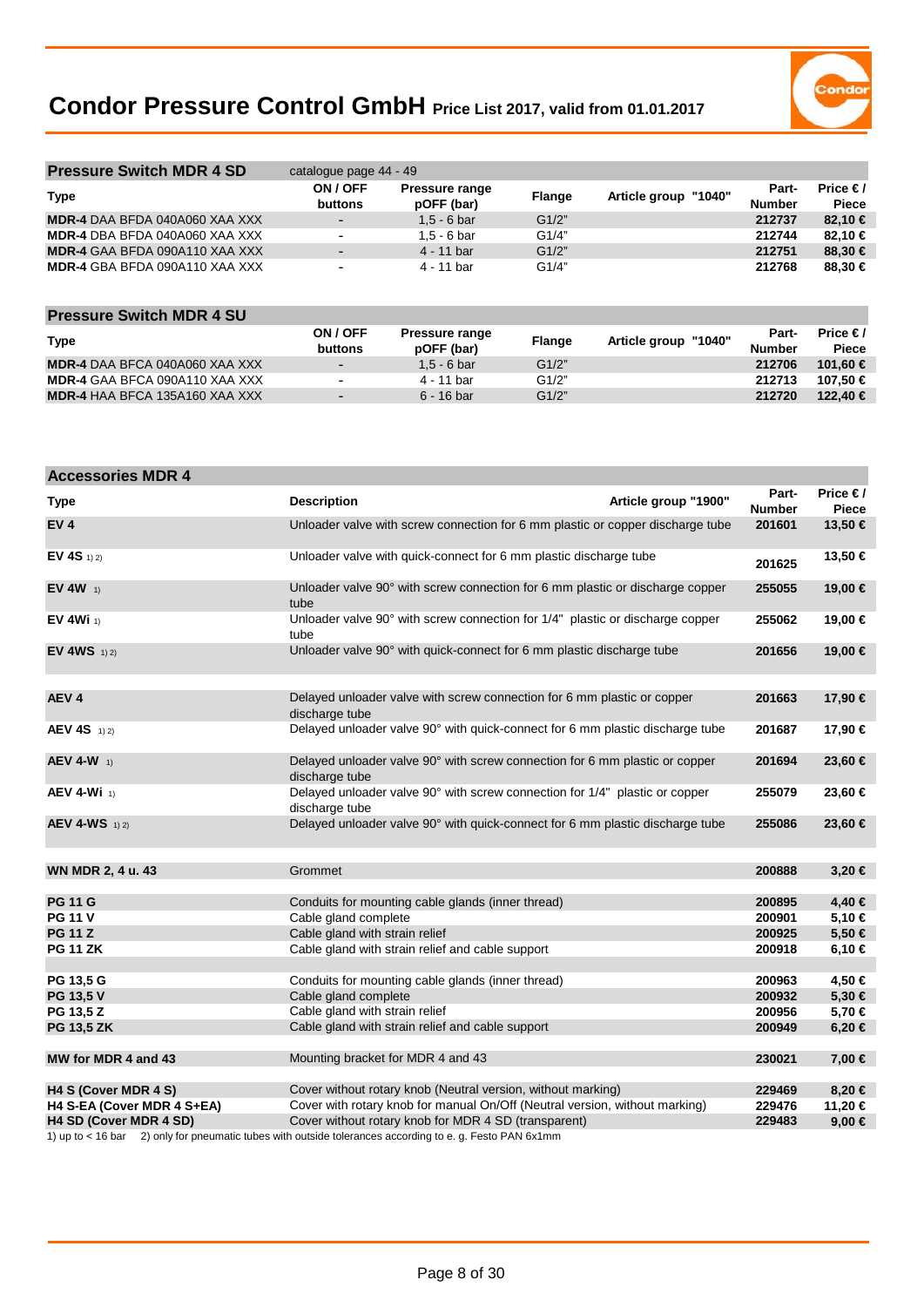

### **Pressure Switch MDR 5 3-phase**



| <b>Pressure Switch MDR 5</b>           | catalogue page 50 - 55   |                       |                       |                      |               |                    |
|----------------------------------------|--------------------------|-----------------------|-----------------------|----------------------|---------------|--------------------|
|                                        | ON / OFF                 | <b>Pressure range</b> |                       |                      | Part-         | Price $\in I$      |
| <b>Type</b>                            | <b>buttons</b>           | pOFF (bar)            | <b>Flange</b>         | Article group "1050" | <b>Number</b> | Piece              |
| <b>MDR-5 CAA BAAA 015A030 XXX XXX</b>  |                          | $1.5 - 5$ bar         | G1/2"                 |                      | 212850        | 76,80 €            |
| <b>MDR-5 CAA AAAA 015A030 XXX XXX</b>  | Cover <sub>K</sub> *     | $1.5 - 5$ bar         | G1/2"                 |                      | 212867        | 81,00 €            |
| <b>MDR-5 COA BAAA 015A030 XXX XXX</b>  |                          | $1.5 - 5$ bar         | G1/2"                 |                      | 212874        | 84,80 €            |
| <b>MDR-5 COA AAAA 015A030 XXX XXX</b>  | Cover K*                 | $1.5 - 5$ bar         | $G1/2" + G1/4"$       |                      | 212881        | 89.40 €            |
|                                        |                          |                       |                       |                      |               |                    |
| <b>MDR-5 EAA BAAA 070A080 XXX XXX</b>  |                          | $2 - 8$ bar           | G1/2"                 |                      | 212898        | 82,10 €            |
| <b>MDR-5 EAA AAAA 070A080 XXX XXX</b>  | Cover <sub>K</sub> *     | $2 - 8$ bar           | G1/2"                 |                      | 212904        | 86,30 €            |
| <b>MDR-5 EOA BAAA 070A080 XXX XXX</b>  |                          | $2 - 8$ bar           | $G1/2" + G1/4"$       |                      | 212911        | 90,60 $\in$        |
| <b>MDR-5 EOA AAAA 070A080 XXX XXX</b>  | Cover <sub>K</sub> *     | $2 - 8$ bar           | $G1/2" + G1/4"$       |                      | 212928        | 94.80 €            |
|                                        |                          |                       |                       |                      |               |                    |
| <b>MDR-5 GAA BAAA 090A110 XXX XXX</b>  | $\sim$                   | $2 - 11$ bar          | G1/2"                 |                      | 212935        | 96,30 $\in$        |
| <b>MDR-5 GAA AAAA 090A110 XXX XXX</b>  | Cover K*                 | 2 - 11 bar            | G1/2"                 |                      | 212942        | 100,40 €           |
| <b>MDR-5 GOA BAAA 090A110 XXX XXX</b>  | $\sim$                   | 2 - 11 bar            | $G1/2" + G1/4"$       |                      | 212959        | 110,20 €           |
| <b>MDR-5 GOA AAAA 090A110 XXX XXX</b>  | Cover <sub>K</sub> *     | 2 - 11 bar            | $G1/2" + G1/4"$       |                      | 212966        | 114,40 €           |
|                                        |                          |                       |                       |                      |               |                    |
| <b>MDR-5 HAA BAAA 130A160 XXX XXX</b>  |                          | $2.5 - 16$ bar        | G1/2"                 |                      | 212973        | 110,20 €           |
| <b>MDR-5 HAA AAAA 130A160 XXX XXX</b>  | Cover <sub>K</sub> *     | $2.5 - 16$ bar        | G1/2"                 |                      | 212980        | 114,40 €           |
| <b>MDR-5 HOA BAAA 130A160 XXX XXX</b>  |                          | $2.5 - 16$ bar        | $G1/2" + G1/4"$       |                      | 212997        | 118,80 €           |
| <b>MDR-5 HOA AAAA 130A160 XXX XXX</b>  | Cover <sub>K*</sub>      | $2.5 - 16$ bar        | $G1/2" + G1/4"$       |                      | 213000        | 123,00 €           |
| <b>MDR-5 KAA BAAA 300 A400 XXX XXX</b> |                          | 13 - 45 bar           | G1/2"                 |                      | 256182        | 150,10 €           |
| <b>MDR-5 KAA AAAA 300 A400 XXX XXX</b> | Cover <sub>K</sub> *     | 13 - 45 bar           | G1/2"                 |                      | 258513        | 154,60 €           |
|                                        |                          |                       |                       |                      |               |                    |
| <b>MDR-5 CYA BAAA 015A030 XOO XXZ</b>  | $\overline{\phantom{a}}$ | $1.5 - 5$ bar         | G1/2" Stahl, verzinkt | IP 65                | 279273        | auf Anfrage        |
| <b>MDR-5 EYA BAAA 070A080 XOO XXZ</b>  |                          | $2 - 8$ bar           | G1/2" Stahl, verzinkt | IP 65                |               | 279280 auf Anfrage |
|                                        |                          |                       |                       |                      |               |                    |
| <b>MDR-5 CVA BAAA</b>                  |                          | $1.5 - 5$ bar         | $G1/2"$ SS            | IP 65                | 275152        | 136,40 €           |
| <b>MDR-5 EVA BAAA</b>                  |                          | $2 - 8$ bar           | G1/2" SS              | IP 65                | 275169        | 141,60 €           |
| <b>MDR-5 CRA BAAA 015A030 XNN XXZ</b>  |                          | $1.5 - 5$ bar         | G1/2" brass           | IP 65                | 275176        | 107,10 €           |
| <b>MDR-5 ERA BAAA 070A080 XNN XXZ</b>  |                          | $2 - 8$ bar           | G1/2" brass           | IP 65                | 275183        | 112,30 €           |
|                                        |                          |                       |                       |                      |               |                    |

\* For these switches, a thermal, 3-pole overload relay has to be ordered separately, the ON/OFF mechanism will only work with an additional relay. Inloader valves and cable glands for retrofitting, see accessories!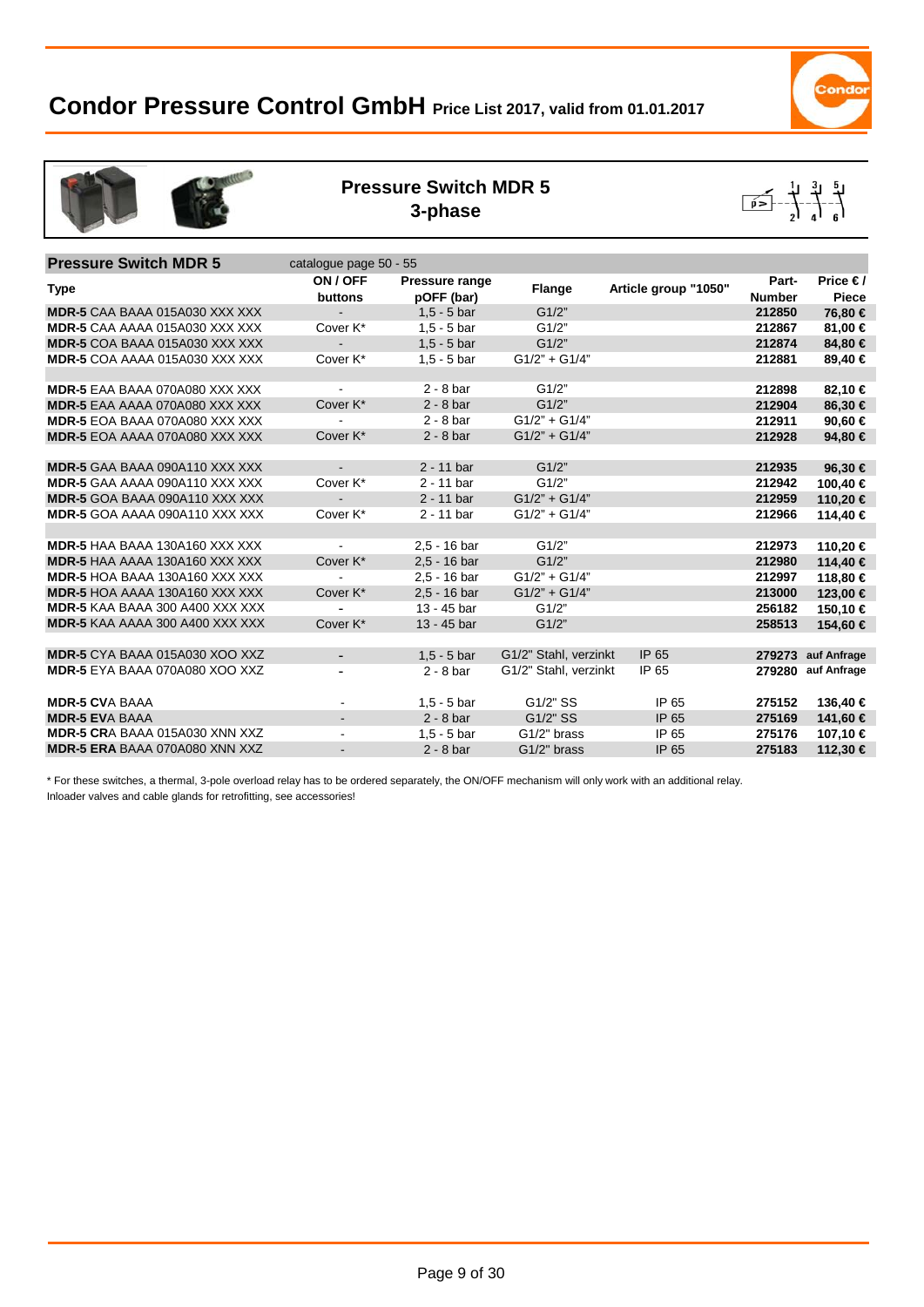

| <b>Accessories MDR 5</b>               | catalogue page 52 - 53                                                                                                                     |                         |                        |                               |
|----------------------------------------|--------------------------------------------------------------------------------------------------------------------------------------------|-------------------------|------------------------|-------------------------------|
| <b>Type</b>                            | <b>Description</b>                                                                                                                         | Article group<br>"1900" | Part-<br><b>Number</b> | Price $\in$ /<br><b>Piece</b> |
| <b>EV 5</b>                            | Unloader valve with screw connection for 6 mm plastic or copper discharge<br>tube, screw connection for vent port                          |                         | 201878                 | 26,10 €                       |
| EV <sub>5i</sub>                       | Unloader valve with screw connection for 1/4" plastic or copper discharge tube                                                             |                         | 201885                 | 26,10 €                       |
| EV <sub>5E</sub>                       | Unloader valve with screw connection for 6 mm plastic or copper discharge tube                                                             |                         | 201892                 | 19,50 €                       |
| EV <sub>5Ei</sub>                      | Unloader valve with screw connection for 1/4" plastic or copper discharge tube                                                             |                         | 201908                 | 19,50 €                       |
| EV <sub>5H</sub>                       | Unloader valve with screw connection for 6 mm plastic or copper discharge<br>tube, screw connection for vent port (for MDR-5/45 bar types) |                         | 201915                 | upon<br>request!              |
| AEV <sub>5</sub>                       | Delayed unloader valve with screw connection for 6 mm plastic or copper<br>discharge tube                                                  |                         | 201939                 | 31,20 €                       |
| AEV 5 i                                | Delayed unloader valve with screw connection for 1/4" plastic or copper<br>discharge tube                                                  |                         | 201946                 | 31,20 €                       |
|                                        |                                                                                                                                            |                         |                        |                               |
| <b>WN M20</b>                          | Grommet                                                                                                                                    |                         | 269496                 | $3,20 \in$                    |
| <b>VS-M20</b>                          | Screw plug M20                                                                                                                             |                         | 269502                 | 1,70 €                        |
| <b>M20Z</b>                            | With strain relief, clamping range 6-12 mm                                                                                                 |                         | 269533                 | 7,90 €                        |
| <b>M20 ZK</b>                          | With strain relief and cable support, clamping range 6-12 mm                                                                               |                         | 269540                 | 8,10€                         |
| <b>M20L</b>                            | With strain relief, clamping range 10-14 mm                                                                                                |                         | 269519                 | 7,90 €                        |
| <b>M20 LK</b>                          | With strain relief and cable support, clamping range 10-14 mm                                                                              |                         | 269526                 | 8,10 €                        |
|                                        |                                                                                                                                            |                         |                        |                               |
|                                        |                                                                                                                                            |                         |                        |                               |
| MW MDR $5 + 53$                        | <b>Mounting bracket</b>                                                                                                                    |                         | 230045                 | $8,80 \in$                    |
|                                        |                                                                                                                                            |                         |                        |                               |
| H5 (Cover MDR 5)                       | Cover without On/Off push buttons                                                                                                          |                         | 230052                 | 11,70 €                       |
| H5-K (Cover MDR $5 + K$ )              | Cover with On/Off push-buttons (Only functions together with the thermal R5<br>overload relay)                                             |                         | 217527                 | 16,00 €                       |
| <b>MDR 5</b> (Cover seal MDR $5 + K$ ) | Cover seal for MDR 5 and 53 (10 pcs. per carton)                                                                                           |                         | 230601                 | 18,10 €                       |
| <b>MDR 5 Diaphragm 16</b>              | Diaphragm for MDR 5, 5 - 16 bar (10 pcs. per carton)                                                                                       |                         | 230670                 | 56,70 €                       |
| <b>MDR 5 Arc-chamber</b>               | Arc-chamber for MDR-5 (10 pcs. per carton)                                                                                                 |                         | 230687                 | 113,30 €                      |
| R 5/1,5                                | Thermal, 3-pole overload relay 0,86 - 1,50 A                                                                                               |                         | 202028                 | 49,70 €                       |
| R 5/2,45                               | Thermal, 3-pole overload relay 1,50 - 2,45 A                                                                                               |                         | 202035                 | 49,70 €                       |
| R 5/4,2                                | Thermal, 3-pole overload relay 2,40 - 4,20 A                                                                                               |                         | 202042                 | 49,70 €                       |
| R 5/7,0                                | Thermal, 3-pole overload relay 4,00 - 7,00 A                                                                                               |                         | 202059                 | 49,70 €                       |
| R 5/10,3                               | Thermal, 3-pole overload relay 6,10 - 10,3 A                                                                                               |                         | 202066                 | 51,80 €                       |
| R 5/14,0                               | Thermal, 3-pole overload relay 9,00 - 14,0 A                                                                                               |                         | 202073                 | 64,70 €                       |
| R 5/18,0                               | Thermal, 3-pole overload relay 11,0 - 18,0 A                                                                                               |                         | 202080                 | 64,70 €                       |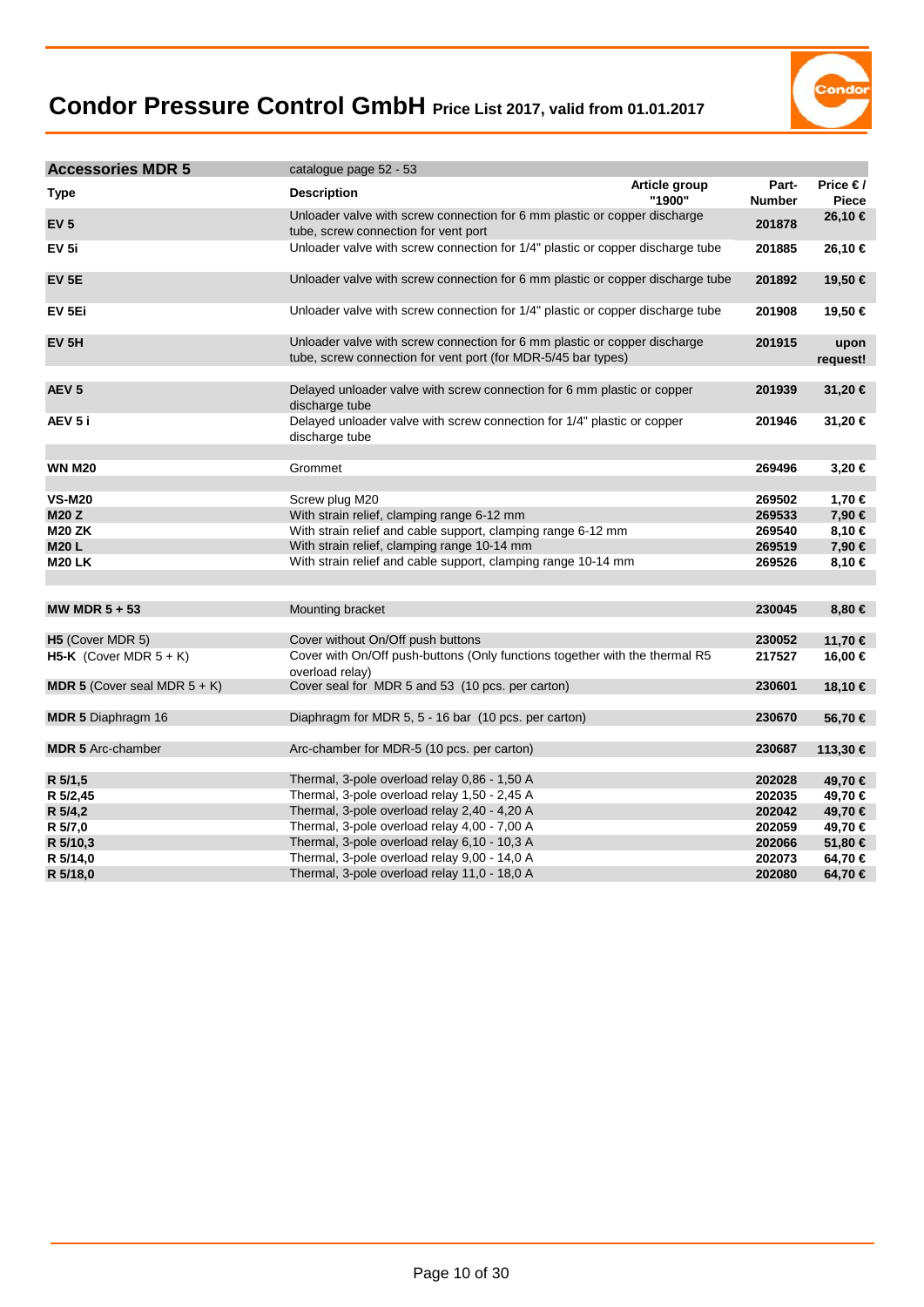

## **Control Pressure Switch**



#### **Control Pressure Switch MDR-F**

55813  $p >$ **Industrial screw clamp**

 $14_1$   $12_1$ Ą.

|                                                    | standard version with perbunan diaphragm and die-cast aluminium flange, G 3/8" inner |                                     |                                           |                                      |                        |                        |
|----------------------------------------------------|--------------------------------------------------------------------------------------|-------------------------------------|-------------------------------------------|--------------------------------------|------------------------|------------------------|
| $MDR-F$ $H(G)$                                     | thread** (suffix G for gold-flashed contacts)<br>catalogue page 58, 59               |                                     |                                           |                                      | Article group "1060"   |                        |
| Type                                               | <b>Matchcode</b>                                                                     | Adjustable cut-in<br>pressure (bar) | <b>Smallest pres-sure</b><br>diff. (bar)* | Adjustable cut-out<br>pressure (bar) | Part-<br><b>Number</b> | Price $\in I$<br>Piece |
| <b>MDR-F 2H-S</b>                                  | MDR-F 2 HAA SAA A 005A015                                                            | $0.04$ 1.89 bar                     | 0,07                                      | $0.112$ bar<br>0,11                  | 253501                 | 67,30 €                |
| <b>MDR-F 2HG-S</b>                                 | MDR-F 2 HAA SBA A 005A015                                                            | $0.04$ 1.89 bar                     | 0,07                                      | 0,11<br>$0.112$ bar                  | 253518                 | $83,00 \in$            |
| <b>MDR-F4H-S</b>                                   | MDR-F 4 HAA SAA A 010A030                                                            | $0.073.75$ bar                      | 0,15                                      | 0,25<br>$0.224$ bar                  | 253525                 | $68,30 \in$            |
| <b>MDR-F4HG-S</b>                                  | MDR-F 4 HAA SBA A 010A030                                                            | $0.073.75$ bar                      | 0,15                                      | 0,25<br>$0.224$ bar                  | 253532                 | 83,90 €                |
| <b>MDR-F 8H-S</b>                                  | MDR-F 8 HAA SAA A 020A060                                                            | $0.27.5$ bar                        | 0,3                                       | $0.58$ bar<br>0,5                    | 253549                 | 69,40 €                |
| <b>MDR-F 8HG-S</b>                                 | MDR-F 8 HAA SBA A 020A060                                                            | $0.27.5$ bar                        | 0,3                                       | 0,5<br>$0.58$ bar                    | 253556                 | 85,10 €                |
| <b>MDR-F10H-S</b>                                  | MDR-F 10 HAA SAA A 040A050                                                           | $0.39.2$ bar                        | 0,4                                       | $0.710$ bar<br>0,8                   | 253563                 | 71,70 €                |
| <b>MDR-F10HG-S</b>                                 | MDR-F 10 HAA SBA A 040A050                                                           | $0.39.2$ bar                        | 0,4<br>0,8                                | $0.710$ bar                          | 253570                 | 87,30 €                |
| <b>MDR-F16H-S</b>                                  | MDR-F 16 HAA SAA A 040A120                                                           | $0.415$ bar                         | 0,6                                       | 1  16 bar<br>1,0                     | 253587                 | 75,00 €                |
| <b>MDR-F16HG-S</b>                                 | MDR-F 16 HAA SBA A 040A120                                                           | $0.415$ bar                         | 0,6                                       | 1  16 bar<br>1,0                     | 253594                 | 90,70 €                |
| <b>MDR-F 32H-S</b>                                 | MDR-F 32 HAA SAA A 100A200                                                           | $0.830$ bar                         | 1,2<br>2,0                                | 2  32 bar                            | 253600                 | $83,00 \in$            |
| <b>MDR-F 32HG-S</b><br>* lower  upper end of range | MDR-F 32 HAA SBA A 100A200                                                           | $0.830$ bar                         | 1,2<br>2,0                                | 2  32 bar                            | 253617                 | $98,60 \in$            |
|                                                    |                                                                                      |                                     |                                           |                                      |                        |                        |

upon request with G1/4"

| $MDR-F$ $Y(G)$     | standard version with perbunan diaphragm and plastic flange, G 3/8" inner thread**<br>for gold-flashed contacts) |                                     |                                           |      |                                                              |                        | (suffix G              |
|--------------------|------------------------------------------------------------------------------------------------------------------|-------------------------------------|-------------------------------------------|------|--------------------------------------------------------------|------------------------|------------------------|
| <b>Type</b>        | <b>Matchcode</b>                                                                                                 | Adjustable cut-in<br>pressure (bar) | <b>Smallest pres-sure</b><br>diff. (bar)* |      | Article group "1060"<br>Adjustable cut-out<br>pressure (bar) | Part-<br><b>Number</b> | Price $\in I$<br>Piece |
| <b>MDR-F 2Y-S</b>  | MDR-F 2 YAA SAA A 005A015                                                                                        | $0.04$ 1.89 bar                     | 0.07                                      | 0.11 | $0.11$ 2 bar                                                 | 253624                 | 67,30 €                |
| <b>MDR-F 2YG-S</b> | MDR-F 2 YAA SBA A 005A015                                                                                        | $0.04$ 1.89 bar                     | 0,07                                      | 0,11 | $0.11$ 2 bar                                                 | 253631                 | $83,00 \in$            |
| <b>MDR-F4Y-S</b>   | MDR-F 4 YAA SAA A 010A030                                                                                        | $0.07$ 3.75 bar                     | 0,15                                      | 0.25 | $0.224$ bar                                                  | 253648                 | $68.30 \in$            |
| <b>MDR-F4YG-S</b>  | MDR-F 4 YAA SBA A 010A030                                                                                        | $0.07$ 3.75 bar                     | 0,15                                      | 0,25 | $0.224$ bar                                                  | 253655                 | $83,90 \in$            |
| <b>MDR-F8Y-S</b>   | MDR-F 8 YAA SAA A 020A060                                                                                        | $0.27.5$ bar                        | 0,3                                       | 0,5  | $0.58$ bar                                                   | 253662                 | 69.40 €                |
| <b>MDR-F 8YG-S</b> | MDR-F 8 YAA SBA A 020A060                                                                                        | $0.27.5$ bar                        | 0,3                                       | 0.5  | $0.58$ bar                                                   | 253679                 | $85,10 \in$            |
| <b>MDR-F10Y-S</b>  | MDR-F 10 YAA SAA A 040A050                                                                                       | $0.39.2$ bar                        | 0,4                                       | 0.8  | $0.710$ bar                                                  | 253686                 | 71.70 €                |
| <b>MDR-F10YG-S</b> | MDR-F 10 YAA SBA A 040A050                                                                                       | $0.39.2$ bar                        | 0,4                                       | 0.8  | $0.710$ bar                                                  | 253693                 | 87,30 €                |
| <b>MDR-F16Y-S</b>  | MDR-F 16 YAA SAA A 040A120                                                                                       | $0.415$ bar                         | 0,6                                       | 1,0  | 1  16 bar                                                    | 253709                 | 75,00 €                |
| <b>MDR-F16YG-S</b> | MDR-F 16 YAA SBA A 040A120                                                                                       | $0.415$ bar                         | 0,6                                       | 1,0  | 1  16 bar                                                    | 253716                 | 90,70 $\in$            |
|                    |                                                                                                                  |                                     |                                           |      |                                                              |                        |                        |

lower ... upper end of range

\*\* upon request with G1/4"

#### **MDR-F .. HE (G)** with stainless steel press. sensing element, G 1/4" inner thread (suffix G for gold-flashed contacts),

|                                                                                 |                            |                                     |                                           |                                      | Article group "1060"   |                        |  |  |  |
|---------------------------------------------------------------------------------|----------------------------|-------------------------------------|-------------------------------------------|--------------------------------------|------------------------|------------------------|--|--|--|
| <b>Type</b>                                                                     | Matchcode                  | Adjustable cut-in<br>pressure (bar) | <b>Smallest pres-sure</b><br>diff. (bar)* | Adjustable cut-out<br>pressure (bar) | Part-<br><b>Number</b> | Price $\in I$<br>Piece |  |  |  |
| MDR-F 12HE-S                                                                    | MDR-F 12 HEC SAA A 060A070 | $0.511.2$ bar                       | 0.8<br>0.5                                | 1  12 bar                            | 253723                 | 94.80 €                |  |  |  |
| <b>MDR-F12HEG-S</b>                                                             | MDR-F 12 HEC SBA A 060A070 | $0.511.2$ bar                       | 0.5 <sub>1</sub><br>0.8                   | 1  12 bar                            | 253730                 | 110.40 €               |  |  |  |
| <b>MDR-F 30HE-S</b>                                                             | MDR-F 30 HEC SAA A 160A200 | 1  26.4 bar                         | 3.6<br>1.8                                | $2.830$ bar                          | 253747                 | 102.70 €               |  |  |  |
| <b>MDR-F 30HEG-S</b>                                                            | MDR-F 30 HEC SBA A 160A200 | 1  26,4 bar                         | 1,8<br>3,6                                | $2.830$ bar                          | 253754                 | 118,30 €               |  |  |  |
| the contract of the contract of the contract of the contract of the contract of |                            |                                     |                                           |                                      |                        |                        |  |  |  |

lower ... upper end of range

| MDR-F  HH (G) High pressure switch with plastic plunger press. sensing element with stainless steel connection, |                      |
|-----------------------------------------------------------------------------------------------------------------|----------------------|
| G 3/8" inner thread, (suffix G for gold-flashed contacts),                                                      | "1060" Article group |

| <b>Type</b>                 | <b>Matchcode</b>            | Adjustable cut-in<br>pressure (bar) | <b>Smallest pres-sure</b><br>diff. (bar)* | Adjustable cut-out<br>pressure (bar) | Part-<br><b>Number</b> | Price $\in I$<br><b>Piece</b> |
|-----------------------------|-----------------------------|-------------------------------------|-------------------------------------------|--------------------------------------|------------------------|-------------------------------|
| <b>MDR-F 60HH-S</b>         | MDR-F 60 HHA SAA A 200A400  | 4  52 bar                           | 48                                        | 8  60 bar                            | 253761                 | 137.60 €                      |
| <b>MDR-F 60HHG-S</b>        | MDR-F 60 HHA SBA A 200A400  | 4  52 bar                           | $4 \quad 8$                               | 8  60 bar                            | 253778                 | 153.30 €                      |
| <b>MDR-F120HH-S</b>         | MDR-F 120 HHA SAA A 200A800 | 8  104 bar                          | 16<br>8                                   | 16  120 bar                          | 253785                 | 149.90 €                      |
| <b>MDR-F120HHG-S</b>        | MDR-F 120 HHA SBA A 200A800 | 8  104 bar                          | 16<br>8                                   | $16120$ bar                          | 253792                 | 165.50 €                      |
| <b>MDR-F 250HH-S</b>        | MDR-F 250 HHA SAA A 100B200 | 14  226 bar                         | 12<br>-24                                 | 26  250 bar                          | 253808                 | 173.30 €                      |
| <b>MDR-F 250HHG-S</b>       | MDR-F 250 HHA SBA A 100B200 | 14  226 bar                         | 12 <sup>2</sup><br>-24                    | 26  250 bar                          | 253815                 | 189,00 €                      |
| * lower  upper end of range |                             |                                     |                                           |                                      |                        |                               |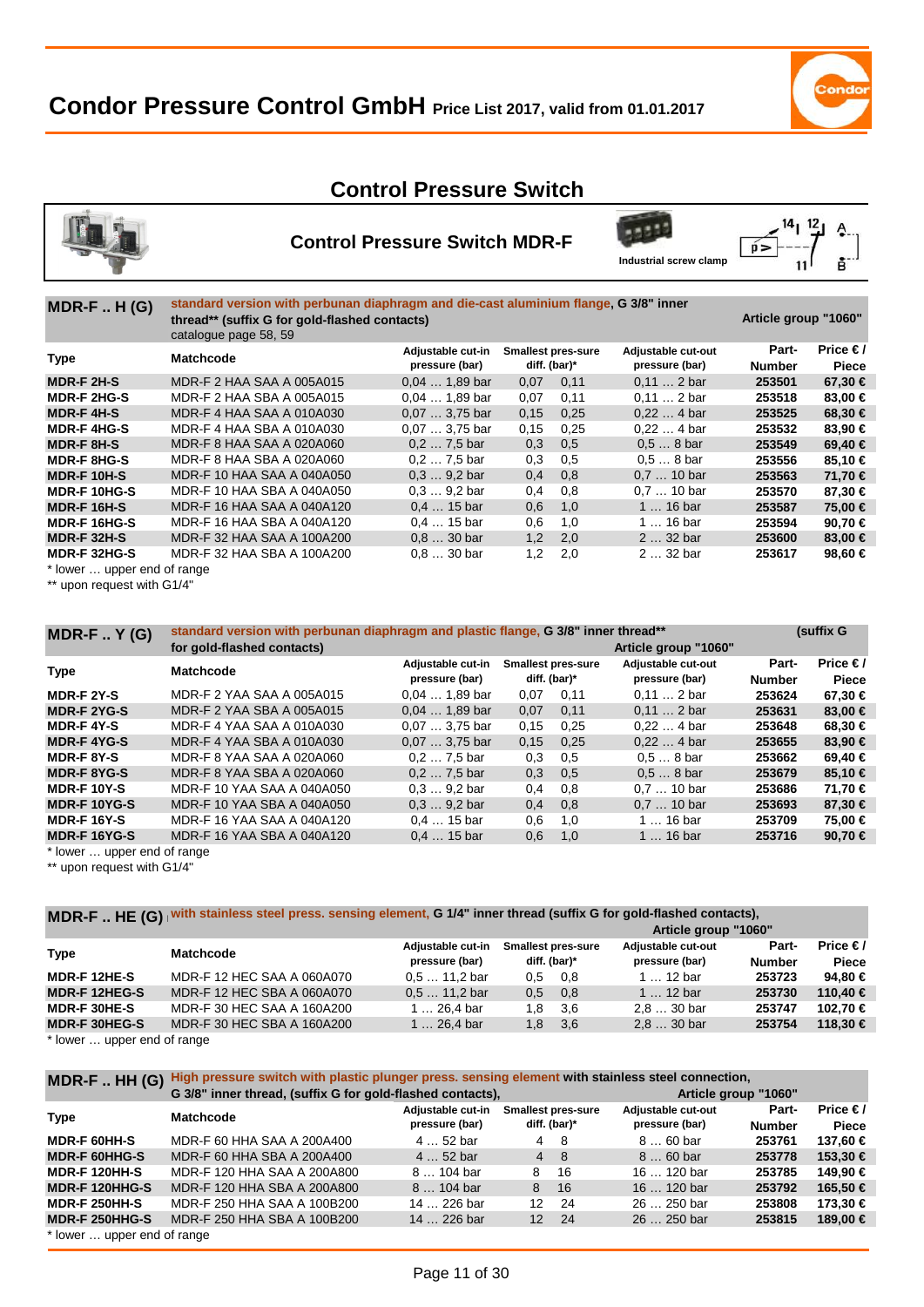

**MDR-F .. H …** 

**Pressure switch with reset function and die-cast aluminium flange, G 3/8" inner thread,** 

|                                  | catalogue page 60, 62      |                            |                           |                                    | Article group "1060" |               |
|----------------------------------|----------------------------|----------------------------|---------------------------|------------------------------------|----------------------|---------------|
| <b>Type</b>                      | <b>Matchcode</b>           | Adjustable cut-in          | <b>Smallest pres-sure</b> | Adjustable cut-out                 | Part-                | Price $\in I$ |
|                                  |                            | pressure (bar)             | diff. (bar)*              | pressure (bar)                     | <b>Number</b>        | Piece         |
| <b>MDR-F 2Hmax-S</b>             | MDR-F 2 HAA SAH A XXXA015  | $\blacksquare$             | 0,07<br>0,11              | 0,112<br>bar                       | 254065               | 83,90 €       |
| <b>MDR-F4Hmax-S</b>              | MDR-F 4 HAA SAH A XXXA030  | $\sim$                     | 0,15<br>0,25              | 0.224<br>bar                       | 254072               | 85,00 €       |
| <b>MDR-F 8Hmax-S</b>             | MDR-F 8 HAA SAH A XXXA060  | $\sim$                     | 0,3<br>0,5                | $0,5$ 8<br>bar                     | 254089               | 86,30 €       |
| <b>MDR-F10Hmax-S</b>             | MDR-F 10 HAA SAH A XXXA075 | $\sim$                     | 0,8<br>0,4                | 0,7<br>$\dots$ 10<br>bar           | 254096               | 88,60 €       |
| <b>MDR-F16Hmax-S</b>             | MDR-F 16 HAA SAH A XXXA120 | $\blacksquare$             | 0,6<br>1,0                | $\dots$ 16<br>1<br>bar             | 254102               | 91,80 $\in$   |
| <b>MDR-F 32Hmax-S</b>            | MDR-F 32 HAA SAH A XXXA240 | $\blacksquare$             | 1,2<br>2,0                | 2<br>$\dots$ 32<br>bar             | 254119               | 99,60 $\in$   |
| MDR-F 2Hmin- $S^*$ <sup>1</sup>  | MDR-F 2 HAA SAL A 005A015  | $0.04$ 1.89 bar            | 0,07<br>0,11              | $0,11$ 2<br>bar                    | 254126               | 83,90 €       |
| MDR-F 4Hmin- $S^*$ <sup>1</sup>  | MDR-F 4 HAA SAL A 010A030  | $0.07$ 3.75 bar            | 0,15<br>0,25              | 0.22<br>4<br>bar                   | 254133               | 85,00 €       |
| MDR-F 8Hmin- $S^*$ <sup>1</sup>  | MDR-F 8 HAA SAL A 020A060  | $0.2$ 7.5<br>bar           | 0,3<br>0,5                | $0.5$ 8<br>bar                     | 254140               | 86,30 €       |
| MDR-F 10Hmin- $S^*$ <sup>1</sup> | MDR-F 10 HAA SAL A 040A050 | $\ldots$ 9.2<br>0.3<br>bar | 0,4<br>0,8                | $0.7$ 10<br>bar                    | 254157               | 88,60 €       |
| MDR-F 16Hmin- $S^*$ <sup>1</sup> | MDR-F 16 HAA SAL A 040A120 | $\dots$ 15<br>0,4<br>bar   | 0,6<br>1,0                | $\ldots$ 16<br>$\mathbf{1}$<br>bar | 254164               | 91,80 €       |
| MDR-F 32Hmin- $S^*$ <sup>1</sup> | MDR-F 32 HAA SAL A 100A200 | $\dots$ 30<br>0,8<br>bar   | 1,2<br>2,0                | $\ldots$ 32<br>2<br>bar            | 254171               | 99,60 $\in$   |
| <b>MDR-F 2Htro-S</b>             | MDR-F 2 HAA SAG A 005AXXX  | $0,04$ 1,89 bar            | 0,07<br>0,11              | $\blacksquare$                     | 254188               | 83,90 €       |
| <b>MDR-F 4Htro-S</b>             | MDR-F 4 HAA SAG A 010AXXX  | 0.073.75<br>bar            | 0,15<br>0,25              | $\blacksquare$                     | 254195               | 85,00 €       |
| <b>MDR-F 8Htro-S</b>             | MDR-F 8 HAA SAG A 020AXXX  | $0,2$ 7,5<br>bar           | 0,5<br>0,3                | $\blacksquare$                     | 254201               | 86,30 €       |
| <b>MDR-F10Htro-S</b>             | MDR-F 10 HAA SAG A 025AXXX | $\ldots$ 9.2<br>0,3<br>bar | 0,4<br>0,8                | ۰                                  | 254218               | 88,60 €       |
| <b>MDR-F16Htro-S</b>             | MDR-F 16 HAA SAG A 040AXXX | $\dots$ 15<br>0,4<br>bar   | 0,6<br>1,0                | $\blacksquare$                     | 254225               | 91,80 €       |
| <b>MDR-F 32Htro-S</b>            | MDR-F 32 HAA SAG A 080AXXX | 0,8<br>$\dots$ 30<br>bar   | 2,0<br>1,2                |                                    | 254232               | 99,60 €       |

\* lower … upper end of range

\*1 The minimum pressure to be controlled and the operating pressure range have to be in the pressure spectrum of the cut-in pressure.

Additional MDR-F pressure switch versions are available on request (e.g. as stainless steel bellows version, with gold-flashed contacts, as high pressure switch etc.)

#### **MDR-F .. HV Pressure switch with viton diaphragm and die-cast aluminium flange, G 3/8" inner thread,**

|                     |                            |                                     |                                           | "1060" Article group                 |                        |                        |
|---------------------|----------------------------|-------------------------------------|-------------------------------------------|--------------------------------------|------------------------|------------------------|
| <b>Type</b>         | <b>Matchcode</b>           | Adjustable cut-in<br>pressure (bar) | <b>Smallest pres-sure</b><br>diff. (bar)* | Adjustable cut-out<br>pressure (bar) | Part-<br><b>Number</b> | Price $\in I$<br>Piece |
| <b>MDR-F 2HV-S</b>  | MDR-F 2 HVA SAA A 005A015  | $0.04$ 1,89 bar                     | 0.07<br>0.11                              | $0.11$ 2 bar                         | 253884                 | $83.80 \in$            |
| <b>MDR-F4HV-S</b>   | MDR-F 4 HVA SAA A 010A030  | $0.07$ 3.75 bar                     | 0,15<br>0,25                              | $0.22$ 4 bar                         | 253891                 | $84.90 \in$            |
| <b>MDR-F 8HV-S</b>  | MDR-F 8 HVA SAA A 020A060  | $0.2$ 7.5 bar                       | 0,3<br>0,5                                | 8 bar<br>$0.5$                       | 253907                 | $86.00 \in$            |
| <b>MDR-F10 HV-S</b> | MDR-F 10 HVA SAA A 040A050 | $0.3$ 9.2 bar                       | 0,4<br>0,8                                | $0.7$ 10 bar                         | 253914                 | $88.30 \in$            |
| <b>MDR-F16HV-S</b>  | MDR-F 16 HVA SAA A 040A120 | $0.4 \dots 15$<br>bar               | 0.6<br>1,0                                | 16 bar                               | 253921                 | 91.60 €                |
| <b>MDR-F 32HV-S</b> | MDR-F 32 HVA SAA A 100A200 | $0.8$ 30<br>bar                     | 1,2<br>2,0                                | … 32 bar<br>2                        | 253938                 | 99,50 $\in$            |
|                     |                            |                                     |                                           |                                      |                        |                        |

\* lower … upper end of range

Additional pressure switch versions MDR-F .. HV are available on request (e.g. as manual reset pressure switches, with gold-flashed contacts, with plastic flange etc.).

| <b>MDR-FHVdS</b>      | VdS Pressure switches for water extinguishing systems / fire-fighting equipments with perbunan diaphragm and die-<br>cast alluminium flange, G 1/2" inner thread |                                     | Article group "1060"                      |                                      |                        |                        |
|-----------------------|------------------------------------------------------------------------------------------------------------------------------------------------------------------|-------------------------------------|-------------------------------------------|--------------------------------------|------------------------|------------------------|
| <b>Type</b>           | <b>Matchcode</b>                                                                                                                                                 | Adjustable cut-in<br>pressure (bar) | <b>Smallest pres-sure</b><br>diff. (bar)* | Adiustable cut-out<br>pressure (bar) | Part-<br><b>Number</b> | Price $\in I$<br>Piece |
| <b>MDR-F 2H-S VdS</b> | MDR-F 2 HAB SAA A XXXA007 A                                                                                                                                      | ٠                                   | 0.1                                       | 0.351<br>bar                         | 259060                 | 78.30 €                |
| <b>MDR-F 2Hmax-S</b>  | MDR-F 2 HAB SAH A XXXA007 A                                                                                                                                      | $\blacksquare$                      | 0,1                                       | 0.351<br>bar                         | 259077                 | 92.40 $\in$            |
| <b>MDR-F10H-SVdS</b>  | MDR-F 10 HAB SAA A 040A050 A                                                                                                                                     | $0.39.2$ bar                        | 0.4<br>1.5                                | $0.7 \dots 10$<br>bar                | 259084                 | 81.60 €                |
| <b>MDR-F12H-SVdS</b>  | MDR-F 12 HAB SAA A 080A090 A                                                                                                                                     | $0.411$ bar                         | 0.6<br>1.5                                | $\dots$ 12.5 bar                     | 259091                 | $83,30 \in$            |
| MDR-F 16H-S VdS       | MDR-F 16 HAB SAA A 110A120 A                                                                                                                                     | $0.415$ bar                         | 0.6<br>1,5                                | $\dots$ 16<br>bar                    | 259107                 | 85,00 €                |

| MDR-FYVdS             | plastic flange, G 1/2" inner thread | VdS Pressure switches for water extinguishing systems / fire-fighting equipments with perbunan diaphragm and<br>Article group "1060" |                                           |                                      |                        |                               |
|-----------------------|-------------------------------------|--------------------------------------------------------------------------------------------------------------------------------------|-------------------------------------------|--------------------------------------|------------------------|-------------------------------|
| <b>Type</b>           | Matchcode                           | Adjustable cut-in<br>pressure (bar)                                                                                                  | <b>Smallest pres-sure</b><br>diff. (bar)* | Adjustable cut-out<br>pressure (bar) | Part-<br><b>Number</b> | Price $\in I$<br><b>Piece</b> |
| <b>MDR-F 2Y-S VdS</b> | MDR-F 2 YAB SAA A XXXA007 A         | $\blacksquare$                                                                                                                       | 0.1                                       | 0.351<br>bar                         | 259145                 | 78.30 €                       |
| <b>MDR-F 2Ymax-S</b>  | MDR-F 2 YAB SAH A XXXA007 A         | $\sim$                                                                                                                               | 0.1                                       | 0.351<br>bar                         | 259152                 | 92.40 $\in$                   |
| <b>MDR-F10Y-SVdS</b>  | MDR-F 10 YAB SAA A 040A050 A        | $0.29.2$ bar                                                                                                                         | 0.4<br>1.5                                | $0.7$ 10 bar                         | 259169                 | $81.60 \in$                   |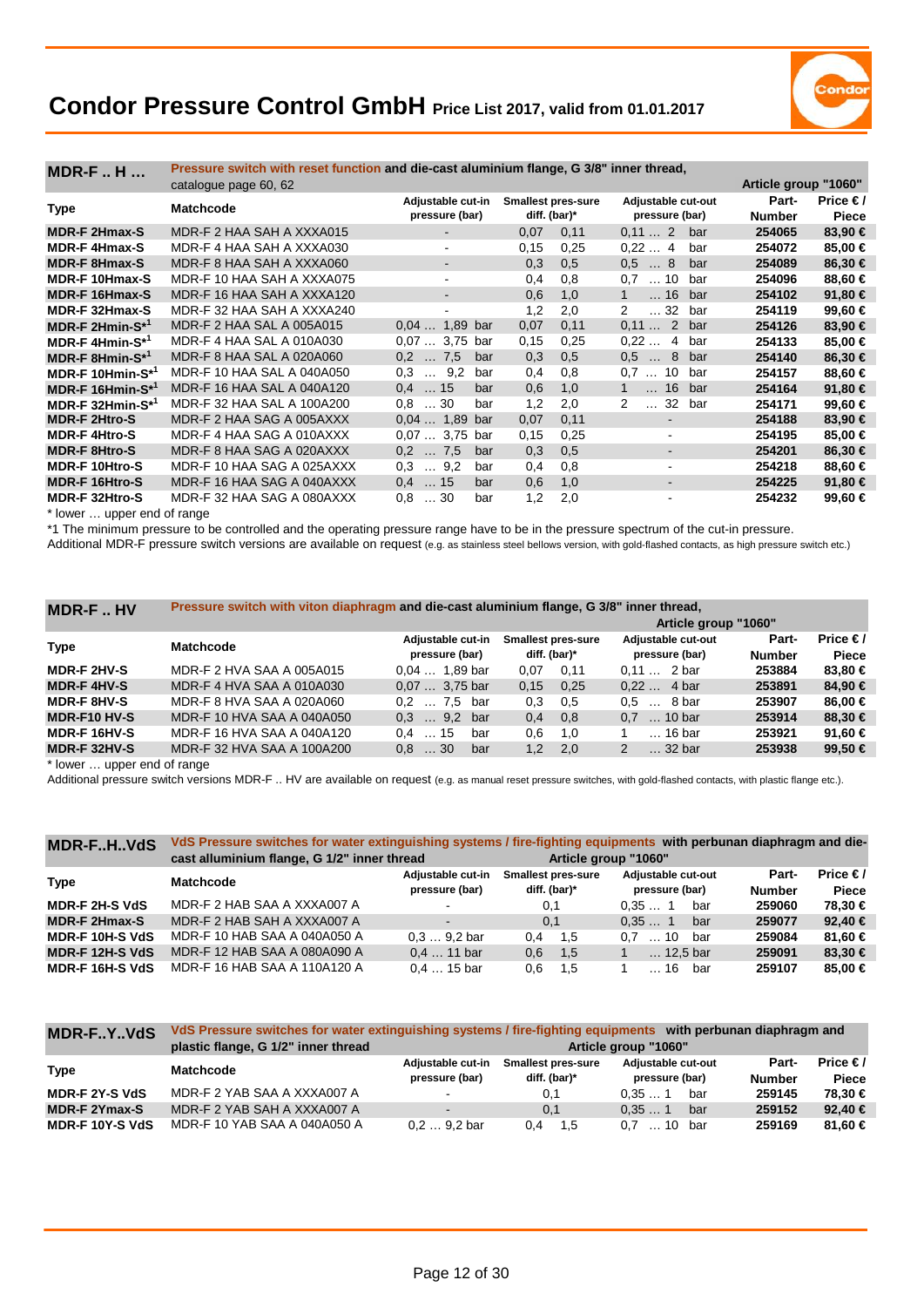

#### **MDR-F..H..GL GL Pressure Switch for Ship Building and Applications Intended for Use at Sea**  lastic flange, G 1/2" inner thread,

| with perbunan diaphragm and pl |  |  |  |
|--------------------------------|--|--|--|
|                                |  |  |  |

|                       | catalogue page 63            |                                     |                                           |                                      | Article group "1060"   |                               |
|-----------------------|------------------------------|-------------------------------------|-------------------------------------------|--------------------------------------|------------------------|-------------------------------|
| <b>Type</b>           | <b>Matchcode</b>             | Adjustable cut-in<br>pressure (bar) | <b>Smallest pres-sure</b><br>diff. (bar)* | Adjustable cut-out<br>pressure (bar) | Part-<br><b>Number</b> | Price $\in I$<br><b>Piece</b> |
| <b>MDR-F 2H-S GL</b>  | MDR-F 2 HAA SAA H 005A015 G  | $0.041.89$ bar                      | 0.11<br>0.07                              | $0.11$ 2 bar                         | 261766                 | $88.60 \in$                   |
| <b>MDR-F 4H-S GL</b>  | MDR-F 4 HAA SAA H 010A030 G  | $0.073.75$ bar                      | 0,25<br>0.15                              | 0.224<br>bar                         | 261773                 | $89.60 \in$                   |
| <b>MDR-F 8H-S GL</b>  | MDR-F 8 HAA SAA H 020A060 G  | $0.2$ 7.5 bar                       | 0.3<br>0.5                                | bar<br>$0.5$ 8                       | 261780                 | 90.60 $\in$                   |
| <b>MDR-F10H-SGL</b>   | MDR-F 10 HAA SAA H 040A050 G | $0.3$ 9.2 bar                       | 0,4<br>0.8                                | $0.7$ 10 bar                         | 261797                 | 93.20 $\in$                   |
| <b>MDR-F12H-SGL</b>   | MDR-F 12 HAA SAA H 080A090 G | … 11<br>0.4<br>bar                  | 0.6<br>1,5                                | 12.5 bar                             | 261896                 | $94.90 \in$                   |
| <b>MDR-F16H-SGL</b>   | MDR-F 16 HAA SAA H 040A120 G | $0.4 \dots 15$<br>bar               | 0.6 <sub>1</sub><br>1.0                   | $\dots$ 16<br>bar                    | 261803                 | 96.40 $\in$                   |
| <b>MDR-F 32H-S GL</b> | MDR-F 32 HAA SAA H 100A200 G | 30<br>0.8<br>bar<br>$\sim 100$      | 1,2<br>2.0                                | 2<br>$\ldots$ 32<br>bar              | 261810                 | 104.20 €                      |

#### **MDR-F..H..GL D**

**GL Pressure Switch for Ship Building and Applications Intended for Use at Sea with perbunan diaphragm and die-cast aluminium flange, G 3/8" inner thread, GL-cable gland, plastic throttle** 

|                        |                               |                                       |                                           |                                      | "1060" Article group   |                        |
|------------------------|-------------------------------|---------------------------------------|-------------------------------------------|--------------------------------------|------------------------|------------------------|
| <b>Type</b>            | <b>Matchcode</b>              | Adjustable cut-in<br>pressure (bar)   | <b>Smallest pres-sure</b><br>diff. (bar)* | Adiustable cut-out<br>pressure (bar) | Part-<br><b>Number</b> | Price $\in I$<br>Piece |
| <b>MDR-F 2H-S GL D</b> | MDR-F 2 HAA SAA H 005A015 GD  | $0.04$ 1.89 bar                       | 0.07<br>0.11                              | 0,112<br>bar                         | 261902                 | 90,70 $\in$            |
| <b>MDR-F 4H-S GL D</b> | MDR-F 4 HAA SAA H 010A030 GD  | $0.07$ 3.75 bar                       | 0.25<br>0.15                              | 0.224<br>bar                         | 261919                 | 91.70 €                |
| <b>MDR-F 8H-S GL D</b> | MDR-F 8 HAA SAA H 020A060 GD  | $0.2$ 7.5 bar                         | 0,3<br>0,5                                | $0.5$ 8<br>bar                       | 261926                 | 92.60 $\in$            |
| MDR-F 10H-S GL D       | MDR-F 10 HAA SAA H 040A050 GD | $0.3$ 9.2 bar                         | 0,8<br>0,4                                | $0.7 \dots 10$<br>bar                | 261933                 | 95,30 €                |
| MDR-F 12H-S GL D       | MDR-F 12 HAA SAA H 080A090 GD | … 11<br>0.4<br>bar                    | 0.6<br>1.5                                | … 12.5 bar                           | 261940                 | 97.00 $\in$            |
| MDR-F 16H-S GL D       | MDR-F 16 HAA SAA H 040A120 GD | … 15<br>0.4<br>bar                    | 0.6<br>1,0                                | … 16<br>bar                          | 261957                 | 98.50 €                |
| MDR-F 32H-S GL D       | MDR-F 32 HAA SAA H 100A200 GD | $\dots$ 30<br>0.8 <sub>0</sub><br>bar | 1,2<br>2,0                                | $\dots$ 32<br>2<br>bar               | 261964                 | 106.30 €               |

#### **MDR-F..HH..GL GL Pressure Switch for Ship Building and Applications Intended for Use at Sea. High pressure switch with plastic plunger press. sensing element with stainless steel connection, G 3/8" inner thread, plastic throttle**

|                                       |                                                       |                                     |                                           |                                      | Article group "1060"   |                               |
|---------------------------------------|-------------------------------------------------------|-------------------------------------|-------------------------------------------|--------------------------------------|------------------------|-------------------------------|
| <b>Type</b>                           | Matchcode                                             | Adjustable cut-in<br>pressure (bar) | <b>Smallest pres-sure</b><br>diff. (bar)* | Adjustable cut-out<br>pressure (bar) | Part-<br><b>Number</b> | Price $\in I$<br><b>Piece</b> |
|                                       | <b>MDR-F 60HH-S GL MDR-F 60 HHA SAA H 200A400 G</b>   | 4  52 bar                           | 48                                        | 8 … 60 bar                           | 261858                 | 159.80 €                      |
|                                       | <b>MDR-F 120HH-S GL MDR-F 120 HHA SAA H 200A800 G</b> | 8  104 bar                          | 8<br>-16                                  | $16120$ bar                          | 261865                 | 172.30 €                      |
| $*$ lower $\equiv$ upper end of range | MDR-F 250HH-S GL MDR-F 250 HHA SAA H 100B200 G        | 14  226 bar                         | 12 <sup>1</sup><br>24                     | $26250$ bar                          | 261872                 | 196.10 €                      |

lower ... upper end of range

| <b>MDR-F., JG-S Ex I</b><br>M <sub>2</sub> | MDR-F ATEX version in explosion-risk units for mining. Pressure switch with NBR diaphragm and zinc die-cast<br>flange, G 3/8" inner thread, plastic cover | - catalogue page 64, 65 -           |                                           | Article group "1060"                 |                        |                        |
|--------------------------------------------|-----------------------------------------------------------------------------------------------------------------------------------------------------------|-------------------------------------|-------------------------------------------|--------------------------------------|------------------------|------------------------|
| <b>Type</b>                                | <b>Matchcode</b>                                                                                                                                          | Adjustable cut-in<br>pressure (bar) | <b>Smallest pres-sure</b><br>diff. (bar)* | Adjustable cut-out<br>pressure (bar) | Part-<br><b>Number</b> | Price $\in I$<br>Piece |
| MDR-F 2JG-S Ex I M2                        | MDR-F 2 JAA SBA J 005A015 B2XX                                                                                                                            | $0.04$ 1.89 bar                     | 0.11<br>0.07                              | $0,11$ 2<br>bar                      | 262204                 | 160,10 €               |
| MDR-F4JG-SEx IM2                           | MDR-F 4 JAA SBA J 010A030 B2XX                                                                                                                            | $0.07$ 3.75 bar                     | 0.25<br>0.15                              | 0.224<br>bar                         | 262213                 | 161.90 €               |
| MDR-F 8JG-S Ex I M2                        | MDR-F 8 JAA SBA J 020A060 B2XX                                                                                                                            | $0.2$ 7.5 bar                       | 0.3<br>0.5                                | $0.5$ 8<br>bar                       | 262220                 | 164.20 €               |
| MDR-F10JG-SExIM2                           | MDR-F 10 JAA SBA J 040A050 B2XX                                                                                                                           | 0.3<br>$\ldots$ 9.2 bar             | 0.8<br>0.4                                | $0.7 \dots 10$<br>bar                | 262237                 | 168.50 €               |
| MDR-F16JG-SExIM2                           | MDR-F 16 JAA SBA J 040A120 B2XX                                                                                                                           | 0.4<br>$\dots$ 15<br>bar            | 0.6<br>1.0                                | $\dots$ 16<br>bar                    | 262251                 | 175.10 €               |
| <b>MDR-F32JG-S Ex IM2</b>                  | MDR-F 32 JAA SBA J 100A200 B2XX                                                                                                                           | 0.8<br>30<br>bar                    | 1.2<br>2,0                                | 2<br>$\dots$ 32<br>bar               | 262268                 | 190.20 €               |

| <b>MDR-FJHG-S Ex I</b><br>M <sub>2</sub> | MDR-F ATEX version in explosion-risk units for mining. High-pressure switch with plastic plunger and stainless steel<br>and zinc die-cast flange, G 3/8" inner thread with choke, plastic cover |                                     |                                           | Article group "1060"                 |                        |                               |
|------------------------------------------|-------------------------------------------------------------------------------------------------------------------------------------------------------------------------------------------------|-------------------------------------|-------------------------------------------|--------------------------------------|------------------------|-------------------------------|
| <b>Type</b>                              | <b>Matchcode</b>                                                                                                                                                                                | Adjustable cut-in<br>pressure (bar) | <b>Smallest pres-sure</b><br>diff. (bar)* | Adiustable cut-out<br>pressure (bar) | Part-<br><b>Number</b> | Price $\in I$<br><b>Piece</b> |
|                                          | MDR-F 60JHG-S Ex I M2 MDR-F 60 JHA SBA J 200A400 B2XX                                                                                                                                           | 4  52 bar                           | $4 \quad 8$                               | 8  60 bar                            | 262275                 | 265.20 €                      |
|                                          | MDR-F120JHG-S Ex I M2 MDR-F120 JHA SBA J 200A800 B2XX                                                                                                                                           | $\dots$ 104 bar<br>8                | - 16<br>8                                 | 120 bar<br>16.                       | 262282                 | 286.30 €                      |
|                                          | MDR-F 250JHG-S Ex I M2 MDR-F 250 JHA SBA J 100B200 B2XX 14                                                                                                                                      | . 226 har                           | 24<br>12 <sup>°</sup>                     | 26  250 bar                          | 262299                 | 326,90 €                      |

| <b>MDR-FJEG-S Ex I</b> | MDR-F ATEX version in explosion-risk units for mining. Pressure switch with stainless steel pressure transducer with |                                     |                                           |                                      |                        |                        |
|------------------------|----------------------------------------------------------------------------------------------------------------------|-------------------------------------|-------------------------------------------|--------------------------------------|------------------------|------------------------|
| M <sub>2</sub>         | stainless steel and zinc die-cast flange, G 1/4" inner thread, plastic cover                                         |                                     |                                           | Article group "1060"                 |                        |                        |
| Type                   | Matchcode                                                                                                            | Adiustable cut-in<br>pressure (bar) | <b>Smallest pres-sure</b><br>diff. (bar)* | Adiustable cut-out<br>pressure (bar) | Part-<br><b>Number</b> | Price $\in I$<br>Piece |
|                        | MDR-F12JEG-S Ex I M2 MDR-F12 JEC SBA J060A070 B2XX                                                                   | $0.5$ 11.2 bar                      | $0.5 \quad 0.8$                           | … 12 bar                             | 262503                 | 186.50 €               |
|                        | MDR-F30JEG-S Ex IM2 MDR-F30 JEC SBA J160A200 B2XX                                                                    | $\dots$ 26.4 bar                    | $1.8$ $3.6$                               | 2.8  30 bar                          | 262510                 | 199.90 €               |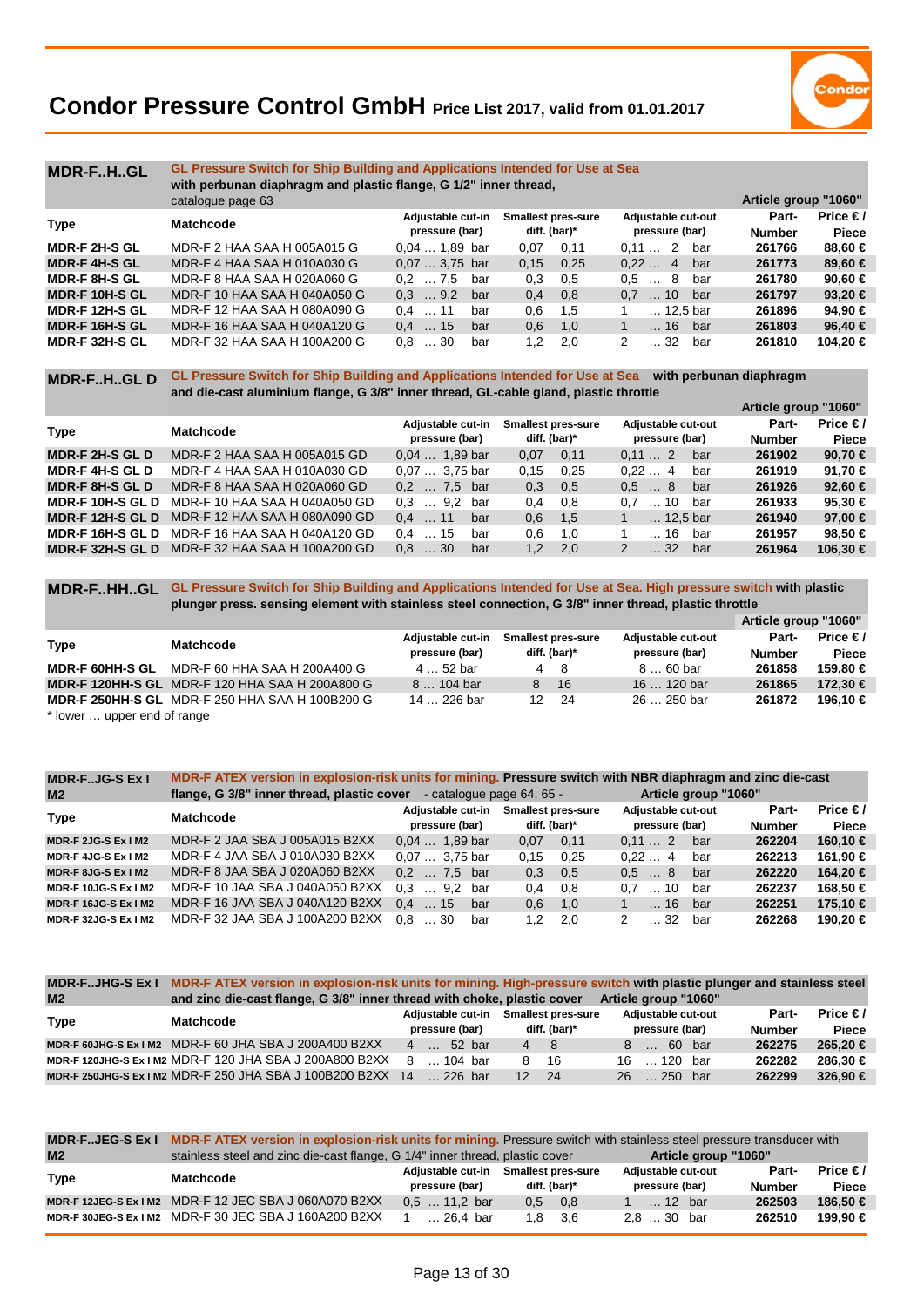

| <b>MDR-FJG-S Ex I</b><br><b>M2 for Vacuum</b> | MDR-F ATEX version in explosion-risk units for mining for Vacuum monitoring<br>Pressure switch with NBR diaphragm and zinc die-cast flange, G 1/4" inner thread, plastic cover |                                     |                                           |                                      |                        |                        |
|-----------------------------------------------|--------------------------------------------------------------------------------------------------------------------------------------------------------------------------------|-------------------------------------|-------------------------------------------|--------------------------------------|------------------------|------------------------|
|                                               | catalogue page 64, 65                                                                                                                                                          |                                     |                                           |                                      | Article group "1060"   |                        |
| Type                                          | <b>Matchcode</b>                                                                                                                                                               | Adjustable cut-in<br>pressure (bar) | <b>Smallest pres-sure</b><br>diff. (bar)* | Adjustable cut-out<br>pressure (bar) | Part-<br><b>Number</b> | Price $\in I$<br>Piece |
| MDR-F03JG-S Ex I M2                           | MDR-F 03 JAC SBA J 010V030 B2XX                                                                                                                                                | $0.15$ bar<br>$-0.9$<br>$\cdots$    | 0,15                                      | $-0.75$ 0.3 bar                      | 262558                 | $303,60 \in$           |
| MDR-F3JG-SEx IM2                              | MDR-F 3 JAC SBA J 100V150 B2XX                                                                                                                                                 | 2.6 bar<br>-0.9                     | $0.2 \quad 0.4$                           | $-0.7$ 3<br>bar                      | 262565                 | on request             |

MDR-F..HG-S Ex II 2 MDR-F ATEX version in explosion-risk units for chemical industrie<mark>s</mark>. Pressure switch with NBR diaphragm and zinc **G/D die-cast flange, G 3/8" inner thread, aluminium die-cast cover / Article group "1060"**

| Type                       | Matchcode                       | Adjustable cut-in            | <b>Smallest pres-sure</b> | Adjustable cut-out | Part-         | Price $\in I$ |
|----------------------------|---------------------------------|------------------------------|---------------------------|--------------------|---------------|---------------|
|                            |                                 | pressure (bar)               | diff. (bar)*              | pressure (bar)     | <b>Number</b> | <b>Piece</b>  |
| MDR-F 2JG-SExII2G/D        | MDR-F 2 JAA SBA J 005A015 C2XX  | $0.04$ 1.89 bar              | 0.07<br>0.11              | $0.11$ 2 bar       | 278060        | 180.00 €      |
| <b>MDR-F 4JG-SExII2G/D</b> | MDR-F 4 JAA SBA J 010A030 C2XX  | $0.07$ 3.75 bar              | 0.15<br>0,25              | $0.22$ 4 bar       | 278072        | 182.00 €      |
| MDR-F 8JG-SExII2G/D        | MDR-F 8 JAA SBA J 020A060 C2XX  | 0.2  7.5 bar                 | 0.3<br>0.5                | $0.5$ 8 bar        | 278085        | 184.70 €      |
| MDR-F 10JG-SExII2G/D       | MDR-F 10 JAA SBA J 040A050 C2XX | 0.3<br>$9.2$ bar<br>$\cdots$ | 0,4<br>0,8                | $0.7$ 10 bar       | 278092        | 189.40 €      |
| MDR-F 16JG-S Ex II2G/D     | MDR-F 16 JAA SBA J 040A120 C2XX | 0.4<br>… 15<br>bar           | $0,6$ 1,0                 | 16 bar             | 278108        | 196.80 €      |
| MDR-F 32JG-SExII2G/D       | MDR-F 32 JAA SBA J 100A200 C2XX | 0.8<br>$\dots$ 30<br>bar     | 1,2<br>$\sim$ 2.0         | $\ldots$ 32 bar    | 278115        | 213.90 €      |

**MDR-F..HG-S Ex II 2 MDR-F ATEX version in explosion-risk units for chemical industries High-pressure switch with G/D plastic plunger and stainless steel and zinc die-cast flange, G 3/8" inner thread with choke, aluminium die-cast cover Article group "1060"**

| Type                   | <b>Matchcode</b>                 | Adiustable cut-in      | <b>Smallest pres-sure</b> | Adiustable cut-out     | Part-         | Price $\in I$ |
|------------------------|----------------------------------|------------------------|---------------------------|------------------------|---------------|---------------|
|                        |                                  | pressure (bar)         | diff. (bar)*              | pressure (bar)         | <b>Number</b> | Piece         |
| MDR-F 60JHG-SExII2G/D  | MDR-F 60 JHA SBA J 200A400 C2XX  | … 52 bar               | - 8<br>4                  | 60 bar                 | 278122        | 286.60 €      |
| MDR-F 120JHG-SExII2G/D | MDR-F 120 JHA SBA J 200A800 C2XX | 8  104 bar             | 16                        | 16  120 bar            | 278139        | 309.40 $∈$    |
| MDR-F 250JHG-SExII2G/D | MDR-F 250 JHA SBA J 100B200 C2XX | 14<br>$\ldots$ 226 bar | $12 \overline{ }$<br>- 24 | $\ldots$ 250 bar<br>26 | 278146        | 353.30 €      |

| 2 G/D                 | MDR-FHEG-S Ex II MDR-F ATEX version in explosion-risk units for chemical industries, Pressure switch with stainless steel<br>pressure transducer with stainless steel and zinc die-cast flange, G 1/4" inner thread, aluminium die-cast cover<br>Article group "1060" |                                     |                                           |                                      |                        |                        |
|-----------------------|-----------------------------------------------------------------------------------------------------------------------------------------------------------------------------------------------------------------------------------------------------------------------|-------------------------------------|-------------------------------------------|--------------------------------------|------------------------|------------------------|
| <b>Type</b>           | Matchcode                                                                                                                                                                                                                                                             | Adjustable cut-in<br>pressure (bar) | <b>Smallest pres-sure</b><br>diff. (bar)* | Adjustable cut-out<br>pressure (bar) | Part-<br><b>Number</b> | Price $\in I$<br>Piece |
| MDR-F12JEG-SExII2G/D  | MDR-F 12 JEC SBA J 060A070 C2XX                                                                                                                                                                                                                                       | $0.511.2$ bar                       | $0.5$ 0.8                                 | 12 bar                               | 278153                 | 213.00 €               |
| MDR-F 30JEG-SExII2G/D | MDR-F 30 JEC SBA J 160A200 C2XX                                                                                                                                                                                                                                       | $\dots$ 26.4 bar                    | - 3.6<br>1.8                              | $2.830$ bar                          | 278160                 | 228.40 €               |

<code>MDR-F..HEG-S</code> Ex II  $\,$  MDR-F ATEX version in explosion-risk units for chemical industries for Vacuum monitoring

**2 G/D for Vacuum Pressure switch with NBR diaphragm and zinc die-cast flange, G 1/4" inner thread, aluminium die-cast cover** 

|                           | Article group"1060"             |                                     |                                           |                                      |                        |                        |
|---------------------------|---------------------------------|-------------------------------------|-------------------------------------------|--------------------------------------|------------------------|------------------------|
| Type                      | Matchcode                       | Adiustable cut-in<br>pressure (bar) | <b>Smallest pres-sure</b><br>diff. (bar)* | Adiustable cut-out<br>pressure (bar) | Part-<br><b>Number</b> | Price $\in I$<br>Piece |
| MDR-F 03JG-SExII2G/D      | MDR-F 03 JAC SBA J 010V030 C2XX | $-0.9$ 0.15 bar                     | 0.15                                      | $-0.75$ 0.3 bar                      | 278177                 | $328.10 \in$           |
| <b>MDR-F3JG-SExII2G/D</b> | MDR-F 3 JAC SBA J 100V150 C2XX  | $-0.9$ 2.6 bar                      | $0,2$ 0.4                                 | -0.7  3 bar                          | 278184                 | on request             |

**MDR-F .. H-S UL Type overview MDR-F .. H…UL Pressure switch with NBR diaphragm and aluminium die-cast flange, G 3/8" inner** 

|                       | - catalogue page 66 -<br>thread             |                                     |                                           | Article group "1060"                 |                                                         |
|-----------------------|---------------------------------------------|-------------------------------------|-------------------------------------------|--------------------------------------|---------------------------------------------------------|
| Type                  | Matchcode                                   | Adjustable cut-in<br>pressure (psi) | <b>Smallest pres-sure</b><br>diff. (psi)* | Adjustable cut-out<br>pressure (psi) | Price $\in I$<br>Part-<br><b>Number</b><br><b>Piece</b> |
| <b>MDR-F 2H-S UL</b>  | MDR-F 2 HAA SAA A 008D020 EXXX              | $0.627$ psi                         | $1 \quad 2$                               | $1.6$ 29 psi                         | 269885 on request                                       |
| <b>MDR-F 4H-S UL</b>  | MDR-F 4 HAA SAA A 015D040 EXXX              | 54 psi                              | 2 4                                       | 3  58 psi                            | 269892 on request                                       |
| <b>MDR-F 8H-S UL</b>  | MDR-F 8 HAA SAA A 030D060 EXXX              | 108 psi<br>3                        | 4 8                                       | 7  116 psi                           | 269908 on request                                       |
| <b>MDR-F 16H-S UL</b> | MDR-F 16 HAA SAA A 080D160 EXXX 6           | 217 psi                             | 9 15                                      | 232 psi<br>15                        | 269922 on request                                       |
| <b>MDR-F 32H-S UL</b> | MDR-F 32 HAA SAA A 145D290 EXXX 12  435 psi |                                     | 18 29                                     | … 464 psi<br>30                      | 269939 on request                                       |

**MDR-F .. HH-S UL Type Matchcode Matchcode Adjustable cut-in Adjustable** cut-in **pressure (psi) Smallest pres-sure diff. (psi)\* Adjustable cut-out pressure (psi) Part-Number Price € / Piece MDR-F 60HH-S UL** MDR-F 60 HHA SAA A 290D580 EXXX 58 ... 754 psi 58 116 116 ... 870 psi 269946 on request<br>**MDR-F 120HH-S UL** MDR-F 120 HHA SAA A 058E116 EXXX 116 ... 1508 psi 116 232 232 ... 1740 psi 269953 on request **MDR-F 120HH-S UL** MDR-F 120 HHA SAA A 058E116 EXXX 116 ... 1508 psi 116 232 232 ... 1740 psi 269953 on request<br>**MDR-F 250HH-S UL** MDR-F 250 HHA SAA A 145E290 EXXX 203 ... 3227 psi 174 348 337 ... 3625 psi 269960 on reques **MDR-F 250HH-S UL** MDR-F 250 HHA SAA A 145E290 EXXX 203 … 3227 psi 174 348 337 … 3625 psi **269960 on request Type overview MDR-F .. HH…UL - High Pressure switch with stainless steel pressure. Pressure switch with stainless steel pressure transducer with stainless steel and aluminium die-cast flange, G 3/8" inner thread with choke** - catalogue page 65 - **Article group "1060"**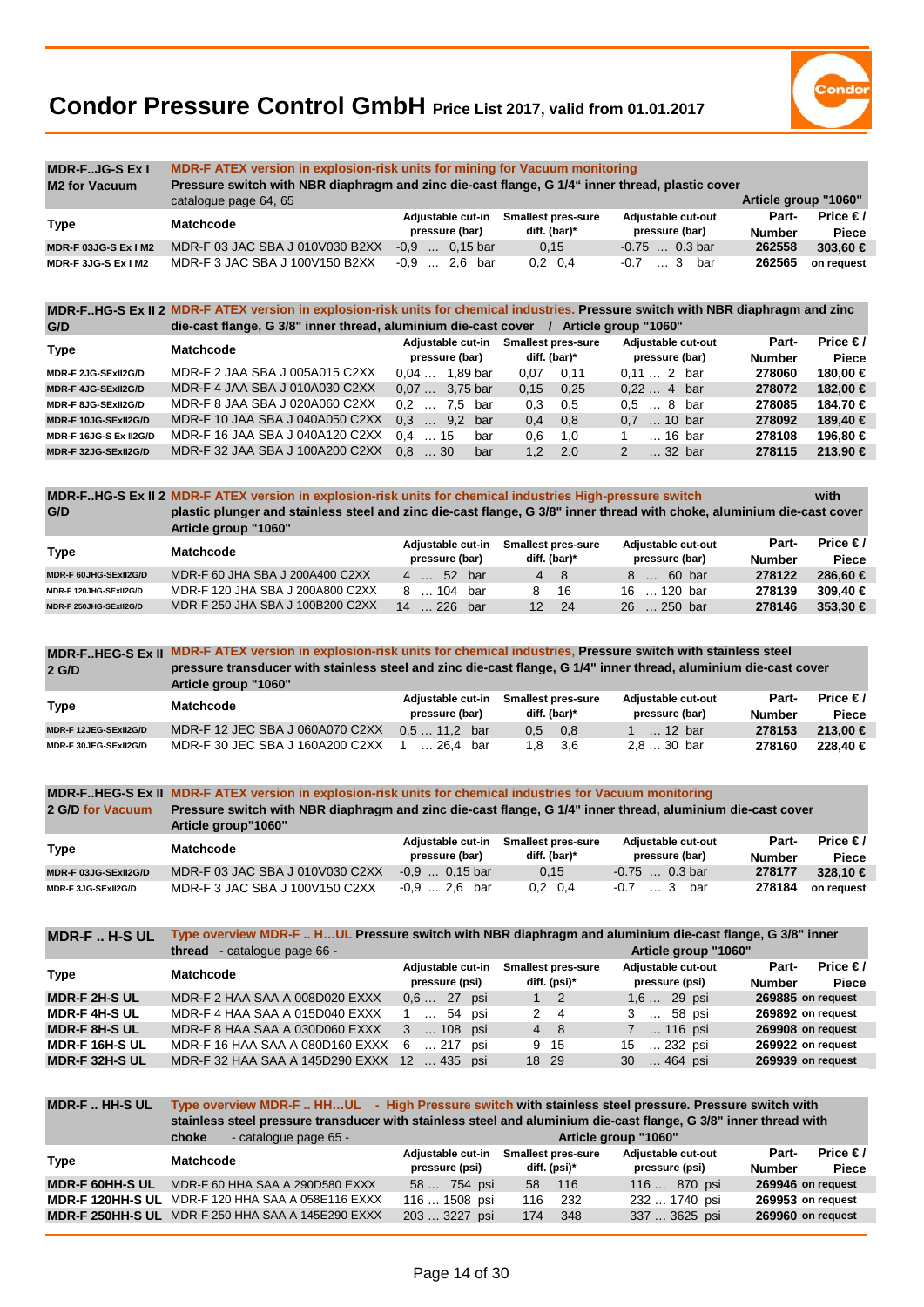

**MDR-F .. H-S UL for Type overview MDR-F .. H…UL for monitoring vacuum. Pressure switch with NBR diaphragm and aluminium die-cast Vacuum flange, G 1/4" inner thread, aluminium die-cast cover**

|                       | catalogue page 64 - 67          |                                     |                                           |                                      | Article group "1060"   |                               |
|-----------------------|---------------------------------|-------------------------------------|-------------------------------------------|--------------------------------------|------------------------|-------------------------------|
| Type                  | <b>Matchcode</b>                | Adjustable cut-in<br>pressure (psi) | <b>Smallest pres-sure</b><br>diff. (psi)* | Adjustable cut-out<br>pressure (psi) | Part-<br><b>Number</b> | Price $\in I$<br><b>Piece</b> |
| <b>MDR-F 03H-S UL</b> | MDR-F 03 HAC SAA A 010V030 EXXX | $-13.05$ 2.17 psi                   | 2,175                                     | $-10,875$ 4,35 psi                   | 269977 on request      |                               |
| <b>MDR-F 3H-S UL</b>  | MDR-F 3 HAC SAA A 100V150 EXXX  | -13,05 37,7 psi                     | $2.9$ 5.8                                 | $-10.15$ 43.5 psi                    | 269984 on request      |                               |

**MDR-F..H (G) Type overview MDR-F .. H (G) for Vacuum monitoring, suffix G for gold-flashed contacts .** Pressure switch with NBR diaphragm and die-cast aluminum flange for oil, water and air etc., G 1/4" inner thread catalogue page 67 **Article group "1060"**

| <b>Type</b>        | Matchcode                       | Adjustable cut-in<br>pressure (bar) | <b>Smallest pres-sure</b><br>diff. (bar)* | Adiustable cut-out<br>pressure (bar) | Part-<br><b>Number</b> | Price $\in I$<br><b>Piece</b> |
|--------------------|---------------------------------|-------------------------------------|-------------------------------------------|--------------------------------------|------------------------|-------------------------------|
| MDR-F03H-S         | MDR-F 03 HAC SAA A 010V030 XXXX | $-0.90.15$ bar                      | 0,15                                      | $-0.750.3$ bar                       | 264019                 | 159.80 €                      |
| <b>MDR-F03HG-S</b> | MDR-F 03 HAC SBA A 010V030 XXXX | $-0.90.15$ bar                      | 0.15                                      | $-0.750.3$ bar                       | 264026                 | 175.50 €                      |
| <b>MDR-F3H-S</b>   | MDR-F 3 HAC SAA A 100V150 XXXX  | $-0.92.6$ bar                       | 0.2 0.4                                   | $-0.7$ 3<br>bar                      | 264057                 | 161.00 €                      |
| <b>MDR-F3HG-S</b>  | MDR-F 3 HAC SBA A 100V150 XXXX  | $-0.92.6$<br>bar                    | 0.2 0.4                                   | $-0.7$ 3<br>bar                      | 264064                 | 176.80 €                      |

| <b>MDR-FH., 2W</b>    | Type overview MDR-F  HLF, DPDT version. Pressure switch with NBR diaphragm and aluminium die-cast flange<br>for oil, water and air etc., G 3/8" inner thread - catalogue page 67 |                                     |                                           | Article group "1060"                 |                                                         |
|-----------------------|----------------------------------------------------------------------------------------------------------------------------------------------------------------------------------|-------------------------------------|-------------------------------------------|--------------------------------------|---------------------------------------------------------|
| Type                  | <b>Matchcode</b>                                                                                                                                                                 | Adjustable cut-in<br>pressure (bar) | <b>Smallest pres-sure</b><br>diff. (bar)* | Adjustable cut-out<br>pressure (bar) | Price $\in I$<br>Part-<br><b>Number</b><br><b>Piece</b> |
| <b>MDR-F 2H-2W-S</b>  | MDR-F 2 HAA LFA D 005A015 XXXX                                                                                                                                                   | $0.041.84$ bar                      | 0.080.16                                  | $0.122$ bar                          | 269717 on request                                       |
| $MDR-F$ 4H-2W-S       | MDR-F 4 HAA LFA D 010A030 XXXX                                                                                                                                                   | $0.073.65$ bar                      | 0.18<br>0.35                              | $0.254$ bar                          | 269724 on request                                       |
| <b>MDR-F 8H-2W-S</b>  | MDR-F 8 HAA LFA D 020A060 XXXX                                                                                                                                                   | $0.2$ 7.3 bar                       | 0.35<br>0.7                               | $0.55$ 8 bar                         | 269731 on request                                       |
| <b>MDR-F 10H-2W-S</b> | MDR-F 10 HAA LFA D 040A050 XXXX                                                                                                                                                  | $0.3$ 8.9 bar                       | 0.45<br>$-1.1$                            | $0.7510$ bar                         | 269748 on request                                       |
| <b>MDR-F 16H-2W-S</b> | MDR-F 16 HAA LFA D 040A120 XXXX                                                                                                                                                  | $0.414.6$ bar                       | 0.7<br>1.4                                | $1.1$ 16 bar                         | 269755 on request                                       |
| <b>MDR-F 32H-2W-S</b> | MDR-F 32 HAA LFA D 100A200 XXXX                                                                                                                                                  | 0.829.2<br>har                      | 2.8<br>1.4                                | 2.2  32 bar                          | 269762 on request                                       |

| <b>MDR-FY 2W</b>      | Type overview MDR-F., HLF, DPDT version. Pressure switch with NBR diaphragm and plastic flange, for example,<br>for purified water, G 3/8" inner thread | - catalogue page                    |                                           | Article group "1060"                 |                                                         |
|-----------------------|---------------------------------------------------------------------------------------------------------------------------------------------------------|-------------------------------------|-------------------------------------------|--------------------------------------|---------------------------------------------------------|
| Type                  | <b>Matchcode</b>                                                                                                                                        | Adjustable cut-in<br>pressure (bar) | <b>Smallest pres-sure</b><br>diff. (bar)* | Adjustable cut-out<br>pressure (bar) | Price $\in I$<br>Part-<br><b>Number</b><br><b>Piece</b> |
| <b>MDR-F 2Y-2W-S</b>  | MDR-F 2 YAA LFA D 005A015 XXXX                                                                                                                          | $0.04$ 1.84 bar                     | 0.080.16                                  | $0.122$ bar                          | 269779 on request                                       |
| <b>MDR-F 4Y-2W-S</b>  | MDR-F 4 YAA LFA D 010A030 XXXX                                                                                                                          | $0.07$ 3.65 bar                     | 0.18<br>0.35                              | $0.254$ bar                          | 269786 on request                                       |
| <b>MDR-F 8Y-2W-S</b>  | MDR-F 8 YAA LFA D 020A060 XXXX                                                                                                                          | $0.2$ 7.3 bar                       | 0.35<br>0.7                               | $0.558$ bar                          | 269793 on request                                       |
| <b>MDR-F 10Y-2W-S</b> | MDR-F 10 YAA LFA D 040A050 XXXX                                                                                                                         | 0.3<br>… 8.9<br>bar                 | 0.45<br>$-1.1$                            | $0.7510$ bar                         | 269709 on request                                       |
| <b>MDR-F16Y-2W-S</b>  | MDR-F 16 YAA LFA D 040A120 XXXX                                                                                                                         | 0.4<br>14.6 bar                     | 0.7<br>1.4                                | $1.1 \dots 16$ bar                   | 269716 on request                                       |

| <b>Accessories MDR - F</b> | catalogue page 69                                                       | Article group "1900" |               |
|----------------------------|-------------------------------------------------------------------------|----------------------|---------------|
|                            | <b>Description</b>                                                      | Part-                | Price $\in I$ |
| <b>Type</b>                |                                                                         | <b>Number</b>        | Piece         |
| <b>MDR-F M20 M</b>         | Cable glands M20 - metal                                                | 254249               | $5,20 \in$    |
| <b>MDR-F M20 K</b>         | Cable glands M20 - plastic                                              | 259503               | $2,60 \in$    |
| <b>MDR-F D-32</b>          | MDR-F up to 32 bar, throttle                                            | 254256               | $2,20 \in$    |
| $MDR-F D+32$               | MDR-F as of 32 bar, throttle                                            | 254263               | 2.40 €        |
| <b>MDR-F cover</b>         | MDR-F cover, transparent, standard                                      | 254270               | 10,90 €       |
| <b>MDR-F cover R</b>       | MDR-F cover, transparent, for manual reset                              | 254287               | 13.10 €       |
| <b>MDR-F cover zinc</b>    | MDR-F cover zinc, for atex-design format for the mining sector          | 268307               | $23,10 \in$   |
| <b>MDR-F cover alu</b>     | MDR-F cover aluminium, for atex-design format for the industrial sector | 265436               | 15,80 €       |
| <b>MDR-F RT-1</b>          | Reset push-buttons for mounting on cover R                              | 254294               | 14,10 €       |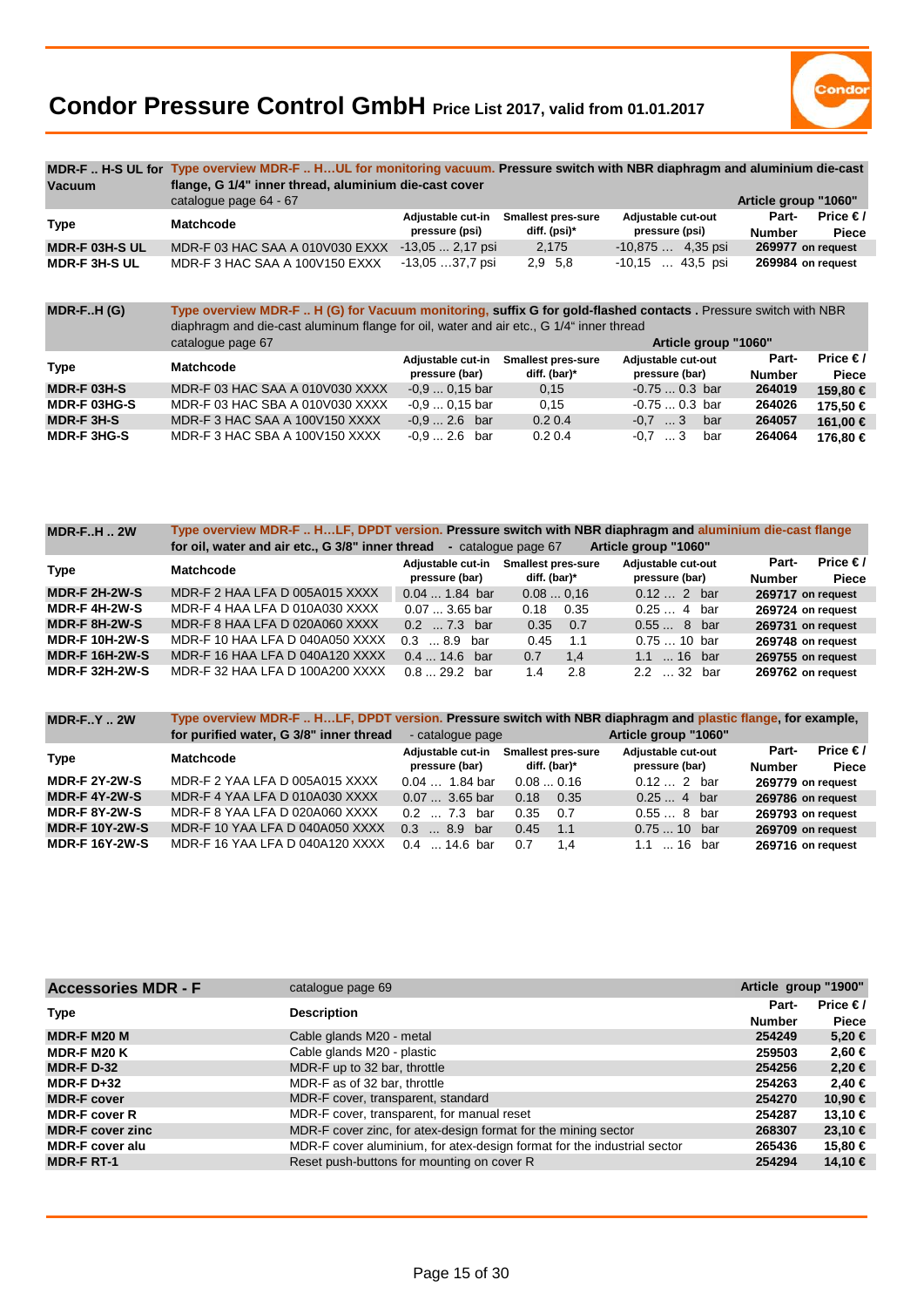

|              |                                                                                           | <b>Control Pressure Switch MDR- P</b><br>- product for industrial customers - |                    |                        |                      |               |
|--------------|-------------------------------------------------------------------------------------------|-------------------------------------------------------------------------------|--------------------|------------------------|----------------------|---------------|
|              |                                                                                           |                                                                               |                    |                        |                      |               |
| <b>MDR-P</b> | Pressure Switch with NBR diaphragm, 1 SPST, 10-piece packing unit                         |                                                                               |                    |                        |                      |               |
|              | Pressure connection: G 1/4" outer thread brass, connection configuration according to DIN |                                                                               |                    |                        |                      |               |
|              | catalogue page 72 - 74                                                                    |                                                                               |                    |                        | Article group "1080" |               |
| Type         | Adjustable cut-in                                                                         | <b>Pressure diffe-</b>                                                        | Adjustable cut-out | <b>Factory setting</b> | Part-                | Price $\in I$ |
|              | pressure (bar)                                                                            | rence (bar)*                                                                  | pressure (bar)     | (bar)                  | <b>Number</b>        | <b>Piece</b>  |

| - - - -         | pressure (bar)         | rence (bar)* | pressure (bar) | (bar)                   | Piec<br>Number    |
|-----------------|------------------------|--------------|----------------|-------------------------|-------------------|
| <b>MDR-P 23</b> | $0, 2, \ldots$ 4,5 bar | 0.33.5       | $0.5$ 5 bar    | $3.5 - 4$ bar           | 270027 on request |
| <b>MDR-P 24</b> | 0.56<br>bar            | 1.52.5       | 2  8.5 bar     | $1.3 - 2.8$ bar         | 270034 on request |
| <b>MDR-P 12</b> | bar<br>2.52            | 2.53.8       | 5  13 bar      | $5.0 - 8.0 \text{ bar}$ | 270041 on request |
| <b>MDR-P13</b>  | 4  14.2 bar            | 1.01.8       | 5  16 bar      | $11.5 - 13$<br>bar      | 270058 on request |
|                 |                        |              |                |                         |                   |

\* lower …upper end of range

| <b>Accessories MDR - P</b> |                               |                        |
|----------------------------|-------------------------------|------------------------|
| <b>Description</b>         |                               | Price €/<br>Part-      |
| <b>Type</b>                |                               | Piece<br><b>Number</b> |
| <b>MDR-PLD</b>             | MDR-P cable socket, 10 pieces | 263951<br>on request   |

|                                | <b>Control Pressure Switch MDR-K</b><br>- product for industrial customers - | 14, 12, 24, 22,<br>21 |
|--------------------------------|------------------------------------------------------------------------------|-----------------------|
| Control Processe Curitob MDD V |                                                                              |                       |

| Control Pressure Switch MDR - K                                                        |                            |                                     |                             |     |                                      |                        |                        |
|----------------------------------------------------------------------------------------|----------------------------|-------------------------------------|-----------------------------|-----|--------------------------------------|------------------------|------------------------|
|                                                                                        | catalogue page 75 - 77     |                                     |                             |     |                                      | Article group "1090"   |                        |
| <b>Type</b>                                                                            |                            | Adjustable cut-in<br>pressure (bar) | Pressure diff.<br>$(bar)^*$ |     | Adjustable cut-out<br>pressure (bar) | Part-<br><b>Number</b> | Price $\in I$<br>Piece |
| MDR-K2                                                                                 | MDR-K 2 HAK KCA X 010A020  | 0.41.8                              | 0.1                         | 0,2 | 0.54                                 | 264514                 | on request             |
| MDR-K 6                                                                                | MDR-K 6 HAK KCA X 030A040  | 1.35.5                              | 0.2                         | 0.5 | 1.58                                 | 264521                 | on request             |
| <b>MDR-K11</b>                                                                         | MDR-K 11 HAK KCA X 080A090 | 5.310.4                             | 0.4                         | 0.6 | 5.713                                | 264539                 | on request             |
| *lowerupper end of range. Additional pressure switch versions are available on request |                            |                                     |                             |     |                                      |                        |                        |

**Accessories MDR - K** 

| <b>Type</b>     | <b>Description</b>     | <b>Part-</b> | Price €/          |
|-----------------|------------------------|--------------|-------------------|
|                 |                        | Number       | Piece             |
| <b>MDR-K BK</b> | MDR-K bayonet coupling |              | 264545 on request |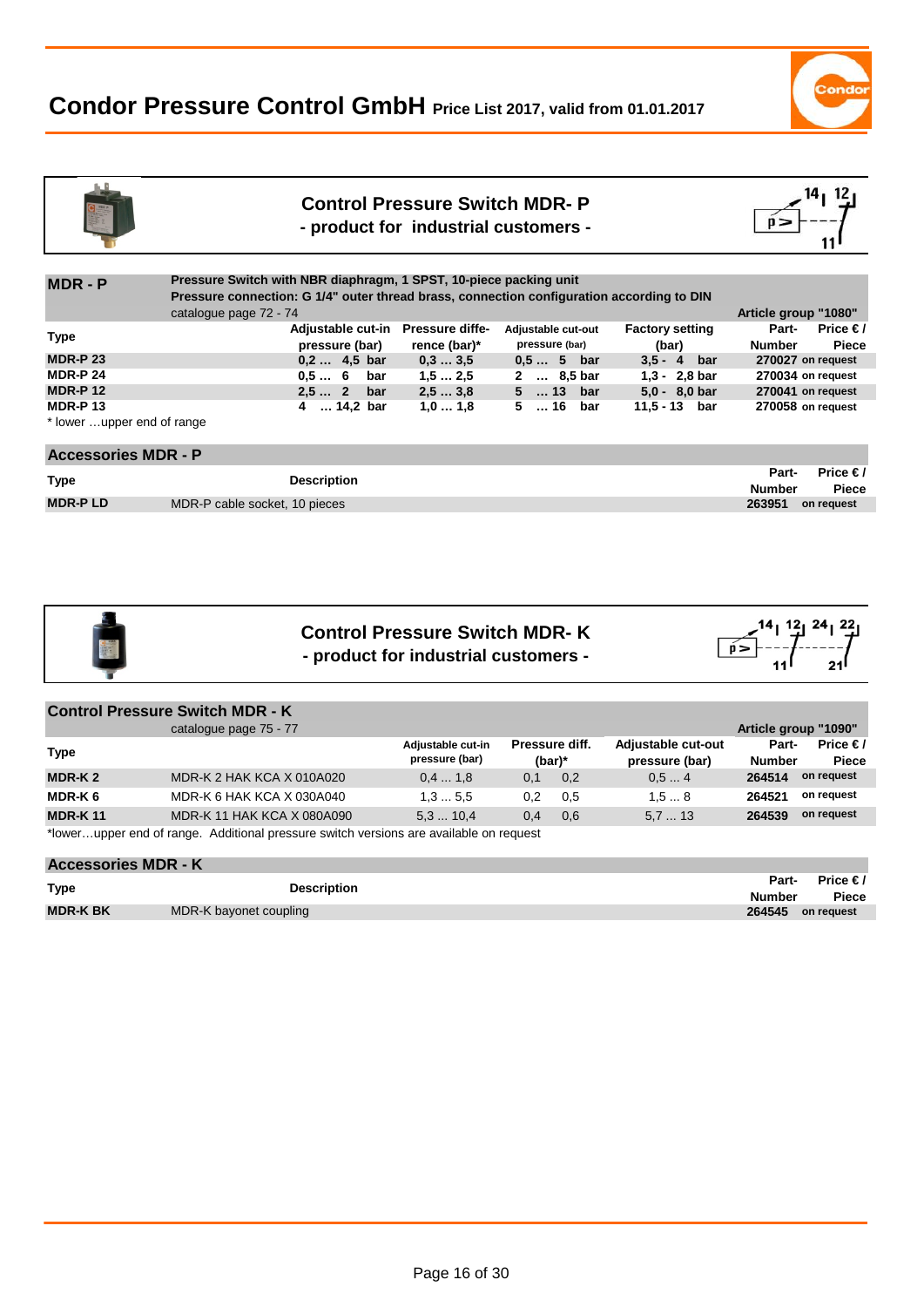



## **Control Pressure Switch MDR 43**

| 12 | 14             |
|----|----------------|
|    |                |
| л  | 3 <sup>1</sup> |

| <b>Control Pressure Switch MDR 43</b>  | catalogue page 78 - 79               |               |                      |                        |                        |
|----------------------------------------|--------------------------------------|---------------|----------------------|------------------------|------------------------|
| <b>Type</b>                            | <b>Pressure range</b><br>pOff in bar | <b>Flange</b> | Article group "1043" | Part-<br><b>Number</b> | Price $\in I$<br>Piece |
| <b>MDR 43 BAA BAAA xxxA020 XAA XXX</b> | $0.5 - 3 bar$                        | G1/2"         |                      | 212775                 | 84.80 €                |
| <b>MDR 43 BBA BAAA xxxA020 XAA XXX</b> | $0.5 - 3 \text{ bar}$                | G1/4"         |                      | 212782                 | 84,80 €                |
| <b>MDR 43 DAA BAAA xxxA040 XAA XXX</b> | $2.5 - 6$ bar                        | G1/2"         |                      | 212799                 | $87,80 \in$            |
| <b>MDR 43 DBA BAAA xxxA040 XAA XXX</b> | $2.5 - 6$ bar                        | G1/4"         |                      | 212805                 | 87,80 €                |
| <b>MDR 43 GAA BAAA xxxA090 XAA XXX</b> | $5 - 11$ bar                         | G1/2"         |                      | 212812                 | 90,60 $\in$            |
| <b>MDR 43 GBA BAAA xxxA090 XAA XXX</b> | $5 - 11$ bar                         | G1/4"         |                      | 212829                 | 90.60 $\in$            |
| <b>MDR 43 HAA BAAA xxxA120 XAA XXX</b> | $8 - 16$ bar                         | G1/2"         |                      | 212836                 | 93,60 $\epsilon$       |
| <b>MDR 43 HBA BAAA xxxA120 XAA XXX</b> | 8 - 16 bar                           | G1/4"         |                      | 212843                 | 93,60 $\in$            |

| <b>Accessories MDR 43</b> |                                                   |                      |               |               |
|---------------------------|---------------------------------------------------|----------------------|---------------|---------------|
| <b>Type</b>               | <b>Description</b>                                | Article group "1900" | Part-         | Price $\in I$ |
|                           |                                                   |                      | <b>Number</b> | Piece         |
| <b>WN MDR 2, 4 u. 43</b>  | Grommet                                           |                      | 200888        | $3,20 \in$    |
| <b>PG 11 G</b>            | Conduits for mounting cable glands (inner thread) |                      | 200895        | 4,40 €        |
| <b>PG 11 V</b>            | Cable gland complete                              |                      | 200901        | 5,10€         |
| <b>PG 11 Z</b>            | Cable gland with strain relief                    |                      | 200925        | 5,50 €        |
| <b>PG 11 ZK</b>           | Cable gland with strain relief and cable support  |                      | 200918        | 6,10€         |
|                           |                                                   |                      |               |               |
| PG 13,5 G                 | Conduits for mounting cable glands (inner thread) |                      | 200963        | 4,50 €        |
| <b>PG 13.5 V</b>          | Cable gland complete                              |                      | 200932        | $5,30 \in$    |
| <b>PG 13.5 Z</b>          | Cable gland with strain relief                    |                      | 200956        | 5,70 €        |
| <b>PG 13.5 ZK</b>         | Cable gland with strain relief and cable support  |                      | 200949        | $6,20 \in$    |
|                           |                                                   |                      |               |               |
| MW for MDR 4 and 43       | Mounting bracket for MDR 4 and 43                 |                      | 230021        | 7,00 €        |
|                           |                                                   |                      |               |               |
| H43                       | Cover for MDR 43 (transparent)                    |                      | 230038        | 9.00 €        |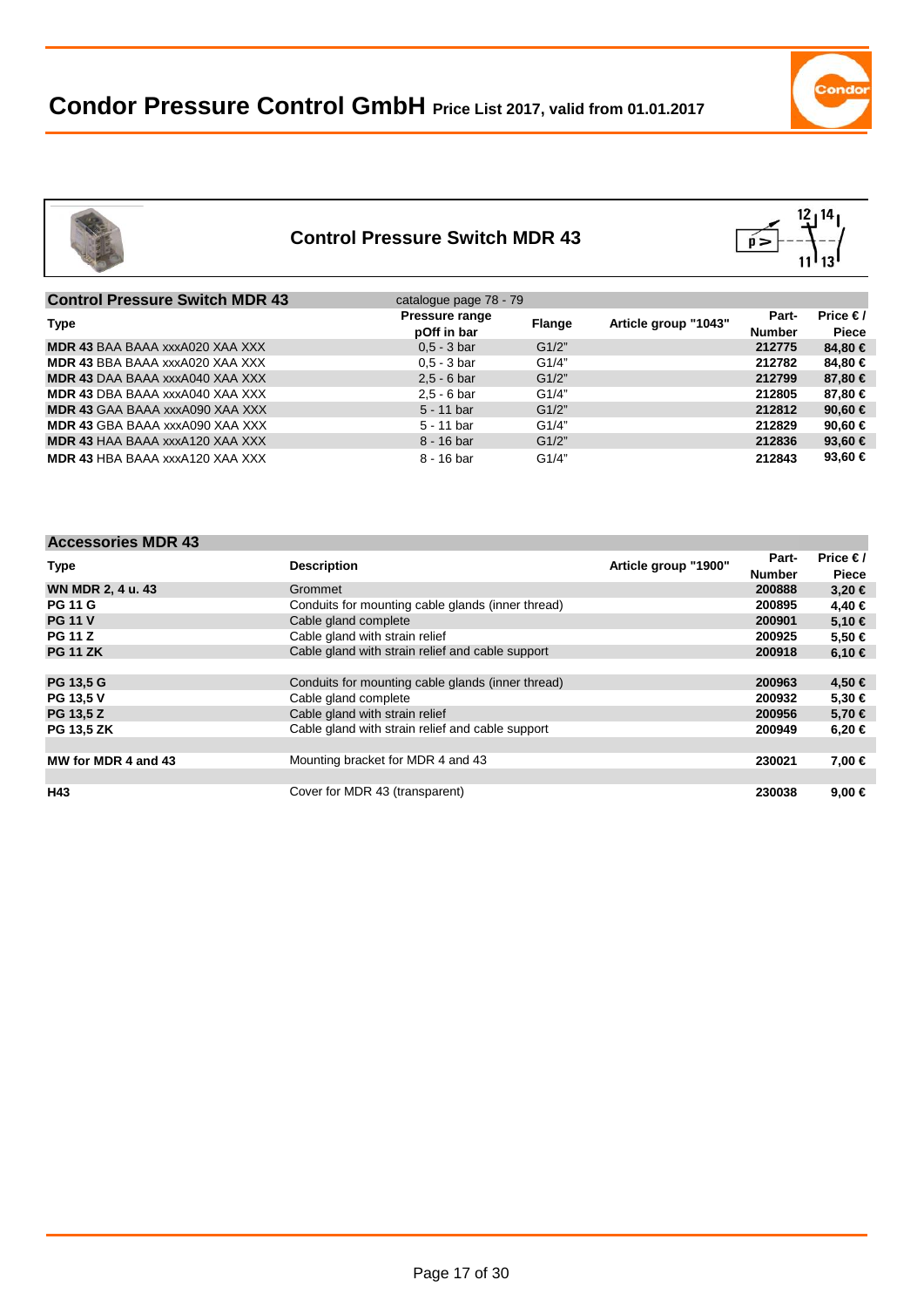

### **Control Pressure Switch MDR 53**

14<sub>1</sub> 12  $\frac{\mathbf{p}}{\mathbf{p}}$ 

| <b>Control Pressure Switch MDR 53</b>  | catalogue page 80 - 81               |               |                      |                        |                        |
|----------------------------------------|--------------------------------------|---------------|----------------------|------------------------|------------------------|
| <b>Type</b>                            | <b>Pressure range</b><br>pOff in bar | <b>Flange</b> | Article group "1053" | Part-<br><b>Number</b> | Price $\in I$<br>Piece |
| <b>MDR 53 EAA BAAA 075A080 XXX XXX</b> | $0.5 - 8$ bar                        | G1/2"         |                      | 213079                 | 103.30 €               |
| <b>MDR 53 GAA BAAA xxxA110 XXX XXX</b> | $6 - 11$ bar                         | G1/2"         |                      | 216919                 | 108.90 €               |
| <b>MDR 53 HAA BAAA xxxA160 XXX XXX</b> | $6 - 16$ bar                         | G1/2"         |                      | 213086                 | 123.00 €               |
| <b>MDR 53 NAA BAAA xxxA030 XXX XXX</b> | up to 3 bar                          | G1/2"         |                      | 213130                 | 139.80 €               |
| <b>MDR 53 OAA BAAA xxxA080 XXX XXX</b> | up to 8 bar                          | G1/2"         |                      | 213147                 | 148.30 €               |

| <b>Accessories MDR 53</b>     |                                                               |                      |               |               |
|-------------------------------|---------------------------------------------------------------|----------------------|---------------|---------------|
| <b>Type</b>                   | <b>Description</b>                                            | Article group "1900" | Part-         | Price $\in I$ |
|                               |                                                               |                      | <b>Number</b> | Piece         |
| <b>WN M20</b>                 | Grommet                                                       |                      | 269496        | $3,20 \in$    |
| <b>VS-M20</b>                 | Screw plug M20                                                |                      | 269502        | 1,70 €        |
| <b>M20 Z</b>                  | With strain relief, clamping range 6-12 mm                    |                      | 269533        | 7,90 €        |
| <b>M20 ZK</b>                 | With strain relief and cable support, clamping range 6-12 mm  |                      | 269540        | 8,10€         |
| <b>M20L</b>                   | With strain relief, clamping range 10-14 mm                   |                      | 269519        | 7.90 €        |
| <b>M20 LK</b>                 | With strain relief and cable support, clamping range 10-14 mm |                      | 269526        | 8,10€         |
|                               |                                                               |                      |               |               |
| MW MDR $5 + 53$               | Mounting bracket                                              |                      | 230045        | $8.80 \in$    |
|                               |                                                               |                      |               |               |
| H <sub>5</sub> (Cover MDR 53) | Cover without On/Off push-buttons                             |                      | 230052        | 11,70 €       |
| <b>MDR 5 cover seal</b>       | Cover seal for MDR 5 and 53 (10 pcs. per carton)              |                      | 230601        | 18.10 €       |
|                               |                                                               |                      |               |               |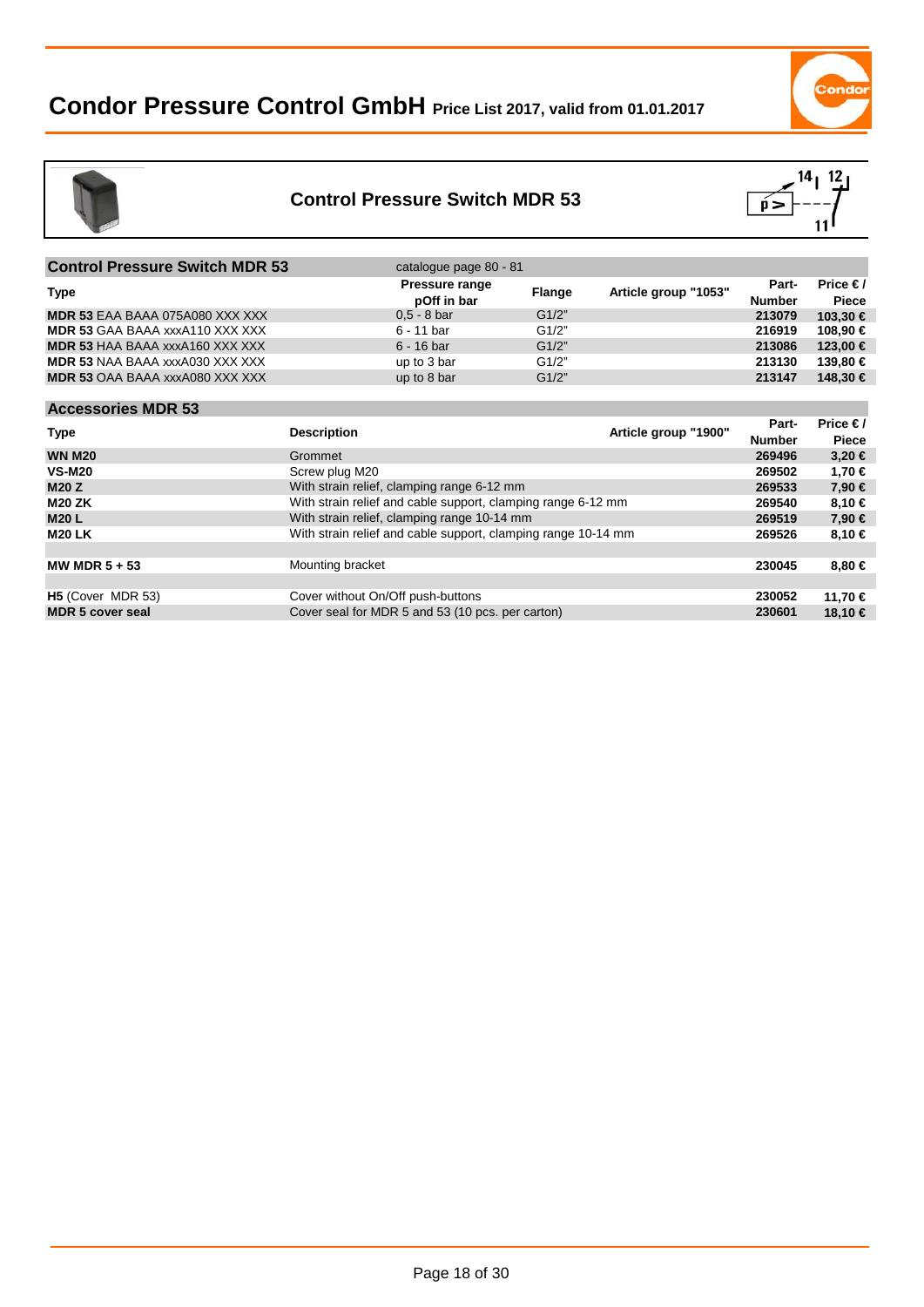

## **Electronic Components**



**Electronic Components**

| Electronic Pressure Transducer EDI (snap on 35 mm Din-rail connector) |                                                     | - catalogue page 84, 85 |                        |                               |
|-----------------------------------------------------------------------|-----------------------------------------------------|-------------------------|------------------------|-------------------------------|
| Type                                                                  | <b>Description</b>                                  | Article group "1001"    | Part-<br><b>Number</b> | Price $\in I$<br><b>Piece</b> |
| <b>EDI 10</b>                                                         | Output signal 4 - 20 mA, measuring range 0 - 10 bar |                         | 260219                 | 103.10 €                      |
| <b>EDI 16</b>                                                         | Output signal 4 - 20 mA, measuring range 0 - 16 bar |                         | 260226                 | 103.10 €                      |

| Electronic Pressure Sensor EDS (o. d. 1/4") |                                                     | - catalogue page 84, 86 |                        |                        |
|---------------------------------------------|-----------------------------------------------------|-------------------------|------------------------|------------------------|
| Type                                        | <b>Description</b>                                  | Article group "1001"    | Part-<br><b>Number</b> | Price $\in I$<br>Piece |
| EDS 6                                       | Output signal 4 - 20 mA, measuring range 0 - 6 bar  |                         | 260233                 | 114.90 €               |
| <b>EDS 10</b>                               | Output signal 4 - 20 mA, measuring range 0 - 10 bar |                         | 260240                 | 117.30 €               |
| <b>EDS 16</b>                               | Output signal 4 - 20 mA, measuring range 0 - 16 bar |                         | 260257                 | 121.40 €               |
| <b>EDS ST</b>                               | Connecting cap acc. to DIN 43650 A                  |                         | 260264                 | 16,30 €                |

| Electronic Pressure Sensor EDR/EDRA (snap on 35 mm Din-rail connector) |                                             | - catalogue page 84, 87-88 |                        |                               |
|------------------------------------------------------------------------|---------------------------------------------|----------------------------|------------------------|-------------------------------|
| <b>Type</b>                                                            | <b>Description</b>                          | Article group "1002"       | Part-<br><b>Number</b> | Price $\in I$<br><b>Piece</b> |
| EDR 2                                                                  | Measuring range 0.2 - 2 bar                 |                            | 260271                 | 119.60 €                      |
| <b>EDR 16</b>                                                          | Measuring range 1 - 16 bar                  |                            | 260288                 | 119.60 €                      |
| EDRA 16                                                                | Measuring range 1 - 16 bar, digital display |                            | 260295                 | $232.90 \in$                  |



### **Controls for compressors**

| <b>Eletronic Staging and Sequencing Control GLW</b> |                                                                        | - catalogue page 92-94 |                        |                               |
|-----------------------------------------------------|------------------------------------------------------------------------|------------------------|------------------------|-------------------------------|
| <b>Type</b>                                         | <b>Description</b>                                                     | Article group          | Part-<br><b>Number</b> | Price $\in I$<br><b>Piece</b> |
| GLW 4                                               | Eletronic staging and sequencing control GLW                           | 1003                   | 237761                 | 697,70 €                      |
| GLW 4-S                                             | Complete device, pre-wired in plastic enclosure without<br>accessories | 6410                   | 255475                 | 959.40 $\in$                  |
| <b>GLW 4-SK</b>                                     | Complete device, pre-wired in plastic enclosure with<br>accessories    | 6410                   |                        | 255482 1.252,00 €             |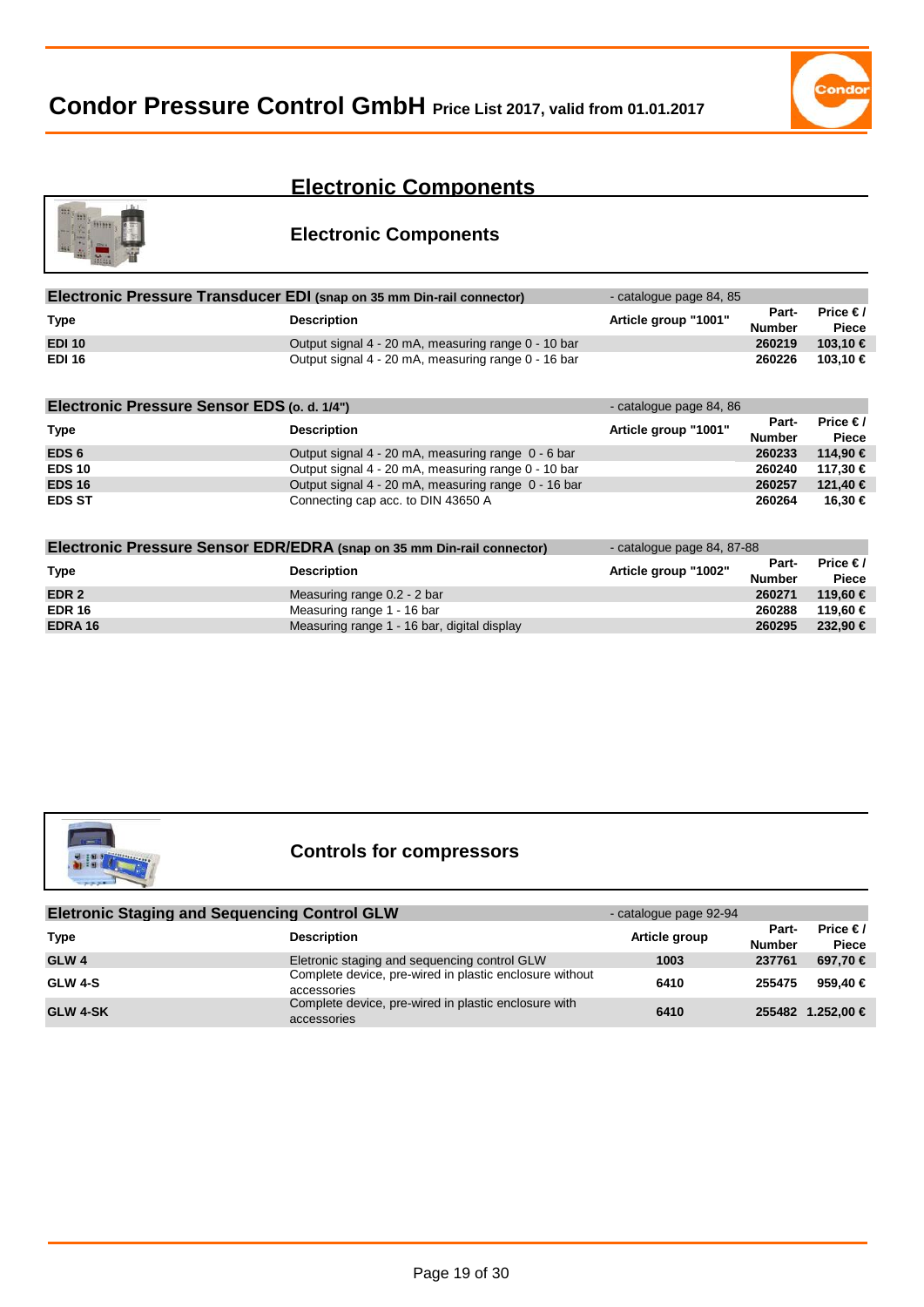

## **Level Monitoring**

## **Float switch**

| <b>Float switch PSN</b><br>- catalogue page $107 - 110$ |                                                                                                     |                      |                  |                    |
|---------------------------------------------------------|-----------------------------------------------------------------------------------------------------|----------------------|------------------|--------------------|
| Type                                                    | <b>Description</b>                                                                                  | Article group "5010" | Part-            | Price $\in I$      |
|                                                         |                                                                                                     |                      | <b>Number</b>    | <b>Piece</b>       |
| <b>PSN-03m</b>                                          | for emptying, NC, cable length 3 m                                                                  |                      | 234166           | 43,20 €            |
| <b>PSN-05 m</b>                                         | for emptying, NC, cable length 5 m                                                                  |                      | 234173           | 49,60 €            |
| <b>PSN-010 m</b>                                        | for emptying, NC, cable length 10 m                                                                 |                      | 234180           | 66,80 €            |
| PSN-0 15 m                                              | for emptying, NC, cable length 15 m                                                                 |                      | 234197<br>234203 | 82,40 €<br>95,70 € |
| <b>PSN-0 20 m</b>                                       | for emptying, NC, cable length 20 m                                                                 |                      | 237082           |                    |
| <b>PSN-0 30 m</b>                                       | for emptying, NC, cable length 30 m                                                                 |                      |                  | 107,60 €           |
| PSN-F3m                                                 | for filling, NO, cable length 3 m                                                                   |                      | 234210           | 43,20 €            |
| PSN-F5m                                                 | for filling, NO, cable length 5 m                                                                   |                      | 234227           | 49.60 €            |
| <b>PSN-F10 m</b>                                        | for filling, NO, cable length 10 m                                                                  |                      | 234234           | 66,80 €            |
| <b>PSN-F15 m</b>                                        | for filling, NO, cable length 15 m                                                                  |                      | 234241           | 82,40 €            |
| <b>PSN-F 20 m</b>                                       | for filling, NO, cable length 20 m                                                                  |                      | 234258           | 95,70 €            |
| <b>PSN-F30 m</b>                                        | for filling, NO, cable length 30 m                                                                  |                      | 258421           | 107,60 €           |
| PSN-X 3 m                                               | for filling and emptying, SPDT, cable length 3 m                                                    |                      | 234265           | 46.40 €            |
| PSN-X 5 m                                               | for filling and emptying, SPDT, cable length 5 m                                                    |                      | 234272           | 53,20 €            |
| <b>PSN-X 10 m</b>                                       | for filling and emptying, SPDT, cable length 10 m                                                   |                      | 234289           | 70,10 €            |
| <b>PSN-X 15 m</b>                                       | for filling and emptying, SPDT, cable length 15 m                                                   |                      | 234296           | 85,10 €            |
| <b>PSN-X 20 m</b>                                       | for filling and emptying, SPDT, cable length 20 m                                                   |                      | 234302           | 99,30 $\in$        |
| <b>PSN-X 30 m</b>                                       | for filling and emptying, SPDT, cable length 30 m                                                   |                      | 237174           | 111,40 €           |
| $PSN-O + ST 5 m$                                        | for emptying, NC, cable length 5 m, with plug                                                       |                      | 234319           | 77,70 €            |
| PSN-O + ST 10 m                                         | for emptying, NC, cable length 10 m, with plug                                                      |                      | 234326           | 95,20 €            |
| $PSN-F + ST 5 m$                                        | for filling, NO, cable length 5 m, with plug                                                        |                      | 234333           | 77,70 €            |
| PSN-F + ST 10 m                                         | for filling, NO, cable length 10 m, with plug                                                       |                      | 234340           | 95,20 €            |
|                                                         |                                                                                                     |                      |                  |                    |
| PSN-O DB 5 m                                            | for emptying, NC, cable length 5 m, wire breakage and short circuit monitor                         |                      | 234357           | 56,80 €            |
| <b>PSN-O DB 10 m</b>                                    | for emptying, NC, cable length 10 m, wire breakage and short circuit monitor                        |                      | 234364           | 74,30 €            |
| PSN-X-SP 5 m                                            | for filling and emptying, SPDT, cable length 5 m for intrinsically safe circuits                    |                      | 234371           | 63,50 €            |
| PSN-X-SP 10 m                                           | for filling and emptying, SPDT, cable length 10 m for intrinsically safe circuits                   |                      | 234388           | 90,40 €            |
| PSN-X-SP 15 m                                           | for filling and emptying, SPDT, cable length 15 m for intrinsically safe circuits                   |                      | 236092           | 99,30 €            |
| PSN-X-SP 20 m                                           | for filling and emptying, SPDT, cable length 20 m for intrinsically safe circuits                   |                      | 236115           | 112,00 €           |
| PSN-X-SP 30 m                                           | for filling and emptying, SPDT, cable length 30 m for intrinsically safe circuits                   |                      | 245254           | 127,50 €           |
| PSN-X-SP 40 m                                           | for filling and emptying, SPDT, cable length 40 m for intrinsically safe circuits                   |                      | 245261           | 140,80 €           |
| <b>Accessories PSN</b>                                  |                                                                                                     |                      |                  |                    |
| <b>BG - PS</b>                                          | Float switch weight, 400 g, housing, color blue                                                     |                      | 236658           | 9,30€              |
| $IG - PS$                                               | Float switch weight, 180 g, housing, color yellow                                                   |                      | 234401           | 5,40 €             |
| $K - PS$                                                | Cable support                                                                                       |                      | 234418           | 2,10€              |
| Zener barrier MTL7778 28 V AC                           | Necessary as an intrinsically safe circuits in the explosion risk area when using<br>float switches |                      | 283072           | 228,30 €           |
| Zener barrier MTL7787 28 V DC                           | Necessary as an intrinsically safe circuits in the explosion risk area when using<br>float switches |                      | 260479           | 228,30 €           |



**Level Controls** 

| <b>Level Controls ENP</b> |                                                       | - catalogue page $96, 107, 108$ |               |               |
|---------------------------|-------------------------------------------------------|---------------------------------|---------------|---------------|
| <b>Type</b>               | <b>Description</b>                                    | Article group                   | Part-         | Price $\in I$ |
|                           |                                                       |                                 | <b>Number</b> | Piece         |
| <b>ENP 2.3 oN</b>         | measuring range $0,1 - 2,0$ m, without follow-up time | 6000                            | 260486        | 219,70 €      |
| <b>ENP 2.3</b>            | measuring range $0,1 - 2,0$ m, follow-up time         | 5030                            | 260493        | 219.70 €      |
| <b>ENP 4.3</b>            | measuring range 0,1 - 4,0 m, follow-up time           | 5030                            | 260509        | 219,70 €      |
| <b>ENP 10.3</b>           | measuring range 0,2 - 10,0 m, follow-up time          | 5030                            | 260516        | 219.70 €      |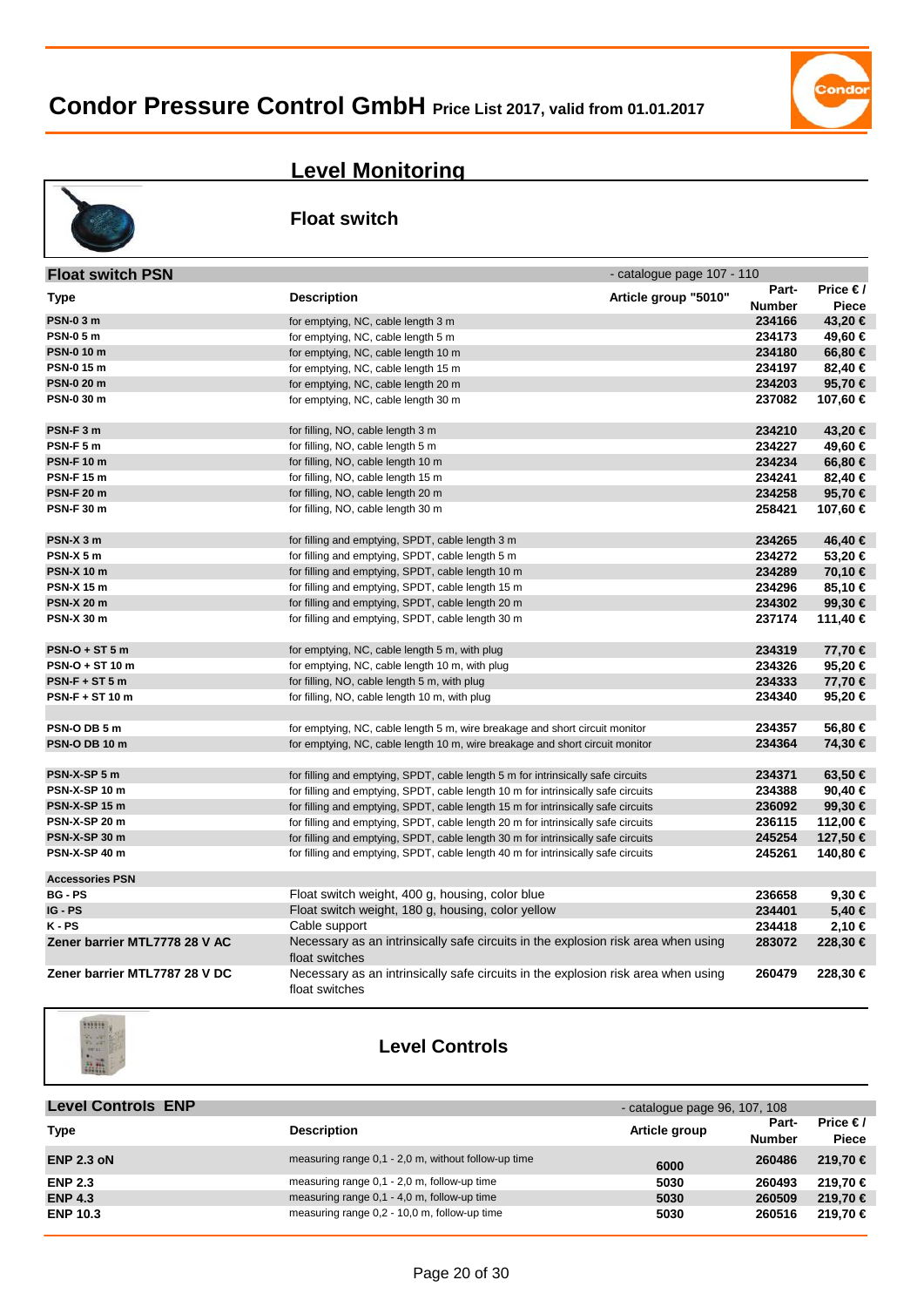

| 7250                                 | <b>Electronic level switch</b>                 |                               |                        |                               |
|--------------------------------------|------------------------------------------------|-------------------------------|------------------------|-------------------------------|
| <b>Electronic level switch ENR 2</b> |                                                | - catalogue page 96, 107, 108 |                        |                               |
| <b>Type</b>                          | <b>Description</b>                             | Article group "5030"          | Part-<br><b>Number</b> | Price $\in I$<br><b>Piece</b> |
| ENR <sub>2</sub>                     | Measuring range 0,1 - 2 m                      |                               | 260523                 | 120,90 €                      |
|                                      | <b>Level Relays</b>                            |                               |                        |                               |
|                                      |                                                |                               |                        |                               |
| Level Relays HRH-5, THM-1 and TH420  |                                                | - catalogue page 96, 109-110  |                        |                               |
| <b>Type</b>                          | <b>Description</b>                             | Article group                 | Part-<br><b>Number</b> | Price $\in I$<br><b>Piece</b> |
| HRH-5                                | Relay for level monitoring 24240 V-AC / DC     | 5030                          | 250203                 | 77,30 €                       |
|                                      | Accessories Level Relays HRH-5 / THM-1 / TH420 |                               |                        |                               |
| <b>TEL-00</b>                        | Electrode                                      | 5030                          | 236467                 | 21,00 €                       |
| <b>TEL-05</b>                        | Electrode with 5 m cable                       | 5030                          | 260684                 | 54,10 €                       |
| <b>TEL-10</b>                        | Electrode with 10 m cable                      | 5030                          | 260691                 | 67,40 €                       |
| <b>TEL-20</b>                        | Electrode with 20 m cable                      | 5030                          | 260707                 | 90,00 $\in$                   |
| <b>TEL-TW-05</b>                     | Electrode with 5 m cable, for potable water    | 5030                          | 260714                 | 85,50 €                       |
| <b>TEL-TW-10</b>                     | Electrode with 10 m cable, for potable water   | 5030                          | 260721                 | 115,10 €                      |



Ļ,

## **Stainless Steel Level Sensor**

| <b>Stainless Steel Level Sensor ENS</b> |                                                              | - catalogue page $96, 111-112$ |               |               |
|-----------------------------------------|--------------------------------------------------------------|--------------------------------|---------------|---------------|
| <b>Type</b>                             | <b>Description</b>                                           | Article group "6950"           | Part-         | Price $\in I$ |
|                                         |                                                              |                                | <b>Number</b> | Piece         |
| <b>ENS 1/10</b>                         | Measuring range up to 1,0 m, cable length 10 m               |                                | 245414        | 433,70 €      |
| <b>ENS 4/10</b>                         | Measuring range up to 4,0 m, cable length 10 m               |                                | 290193        | 440,30 €      |
| <b>ENS 10/15</b>                        | Measuring range up to 10,0 m, cable length 15 m              |                                | 290049        | 472,80 €      |
| <b>ENS 1/10 EX</b>                      | Measuring range up to 1,0 m, cable length 10 m, Ex approved  |                                | 245421        | 504,30 €      |
| <b>ENS 1/15 EX</b>                      | Measuring range up to 1,0 m, cable length 15 m, Ex approved  |                                | 245438        | 536,30 €      |
| <b>ENS 1/20 EX</b>                      | Measuring range up to 1,0 m, cable length 20 m, Ex approved  |                                | 290025        | 559,50 €      |
| <b>ENS 1/25 EX</b>                      | Measuring range up to 1,0 m, cable length 25 m, Ex approved  |                                | 245445        | 601,40 $\in$  |
| <b>ENS 1/30 EX</b>                      | Measuring range up to 1,0 m, cable length 30 m, Ex approved  |                                | 245452        | 644,50 €      |
| <b>ENS 4/10 EX</b>                      | Measuring range up to 4.0 m, cable length 10 m, Ex approved  |                                | 242673        | 514,30 €      |
| <b>ENS 4/15 EX</b>                      | Measuring range up to 4.0 m, cable length 15 m, Ex approved  |                                | 242680        | 536,30 €      |
| <b>ENS 4/20 EX</b>                      | Measuring range up to 4,0 m, cable length 20 m, Ex approved  |                                | 290209        | 569,40 €      |
| <b>ENS 4/25 EX</b>                      | Measuring range up to 4,0 m, cable length 25 m, Ex approved  |                                | 290216        | 615,70 €      |
| <b>ENS 4/30 EX</b>                      | Measuring range up to 4,0 m, cable length 30 m, Ex approved  |                                | 290230        | 656,60 €      |
| <b>ENS 4/40 EX</b>                      | Measuring range up to 4,0 m, cable length 40 m, Ex approved  |                                | 290247        | 719,50 €      |
| <b>ENS 10/10 EX</b>                     | Measuring range up to 10,0 m, cable length 10 m, Ex approved |                                | 242703        | 494,30 €      |
| <b>ENS 10/15 EX</b>                     | Measuring range up to 10.0 m, cable length 15 m, Ex approved |                                | 242697        | 527,50 €      |

| <b>Accessories Stainless Steel Level Sensor ENS</b> |                                                               | Article group "6959" |        |            |
|-----------------------------------------------------|---------------------------------------------------------------|----------------------|--------|------------|
| Galvanized strain relief clamp                      | Galvanized strain relief clamp for ENS                        |                      | 290223 | 12.30 €    |
| Stainless Steel relief clamp                        | Stainless Steel relief clamp for ENS                          |                      | 282396 | 105.00 €   |
| Protective cap                                      | Protective cap for level sensor as replacement                |                      | 282372 | on request |
| Terminal box                                        | to extend the connection line of electronic immersion sensors |                      | 282389 | 116.90 €   |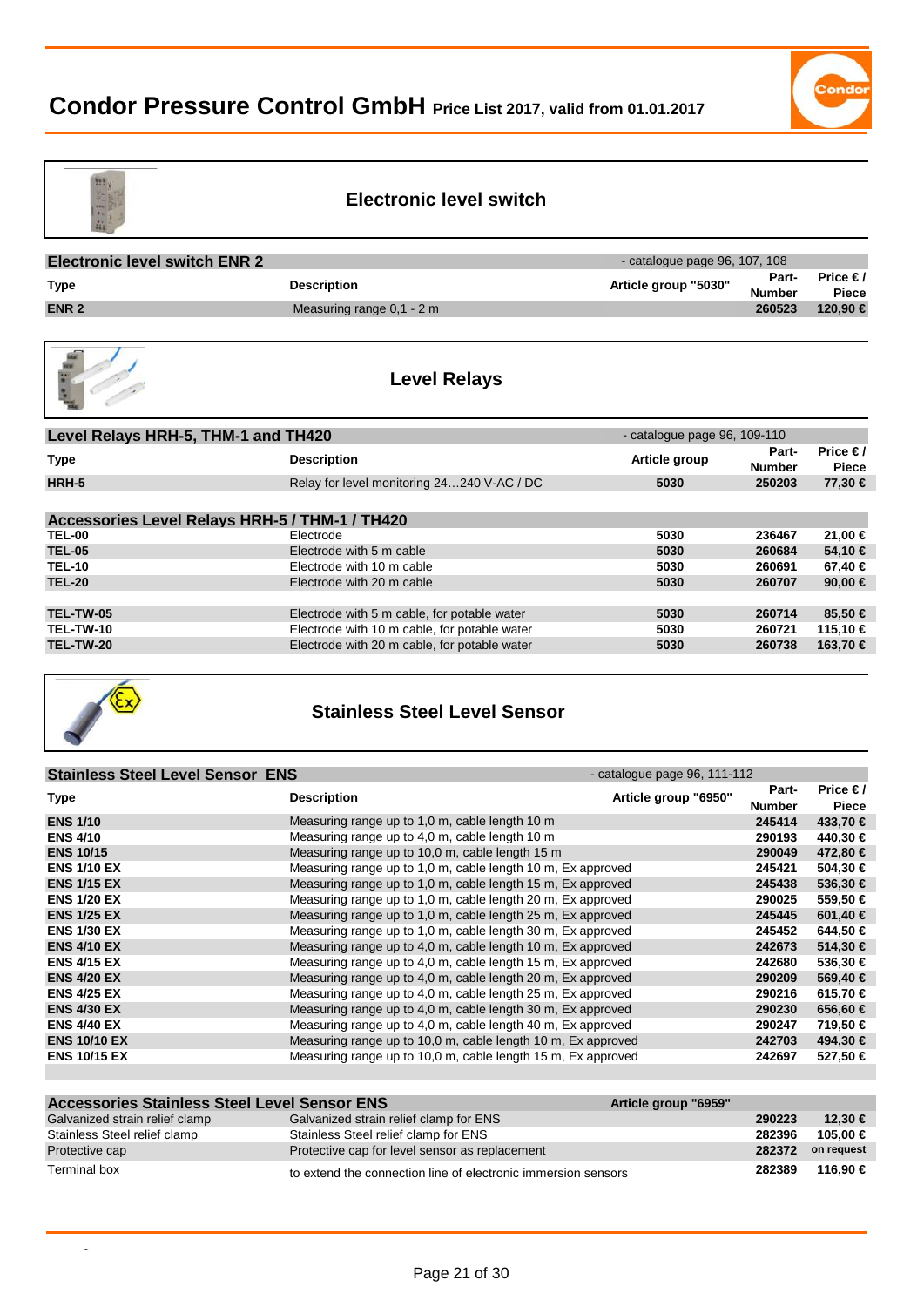

|                                                |            | <b>NEW</b> | <b>Suspended float switch</b><br>of th series "T"                                                                                                                 |                      |                        |                        |
|------------------------------------------------|------------|------------|-------------------------------------------------------------------------------------------------------------------------------------------------------------------|----------------------|------------------------|------------------------|
| <b>Suspended float switch</b>                  |            |            | - see product data sheet                                                                                                                                          |                      |                        |                        |
| Type                                           |            |            | <b>Application areas / Description</b>                                                                                                                            | Article group "6952" | Part-<br><b>Number</b> | Price $\in I$<br>Piece |
| <b>WASTE</b>                                   | <b>NEW</b> | yellow     | for Dirty water systems; 20 m / 65,6 ft max. Depth; IP 68                                                                                                         |                      | 286431                 | 42,00 €                |
| <b>ACS</b>                                     | <b>NEW</b> | blue       | for water main, drinkable water fountains; 20 m / 65.6 ft<br>max. Depth; IP 68                                                                                    |                      | 286448                 | 53,40 €                |
| <b>SiHF</b>                                    | <b>NEW</b> | red        | Resistant to heat and servere temperature changes (max.<br>80°C /+176°F); 20 m/ 65,6 ft max. Depth; IP IP68                                                       |                      | 286455                 | $133,10 \in$           |
| <b>FEP</b>                                     | <b>NEW</b> | white      | Suitable for immersion in: hydrocarbons, medical and<br>scientific plants; 20 m/ 65.6 ft max. Depth; IP 68                                                        |                      | 286462                 | 265,40 €               |
| ATEX-Schutz *                                  | <b>NEW</b> | black      | For use in explosive environments*. Suitable for level regulation in drainage plants,<br>pumping stations and dirty water systems; 10 m /32,6 ft max. Depth; IP68 |                      | 285618                 | 84,90 €                |
| ATEX-Schutz*                                   | <b>NEW</b> | black      | For use in explosive environments*. Suitable for level regulation in drainage plants,<br>pumping stations and dirty water systems; 20 m /65,6 ft max. Depth; IP68 |                      | 285625                 | 119,50 €               |
| *The rules of the DIN EN 60079 to be observed! |            |            |                                                                                                                                                                   |                      |                        |                        |

**Accessories Suspended float switch Type Description Description Article group "6959" Part-Number Price € / Piece**  Galvanized strain relief clamp Galvanized strain relief clamp for ENS **290223** 12,30 €<br>5 300223 12,30 € 282396 105,00 € 282396 105,00 € **Stainless Steel relief clamp for ENS** 

| <b>Accessories Level Controls / Electronic level switch</b> |                                                                                                                                                                   | - catalogue page 113, 114 |                        |                        |
|-------------------------------------------------------------|-------------------------------------------------------------------------------------------------------------------------------------------------------------------|---------------------------|------------------------|------------------------|
| <b>Type</b>                                                 | <b>Description</b>                                                                                                                                                | Article group             | Part-<br><b>Number</b> | Price $\in I$<br>Piece |
| OGL-8                                                       | Open wet bell with screw connection for PL-8/6                                                                                                                    | 6930                      | 260530                 | 46,00 €                |
| <b>OGL Installation kit</b>                                 | Installation kit for OGL-8, stainless steel, screw tube<br>clamp and stair bolt                                                                                   |                           | 282198                 | 17,10 €                |
| <b>OGL-GU</b>                                               | Open wet bell with screw connection for PL-8/6, chain<br>length $2,9$ m                                                                                           | 6939                      | 290117                 | 92,80 $\in$            |
| <b>Pneumatic tube (PL)</b>                                  | Pneumatic tube (PL)                                                                                                                                               | 6930                      |                        |                        |
| <b>PL-8/6, 10 m</b>                                         | 10 m cable PL-8/6                                                                                                                                                 | 6939                      | 260554                 | 25,40 €                |
| <b>PL-8/6, 20 m</b>                                         | 20 m cable PL-8/6                                                                                                                                                 | 6939                      | 260561                 | 50,80 $∈$              |
| PL-8/6, 1 m                                                 | Length $>$ 20 m, each m (max. length per cable 100 m)                                                                                                             | 6939                      | 260578                 | $2,60 \in$             |
| $PL-6/4, 1 m$                                               | Pneumatic tube PL-6 (price / m)                                                                                                                                   | 6939                      | 260585                 | $2,40 \in$             |
| <b>Screw connections 1/8"</b>                               | Screw connection 1/8" for OGL-8 GU / GGL-8                                                                                                                        | 6939                      | 260592                 | 11,00 €                |
| <b>R-SCH</b>                                                | Reducing screw connector for PL from PL-8/6 to<br>$PL-6/4$                                                                                                        | 6939                      | 260615                 | 4,10 €                 |
| $T-ST6$                                                     | T-plug connector for PL-6/4 for aeration                                                                                                                          | 6939                      | 260622                 | 7,90 €                 |
| <b>T-SCH 8</b>                                              | T-screw connector for PL-8/6 for areation                                                                                                                         |                           | 260639                 | 4,30 €                 |
| Rena-Air 100                                                | Small compressors for aeration, incl. check and security<br>valve with T-screw connector for PL-8/6 (120 L/h; 150<br>mb; 3W; 230 V AC IP X4)                      | 6939                      | 260646                 | 92,80 $\in$            |
| Rena-Air 100<br>in plastic casing                           | Small compressors for aeration, incl. check and security<br>valve with T-screw connector for PL-8/6 in an ABS-<br>plastic casing, e.g. usable with open wet bells | 6939                      | 260653                 | 165,60 €               |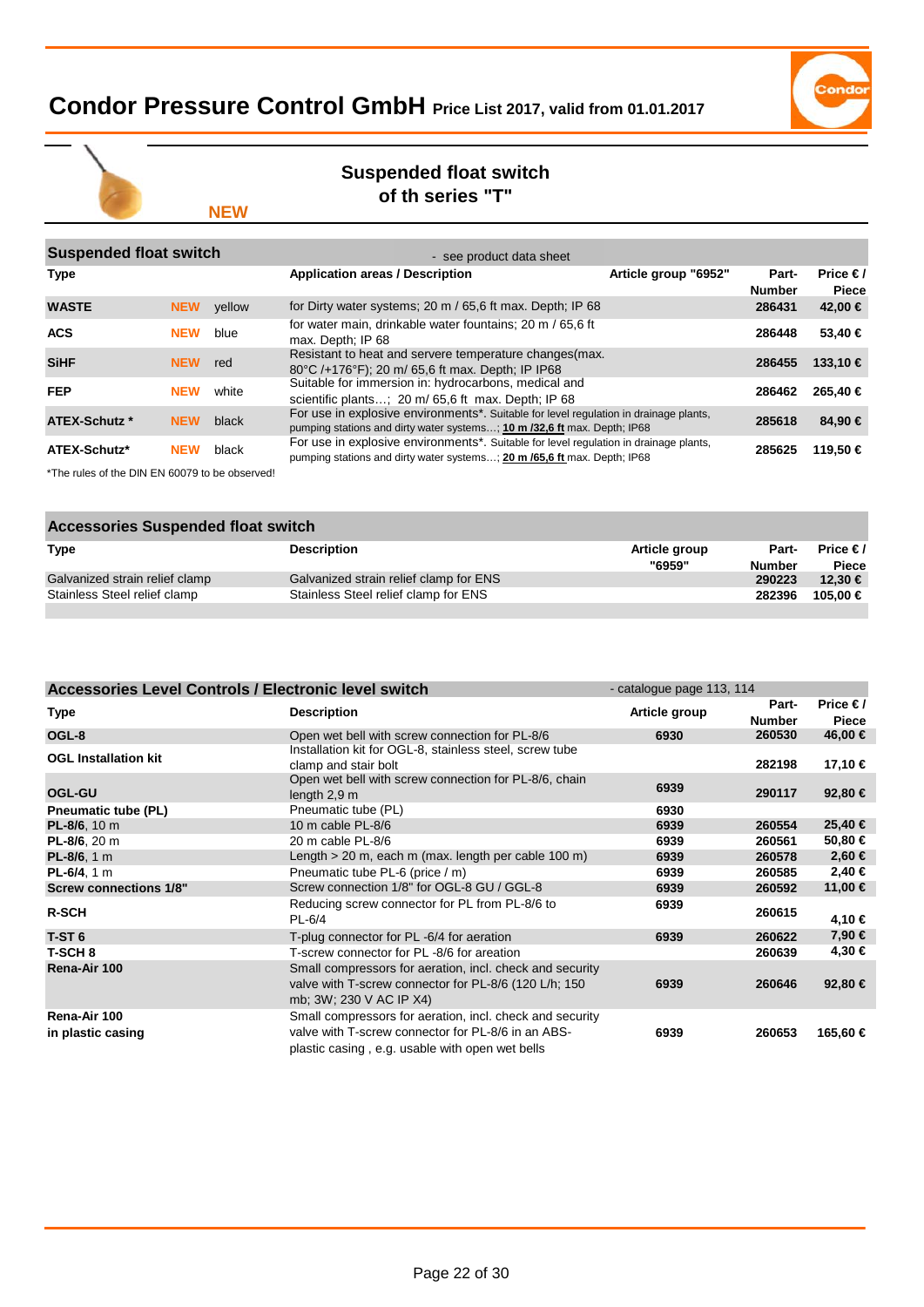



#### **Pump control CPS-B**

|                       |                | Pump control CPS-B with direct starting up to 4 kW | - catalogue page 115   |               |
|-----------------------|----------------|----------------------------------------------------|------------------------|---------------|
| <b>Type</b>           | Number of      | Adjustable range                                   | Part-<br>Article group | Price $\in I$ |
|                       | pumps          | for motor rated                                    | <b>Number</b>          | Piece         |
| CPS-B1 / 1,0-1,6A     |                | $1,0 - 1,6$ A                                      | 6210<br>280002         | 685,40 €      |
| CPS-B1 / 1.6-2.5A     |                | $1.6 - 2.5$ A                                      | 6210<br>280019         | 685,40 €      |
| CPS-B1 / 2.5-4.0A     |                | $2.5 - 4.0 A$                                      | 6210<br>280026         | 685.40 €      |
| $CPS-B1/4.0-6.3A$     |                | $4.0 - 6.3$ A                                      | 6210<br>280033         | 685,40 €      |
| CPS-B1 / 6.3-9.0A     |                | $6.3 - 9.0 A$                                      | 6210<br>280040         | 685.40 €      |
|                       |                |                                                    |                        |               |
| $CPS-B2 / 1,0-1,6A$   | 2              | $1.0 - 1.6$ A                                      | 6220<br>280057         | 843,50 €      |
| $CPS-B2 / 1.6 - 2.5A$ | $\overline{2}$ | $1.6 - 2.5$ A                                      | 6220<br>280064         | 843,50 €      |
| CPS-B2 / 2,5-4,0A     | $\overline{2}$ | $2.5 - 4.0 A$                                      | 6220<br>280071         | 843,50 €      |
| $CPS-B2 / 4.0 - 6.3A$ | $\overline{2}$ | $4.0 - 6.3$ A                                      | 6220<br>280088         | 843,50 €      |
| $CPS-B2/6,3-9,0A$     | $\overline{2}$ | $6.3 - 9.0 A$                                      | 6220<br>280095         | 843,50 €      |
|                       |                |                                                    |                        |               |

*NEW*

## **Pump control CPS-B**

**"New generation" with new QVGA color touch screen** 

|                       |                  |                 |                               | Pump control CPS-B "New generation" with direct starting up to 4 kW | - see product data sheet |                 |                        |
|-----------------------|------------------|-----------------|-------------------------------|---------------------------------------------------------------------|--------------------------|-----------------|------------------------|
| <b>Type</b>           |                  | Number of pumps | Adjustable range<br>for motor |                                                                     | Article group            | Part-<br>Number | Price $\in I$<br>Piece |
| CPS-B1 / 1.0-1.6A     | <b>NEW</b>       | - 1             | $1,0 - 1,6$ A                 |                                                                     | 6212                     | 286707          | on request             |
| CPS-B1 / 1.6-2.5A     | <b>NEW</b>       |                 | $1.6 - 2.5$ A                 |                                                                     | 6212                     | 268714          | on request             |
| CPS-B1 / 2,5-4,0A     | <b>NEW</b>       | - 1             | $2.5 - 4.0 A$                 |                                                                     | 6212                     | 286721          | on request             |
| $CPS-B1/4.0-6.3A$     | <b>NEW</b>       | - 1             | $4.0 - 6.3 A$                 |                                                                     | 6212                     | 286738          | on request             |
| CPS-B1 / 6.3-9.0A     | NEW <sub>1</sub> |                 | $6.3 - 9.0 A$                 |                                                                     | 6212                     | 286745          | on request             |
|                       |                  |                 |                               |                                                                     |                          |                 |                        |
| CPS-B2 / 1.0-1.6A     | NEW <sub>2</sub> |                 | $1,0 - 1,6$ A                 |                                                                     | 6222                     | 286752          | on request             |
| $CPS-B2 / 1.6 - 2.5A$ | NEW <sub>2</sub> |                 | $1.6 - 2.5$ A                 |                                                                     | 6222                     | 286769          | on request             |
| $CPS-B2 / 2.5-4.0A$   | NEW <sub>2</sub> |                 | $2.5 - 4.0 A$                 |                                                                     | 6222                     | 286776          | on request             |
| $CPS-B2/4,0-6,3A$     | NEW <sub>2</sub> |                 | $4.0 - 6.3 A$                 |                                                                     | 6222                     | 286783          | on request             |
| $CPS-B2/6,3-9,0A$     | NEW <sub>2</sub> |                 | $6.3 - 9.0 A$                 |                                                                     | 6222                     | 286790          | on request             |



#### **Pump control CPS-B with soft starter**

### **Pump control CPS-B with soft starter**

| <b>Type</b>         | Number of pumps | Adjustable range<br>for motor rated | <b>Enclosure</b>              | protection according /<br>Article group | Part-<br><b>Number</b> | Price $\in I$<br><b>Piece</b> |
|---------------------|-----------------|-------------------------------------|-------------------------------|-----------------------------------------|------------------------|-------------------------------|
| CPS-B1/SA/4,0-7,5kW |                 | $5.3 - 16A$                         | Plastic / BxHxT 400x350x160mm | IP65 / 6211                             | 285809                 | 2.038.00 €                    |
| CPS-B1/SA/7,5-11kW  |                 | $8.3 - 25A$                         | Plastic / BxHxT 400x350x160mm | IP65 / 6211                             | 285816                 | 2.071.00 €                    |
| CPS-B2/SA/4,0-7,5kW |                 | $5.3 - 16A$                         | Plastic / BxHxT 400x350x160mm | IP65 / 6221                             | 285830                 | 3.112.00 €                    |
| CPS-B2/SA/7,5-11 kW | າ               | $8.3 - 25A$                         | Plastic / BxHxT 400x350x160mm | IP65 / 6221                             | 285847                 | $3.341.00 \in$                |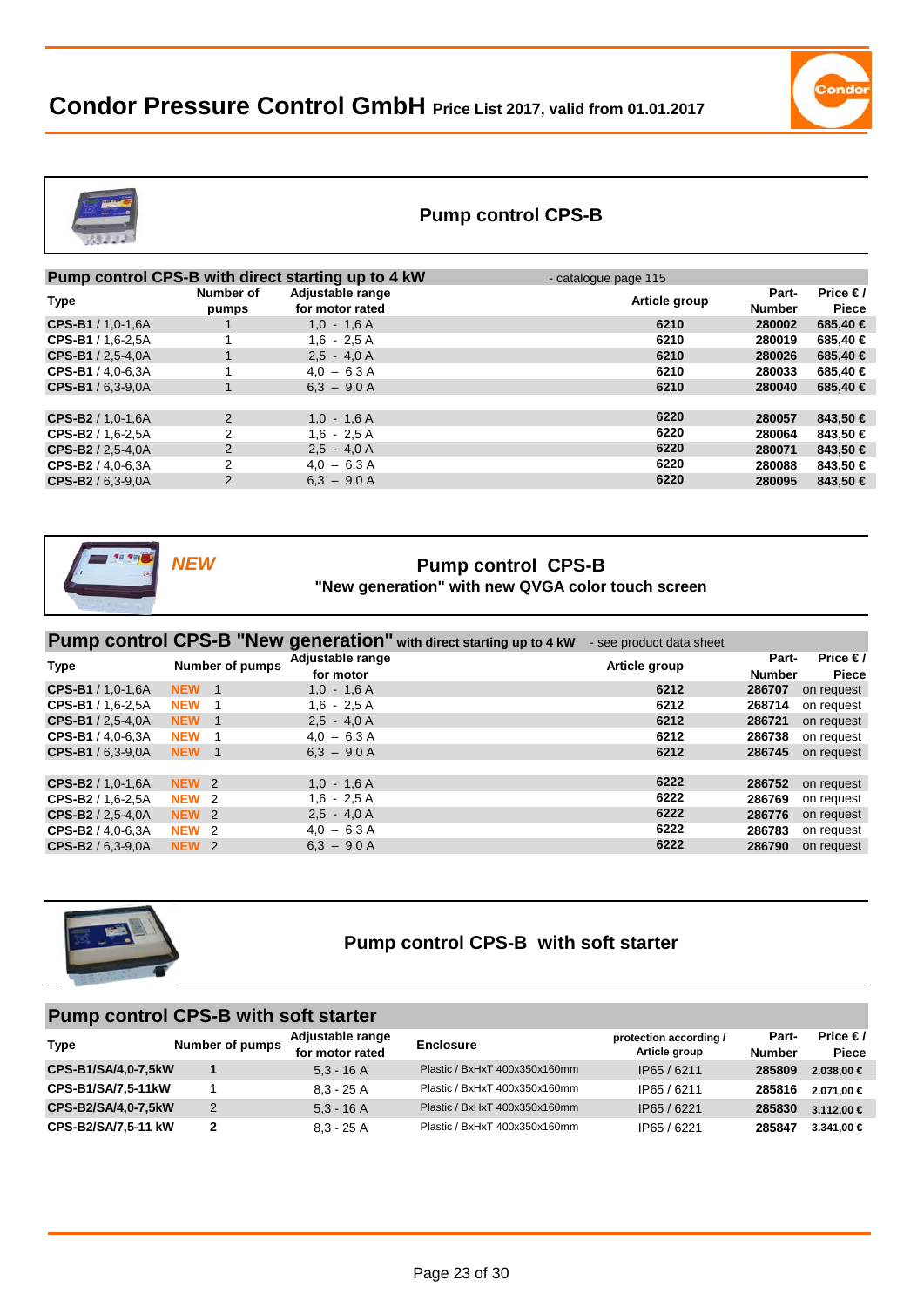



**NEW**

## **Pump control CPS-B with soft starter**

**"New Generation" with new QVGA color touch screen** 

| <b>Pump control CPS-B with soft starter</b> |                 |                                     | "New generation"              | - see product data sheet                |                        |                               |
|---------------------------------------------|-----------------|-------------------------------------|-------------------------------|-----------------------------------------|------------------------|-------------------------------|
| <b>Type</b>                                 | Number of pumps | Adjustable range<br>for motor rated | Enclosure                     | protection according<br>/ Article group | Part-<br><b>Number</b> | Price $\in I$<br><b>Piece</b> |
| CPS-B1/SA/4.0-7.5kW                         | 1 NEW           | $5.3 - 16A$                         | Plastic / BxHxT 400x350x160mm | IP65 / 6213                             |                        | 286806 on request             |
| <b>CPS-B1/SA/7.5-11kW</b>                   | 1 NEW           | $8.3 - 25A$                         | Plastic / BxHxT 400x350x160mm | IP65 / 6213                             |                        | 286813 on request             |
| CPS-B2/SA/4,0-7,5kW                         | 2 NEW           | $5.3 - 16A$                         | Plastic / BxHxT 400x350x160mm | IP65/6213                               |                        | 286820 on request             |
| CPS-B2/SA/7.5-11 kW                         | 2 NEW           | $8.3 - 25A$                         | Plastic / BxHxT 400x350x160mm | IP65 / 6213                             |                        | 286837 on request             |

#### **Accessories CPS-B**

| Price $\in I$<br>Part-<br><b>Description</b><br>Article group<br>Piece<br><b>Number</b><br>Measuring range 0-2 m; with tube and screw terminals<br>88,00 €<br>6200<br>280101<br>Additional 4 cable glands M16<br>14,80 €<br>6200<br>280118<br>For the use of 230V / AC pumps<br>96,40 €<br>6200<br>280125<br>Battery 12V 1,2Ah + cable set for buffering at power<br>61,80 €<br>6200<br>280132<br>failure<br>$9.90 \in$<br>Necessary for the use of a Zener barrier in a CPS-B2<br>280149<br>6200<br>Necessary as an intrinsically safe circuits in the<br>228,30 €<br>6900<br>260479<br>explosion risk area when using float switches<br>Mounting bracket for casing, for a four-point wall<br>$10,30 \in$<br>282587<br>6200<br>attachment. |                                            |  |  |
|----------------------------------------------------------------------------------------------------------------------------------------------------------------------------------------------------------------------------------------------------------------------------------------------------------------------------------------------------------------------------------------------------------------------------------------------------------------------------------------------------------------------------------------------------------------------------------------------------------------------------------------------------------------------------------------------------------------------------------------------|--------------------------------------------|--|--|
|                                                                                                                                                                                                                                                                                                                                                                                                                                                                                                                                                                                                                                                                                                                                              | <b>Type</b>                                |  |  |
|                                                                                                                                                                                                                                                                                                                                                                                                                                                                                                                                                                                                                                                                                                                                              | <b>CPS-B Pressure transducer</b>           |  |  |
|                                                                                                                                                                                                                                                                                                                                                                                                                                                                                                                                                                                                                                                                                                                                              | <b>CPS-B Package</b>                       |  |  |
|                                                                                                                                                                                                                                                                                                                                                                                                                                                                                                                                                                                                                                                                                                                                              | <b>CPS-B 230 V</b>                         |  |  |
|                                                                                                                                                                                                                                                                                                                                                                                                                                                                                                                                                                                                                                                                                                                                              | <b>CPS-B Alarm system</b>                  |  |  |
|                                                                                                                                                                                                                                                                                                                                                                                                                                                                                                                                                                                                                                                                                                                                              | <b>CPS-B Partition plate Zener barrier</b> |  |  |
|                                                                                                                                                                                                                                                                                                                                                                                                                                                                                                                                                                                                                                                                                                                                              | Zener barrier MTL7787 28 V DC              |  |  |
|                                                                                                                                                                                                                                                                                                                                                                                                                                                                                                                                                                                                                                                                                                                                              | <b>CPS-B/-L</b>                            |  |  |



### **Pump control CPS-L**

| <b>Pump control CPS-L</b> |                    | - catalogue $116 - 117$             |                               |             | Article group "6500"   |                               |
|---------------------------|--------------------|-------------------------------------|-------------------------------|-------------|------------------------|-------------------------------|
| <b>Type</b>               | Number of<br>pumps | Adjustable range<br>for motor rated | <b>Enclosure</b>              | main switch | Part-<br><b>Number</b> | Price $\in I$<br><b>Piece</b> |
| <b>CPS-L</b>              |                    | $1,0 - 1,6$ A                       | Plastic / BxHxT 200x220x140mm | with        | 285743                 | 499,00 €                      |
| <b>CPS-L</b>              |                    | $1.6 - 2.5$ A                       | Plastic / BxHxT 200x220x140mm | with        | 285755                 | 499,00 €                      |
| <b>CPS-L</b>              |                    | $2.5 - 4.0 A$                       | Plastic / BxHxT 200x220x140mm | with        | 285762                 | 499,00 €                      |
| <b>CPS-L</b>              |                    | $4.0 - 6.0 A$                       | Plastic / BxHxT 200x220x140mm | with        | 285779                 | 499,00 €                      |
| <b>CPS-L</b>              |                    | $5.5 - 8.0 A$                       | Plastic / BxHxT 200x220x140mm | with        | 285786                 | 499,00 €                      |
| <b>CPS-L</b>              |                    | $7.0 - 9.0 A$                       | Plastic / BxHxT 200x220x140mm | with        | 285793                 | 499,00 €                      |
|                           |                    |                                     |                               |             |                        |                               |
| <b>CPS-L</b>              |                    | without                             | Plastic / BxHxT 200x220x140mm | without     | 285724                 | 423,00 €                      |

| <b>Accessories CPS-L</b>             |                                                                |               |               |
|--------------------------------------|----------------------------------------------------------------|---------------|---------------|
| <b>Type</b>                          | <b>Description</b>                                             | Part-         | Price $\in I$ |
|                                      |                                                                | <b>Number</b> | Piece         |
| <b>CPS-L Cable glands</b>            | kit optional                                                   | 286080        | 7,50 €        |
| <b>CPS-L Main circuit-breaker</b>    | 3pol. 32A CPS-L                                                | 285663        | 62,90 €       |
| <b>CPS-L Thermal Overload Relays</b> | $1.0 - 1.6$ A                                                  | 285199        | $39,95 \in$   |
| <b>CPS-L Thermal Overload Relays</b> | $1,6 - 2,5A$                                                   | 285670        | $39,95 \in$   |
| <b>CPS-L Thermal Overload Relays</b> | $2.5 - 4.0 A$                                                  | 285687        | $39,95 \in$   |
| <b>CPS-L Thermal Overload Relays</b> | $4.0 - 6.0 A$                                                  | 285694        | 39,95 €       |
| <b>CPS-L Thermal Overload Relays</b> | $5.5 - 8.0 A$                                                  | 285700        | $39,95 \in$   |
| <b>CPS-L Thermal Overload Relays</b> | $7.0 - 9.0 A$                                                  | 285717        | $39.95 \in$   |
| <b>CPSB</b>                          | Mounting bracket for casing, for a four-point wall attachment. | 282587        | 10,30 €       |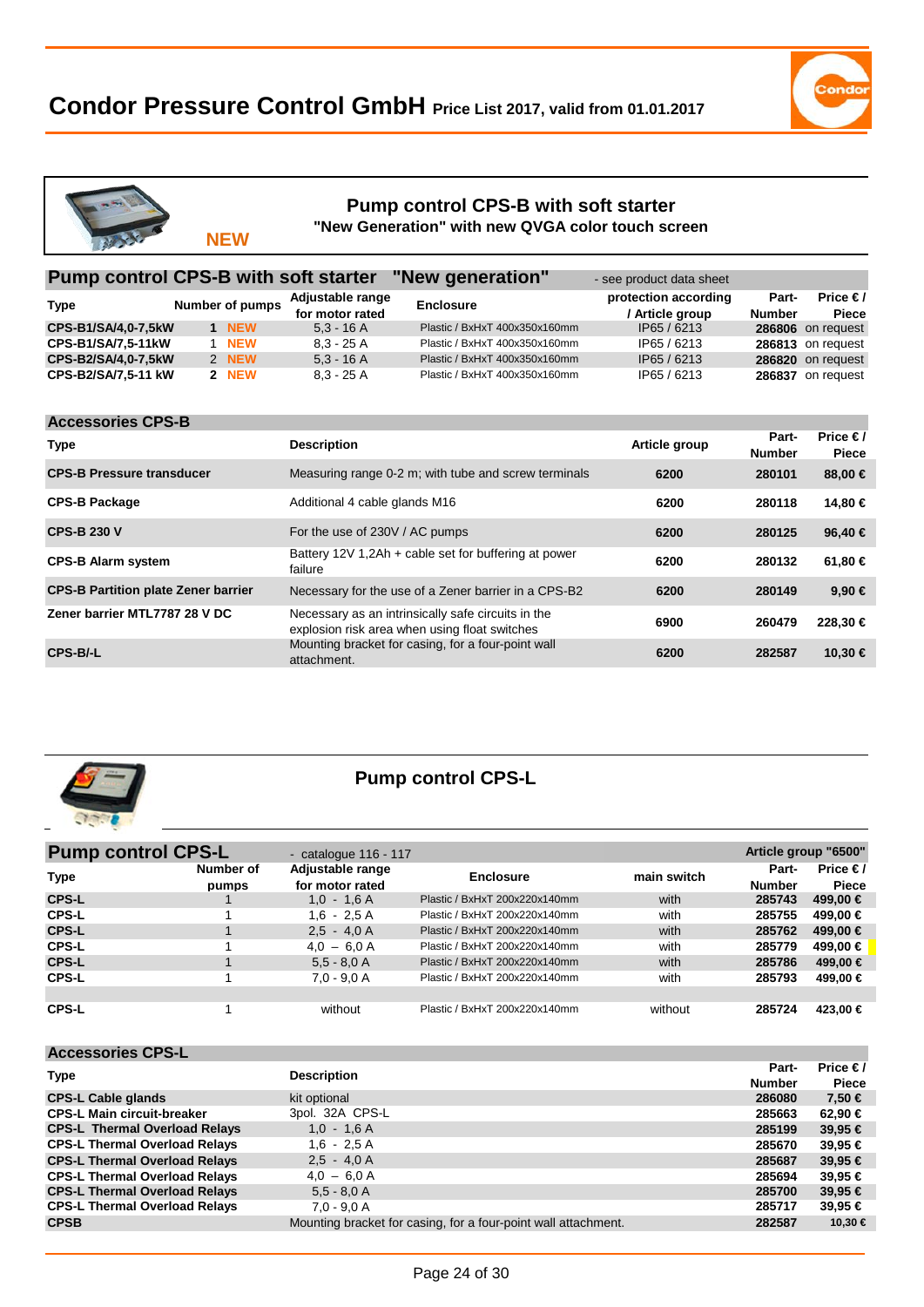



## **Pump control CPS-M**

| Pump control CPS-M with direct starting up to 5,5 kW |                    |                                     | - catalogue page $118 - 121$  |                                                   | Article group "6111"   |                        |
|------------------------------------------------------|--------------------|-------------------------------------|-------------------------------|---------------------------------------------------|------------------------|------------------------|
| <b>Type</b>                                          | Number of<br>pumps | Adjustable range<br>for motor rated | <b>Enclosure</b>              | <b>Main circuit-breaker</b><br>to be ordered sep. | Part-<br><b>Number</b> | Price $\in I$<br>Piece |
| CPS-M1/5D/23/016                                     |                    | $1.0 - 1.6$ A                       | Plastic/BxHxT 200x300x140mm   | 32A                                               | 280156                 | 996,20 €               |
| CPS-M1/5D/23/025                                     | 1                  | $1.6 - 2.5$ A                       | Plastic / BxHxT 200x300x140mm | 32A                                               | 280163                 | 996,20 €               |
| CPS-M1/5D/23/040                                     | 1                  | $2.5 - 4.0 A$                       | Plastic / BxHxT 200x300x140mm | 32A                                               | 280170                 | 996,20 €               |
| CPS-M1/5D/23/063                                     | -1                 | $4.0 - 6.3$ A                       | Plastic / BxHxT 200x300x140mm | 32A                                               | 280187                 | 996,20 €               |
| CPS-M1/5D/24/100                                     | $\mathbf 1$        | $6.3 - 10.0 A$                      | Plastic / BxHxT 200x400x140mm | 32A                                               | 280194                 | 1.019.00 €             |
| CPS-M1/5D/24/130                                     | 1                  | $9.0 - 13.0 A$                      | Plastic / BxHxT 200x400x140mm | 32A                                               | 283058                 | 1.019,00 €             |
| CPS-M1/5D/24/160                                     | 1                  | $11.0 - 16.0 A$                     | Plastic / BxHxT 200x400x140mm | 32A                                               | 280200                 | 1.019,00 €             |
|                                                      |                    |                                     |                               |                                                   | Article group "6121"   |                        |
| CPS-M2/5D/24/016                                     | 2                  | $1.0 - 1.6$ A                       | Plastic / BxHxT 200x400x140mm | 32A                                               | 280217                 | 1.149,00 €             |
| CPS-M2/5D/24/025                                     | $\overline{2}$     | $1,6 - 2,5A$                        | Plastic / BxHxT 200x400x140mm | 32A                                               | 280224                 | 1.149.00 €             |
| CPS-M2/5D/24/040                                     | $\overline{2}$     | $2.5 - 4.0 A$                       | Plastic / BxHxT 200x400x140mm | 32A                                               | 280231                 | 1.149,00 €             |
| CPS-M2/5D/24/063                                     | 2                  | $4.0 - 6.3 A$                       | Plastic / BxHxT 200x400x140mm | 32A                                               | 280248                 | 1.149,00 €             |
| CPS-M2/5D/24/100                                     | $\overline{2}$     | $6.3 - 10.0 A$                      | Plastic / BxHxT 200x400x140mm | 32A                                               | 280255                 | 1.149.00 €             |
| CPS-M2/5D/24/130                                     | $\overline{2}$     | $9,0 - 13,0 A$                      | Plastic / BxHxT 200x400x140mm | 32A                                               | 283065                 | 1.295,00 €             |
| CPS-M2/5D/24/160                                     | $\overline{2}$     | 11.0 - 16.0 A                       | Plastic / BxHxT 200x400x140mm | 63A                                               | 280262                 | 1.295.00 €             |

| Pump control CPS-M with star / delta starter |                    |                                     |                                  | - catalogue page $118 - 121$               |                                                         |
|----------------------------------------------|--------------------|-------------------------------------|----------------------------------|--------------------------------------------|---------------------------------------------------------|
| <b>Type</b>                                  | Number of<br>pumps | Adjustable range<br>for motor rated | <b>Enclosure</b>                 | Main circuit-breaker<br>to be ordered sep. | Price $\in I$<br>Part-<br><b>Piece</b><br><b>Number</b> |
| CPS-M1/SD/34/100                             |                    | $6.3 - 10.0 A$                      | Plastic / BxHxT 300x400x140mm    | 25A                                        | 280279<br>1.531.00 €                                    |
| CPS-M1/SD/34/160                             |                    | $11.0 - 16.0 A$                     | Plastic / BxHxT 300x400x140mm    | 25A                                        | 1.587.00 €<br>280286                                    |
| CPS-M1/SD/34/200                             |                    | 14.0 - 20.0 A                       | Plastic / BxHxT 300x400x140mm    | 32A                                        | 280293 1.632.00 €                                       |
| CPS-M1/SD/34/250                             |                    | 19.0 - 25.0 A                       | Plastic / BxHxT 300x400x140mm    | 63A                                        | 280309 1.655.00 €                                       |
| CPS-M1/SD/34/320                             |                    | 24,0 - 32,0 A                       | Plastic / BxHxT 300x400x140mm    | 63A                                        | 280316 1.779.00 €                                       |
|                                              |                    |                                     |                                  |                                            | Article group "6122"                                    |
| CPS-M2/SD/64/100                             | $\overline{2}$     | $6.3 - 10.0 A$                      | Plastic / BxHxT 600x400x140mm    | 32A                                        | 280330 2.223.00 €                                       |
| CPS-M2/SD/64/130                             | 2                  | $9.0 - 13.0 A$                      | Kunststoff / BxHxT 600x400x140mm | 63A                                        | 285489 2.294.00 €                                       |
| CPS-M2/SD/64/160                             | $\overline{2}$     | $11.0 - 16.0 A$                     | Plastic / BxHxT 600x400x140mm    | 63A                                        | 280347 2.294.00 €                                       |
| CPS-M2/SD/64/200                             | 2                  | 14.0 - 20.0 A                       | Plastic / BxHxT 600x400x140mm    | 63A                                        | 280354 2.364.00 €                                       |
| CPS-M2/SD/64/250                             | $\overline{2}$     | 19.0 - 25.0 A                       | Plastic / BxHxT 600x400x140mm    | 80A                                        | 2.448.00 €<br>280361                                    |
| CPS-M2/SD/66/320                             | 2                  | 24.0 - 32.0 A                       | Metal / BxHxT 600x600x200mm      | 100A                                       | 280378 3.095.00 €                                       |

| <b>Pump control CPS-M with soft starter</b><br>- sh. Katalogseite 119 |                |                                     |                               |                                            |                        | Article group "6113"   |
|-----------------------------------------------------------------------|----------------|-------------------------------------|-------------------------------|--------------------------------------------|------------------------|------------------------|
| <b>Type</b>                                                           | Number of      | Adjustable range<br>for motor rated | <b>Enclosure</b>              | Main circuit-breaker<br>to be ordered sep. | Part-<br><b>Number</b> | Price $\in I$<br>Piece |
|                                                                       | pumps          |                                     | Plastic / BxHxT 300x400x140mm |                                            |                        |                        |
| CPS-M1/SA/34/063                                                      |                | $4,0 - 6,3$ A                       |                               | 32A                                        | 280392                 | 1.829,00 €             |
| CPS-M1/SA/34/100                                                      | 1              | $6.3 - 10.0 A$                      | Plastic / BxHxT 300x400x140mm | 32A                                        | 280408                 | 1.858.00 €             |
| CPS-M1/SA/34/130                                                      | 1              | $9.0 - 13.0 a$                      | Plastic / BxHxT 300x400x140mm | 32A                                        | 284710                 | 1.995.30 €             |
| CPS-M1/SA/34/160                                                      | 1              | $11.0 - 16.0 A$                     | Plastic / BxHxT 300x400x140mm | 32A                                        | 280415                 | 2.026.00 €             |
| CPS-M1/SA/34/200                                                      | 1              | $14.0 - 20.0 A$                     | Plastic / BxHxT 300x400x140mm | 32A                                        |                        | 280422 2.054.00 €      |
| CPS-M1/SA/64/250                                                      | 1              | $19.0 - 25.0 A$                     | Metal / BxHxT 600x400x250mm   | 63A                                        | 280439                 | 3.292.00 €             |
| CPS-M1/SA/64/320                                                      | 1              | $24.0 - 32.0 A$                     | Metal / BxHxT 600x400x250mm   | 63A                                        |                        | 280446 3.433.00 €      |
| CPS-M1/SA/66/400                                                      | 1              | $28.0 - 40.0 A$                     | Metal / BxHxT 600x600x200mm   | 80A                                        |                        | 280453 3.883.00 €      |
| CPS-M1/SA/66/500                                                      | 1              | $35.0 - 50.0 A$                     | Metal / BxHxT 600x600x200mm   | 100A                                       |                        | 280460 3.996,00 €      |
|                                                                       |                |                                     |                               |                                            |                        | Article group "6123"   |
| CPS-M2/SA/64/063                                                      | 2              | $4.0 - 6.3 A$                       | Plastic / BxHxT 600x400x140mm | 32A                                        |                        | 280484 2.645.00 €      |
| CPS-M2/SA/64/100                                                      | 2              | $6.3 - 10.0 A$                      | Plastic / BxHxT 600x400x140mm | 32A                                        | 280491                 | 2.673.00 €             |
| CPS-M2/SA/64/160                                                      | $\overline{2}$ | $11.0 - 16.0 A$                     | Plastic / BxHxT 600x400x140mm | 63A                                        | 280507                 | 2.870.00 €             |
| CPS-M2/SA/64/200                                                      | $\overline{2}$ | $14.0 - 20.0 A$                     | Plastic / BxHxT 600x400x140mm | 80A                                        | 280514                 | $2.899,00 \in$         |
| CPS-M2/SA/66/250                                                      | $\overline{2}$ | $19.0 - 25.0 A$                     | Metal / BxHxT 600x600x200mm   | 100A                                       | 280521                 | 4.981.00 €             |
| CPS-M2/SA/66/320                                                      | $\overline{2}$ | 24.0 - 32.0 A                       | Metal / BxHxT 600x600x200mm   | 125A                                       | 280538                 | 5.262,00 €             |
| CPS-M2/SA/66/400                                                      | 2              | $28.0 - 40.0 A$                     | Metal / BxHxT 600x600x200mm   | 160A                                       | 280545                 | 5.599,00 €             |
| CPS-M2/SA/66/500                                                      | 2              | $35.0 - 50.0 A$                     | Metal / BxHxT 600x600x200mm   | 210A                                       |                        | 280552 6.078.00 €      |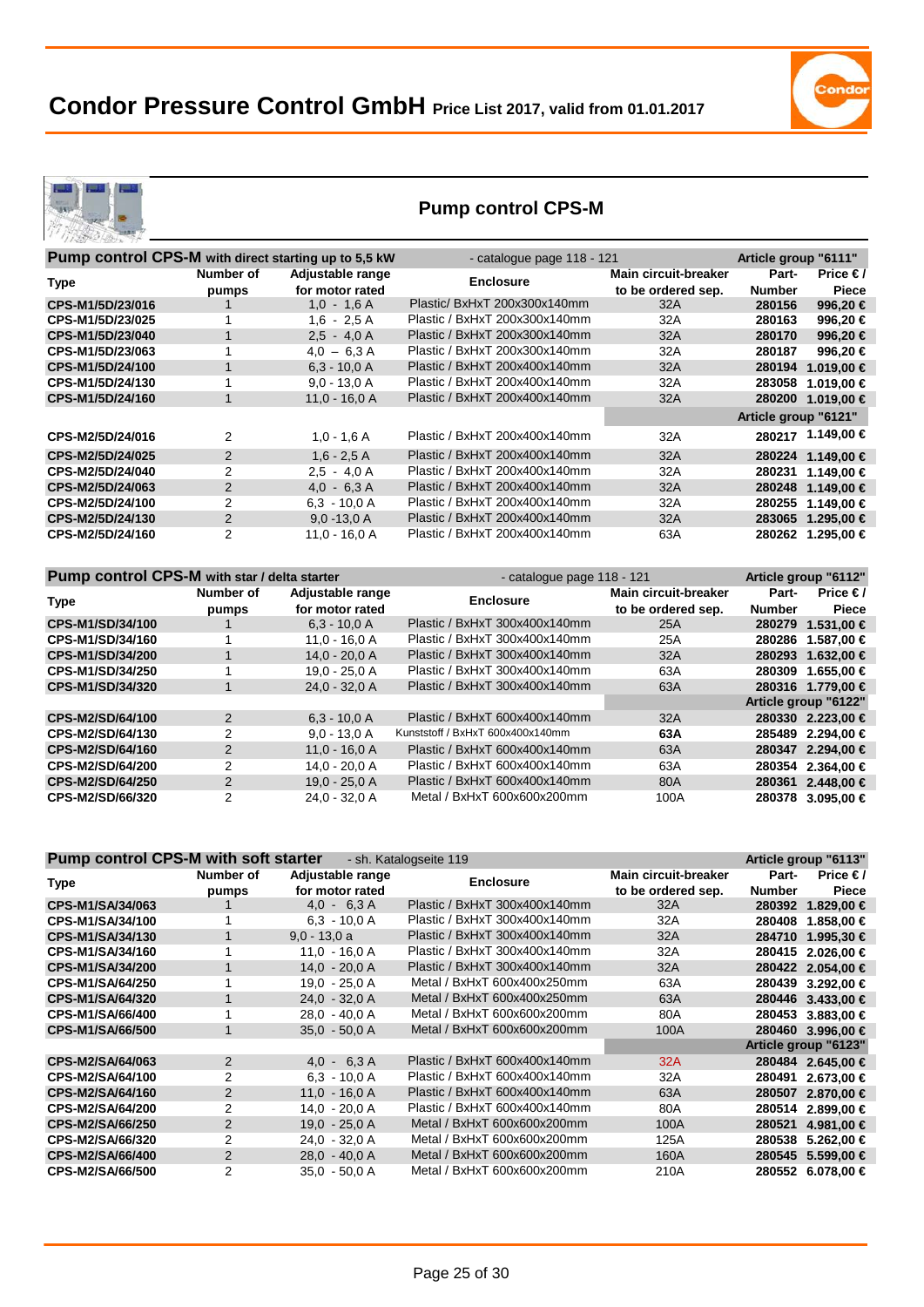

| <b>Accessories CPS-M</b>             | - catalogue page $118 - 121$                                                                     | Article group "6900"   |                               |
|--------------------------------------|--------------------------------------------------------------------------------------------------|------------------------|-------------------------------|
| <b>Type</b>                          | <b>Description</b>                                                                               | Part-<br><b>Number</b> | Price $\in I$<br><b>Piece</b> |
| Main cicuit-breaker 3pol. 32A, 9,5kW | Compl. Assembled and wired: attention: total electrical power to<br>be<br>considered!            | 285878                 | 77,80 €                       |
| Main cicuit-breaker 3pol. 32A, 11 kW | see previous position                                                                            | 280804                 | 109,10 €                      |
| Main circuit-breaker 3pol. 63 A      | see previous position                                                                            | 280811                 | 140,80 €                      |
| Main circuit-breaker 3pol. 80 A      | see previous position                                                                            | 280835                 | 243,20 €                      |
| Main circuit-breaker 3pol. 100 A     | see previous position                                                                            | 280842                 | 288,30 €                      |
| <b>CPS-M Alarm system</b>            | Battery 12V 1,2Ah for buffering at power failure                                                 | 280897                 | 49,40 €                       |
| Zener barrier MTL7787 28 V DC        | Necessary as an intrinsically safe circuits in the explosion risk area when using float switches | 260479                 | 228,30 €                      |
| <b>Service technicians</b>           | Technical service per hour                                                                       | 280781                 | $60,90 \in$                   |



# **NEW Pumpensteuerung CPS-M plus**

|                         | Pump control CPS-M plus - Modular pump control of the latest generation with | Price on |
|-------------------------|------------------------------------------------------------------------------|----------|
| QVGA color touch screen | - see product data sheet -                                                   | request! |

## **Manual Motor Starters**



#### **Manual Motor Starters OKE2 / MKE2**

| <b>Manuel Motor Starters OKE 2/MKE 2</b> |                                                   | - catalogue page 122 - 128 |               |               |
|------------------------------------------|---------------------------------------------------|----------------------------|---------------|---------------|
| Type                                     | <b>Description</b>                                | Article group "3210"       | Part-         | Price $\in$ / |
|                                          |                                                   |                            | <b>Number</b> | <b>Piece</b>  |
| <b>OKE 2016 AA XXX XX</b>                | thermal trip, setting range 1,00 - 1,60 A         |                            | 202721        | $39,00 \in$   |
| <b>OKE 2 025 AA XXX XX</b>               | thermal trip, setting range 1,60 - 2,50 A         |                            | 202738        | 39,00 €       |
| <b>OKE 2 040 AA XXX XX</b>               | thermal trip, setting range 2,50 - 4,00 A         |                            | 202745        | 39,00 €       |
| <b>OKE 2 063 AA XXX XX</b>               | thermal trip, setting range 4,00 - 6,30 A         |                            | 202752        | 39,00 €       |
| <b>OKE 2 100 AA XXX XX</b>               | thermal trip, setting range 6,30 - 10,0 A         |                            | 202769        | 48,60 €       |
| <b>OKE 2 160 AA XXX XX</b>               | thermal trip, setting range 10,0 - 16,0 A         |                            | 202776        | 48,60 €       |
| <b>OKE 2 250 AA XXX XX</b>               | thermal trip, setting range 16,0 - 25,0 A         |                            | 202783        | 60,00 $\in$   |
|                                          |                                                   | Article group "3120"       |               |               |
| MKE 2001 AA XXX XX                       | thermal / magn. trip, setting range 0,10 - 0,16 A |                            | 202158        | $39,60 \in$   |
| <b>MKE 2 002 AA XXX XX</b>               | thermal / magn. trip, setting range 0,16 - 0,25 A |                            | 202165        | 39,60 €       |
| <b>MKE 2 004 AA XXX XX</b>               | thermal / magn. trip, setting range 0,25 - 0,40 A |                            | 202172        | 41,70 €       |
| <b>MKE 2 006 AA XXX XX</b>               | thermal / magn. trip, setting range 0,40 - 0,63 A |                            | 202189        | 48,40 €       |
| MKE 2010 AA XXX XX                       | thermal / magn. trip, setting range 0,63 - 1,00 A |                            | 202196        | 48,40 €       |
| <b>MKE 2 016 AA XXX XX</b>               | thermal / magn. trip, setting range 1,00 - 1,60 A |                            | 202202        | 48,40 €       |
| <b>MKE 2 025 AA XXX XX</b>               | thermal / magn. trip, setting range 1,60 - 2,50 A |                            | 202219        | 48,40 €       |
| <b>MKE 2 040 AA XXX XX</b>               | thermal / magn. trip, setting range 2,50 - 4,00 A |                            | 202226        | 48,40 €       |
| <b>MKE 2 063 AA XXX XX</b>               | thermal / magn. trip, setting range 4,00 - 6,30 A |                            | 202233        | 48,40 €       |
| <b>MKE 2 100 AA XXX XX</b>               | thermal / magn. trip, setting range 6,30 - 10,0 A |                            | 202240        | 55,40 €       |
| <b>MKE 2 160 AA XXX XX</b>               | thermal / magn. trip, setting range 10,0 - 16,0 A |                            | 202257        | 55,40 €       |
| <b>MKE 2 250 AA XXX XX</b>               | thermal / magn. trip, setting range 16,0 - 25,0 A |                            | 202264        | 65,60 €       |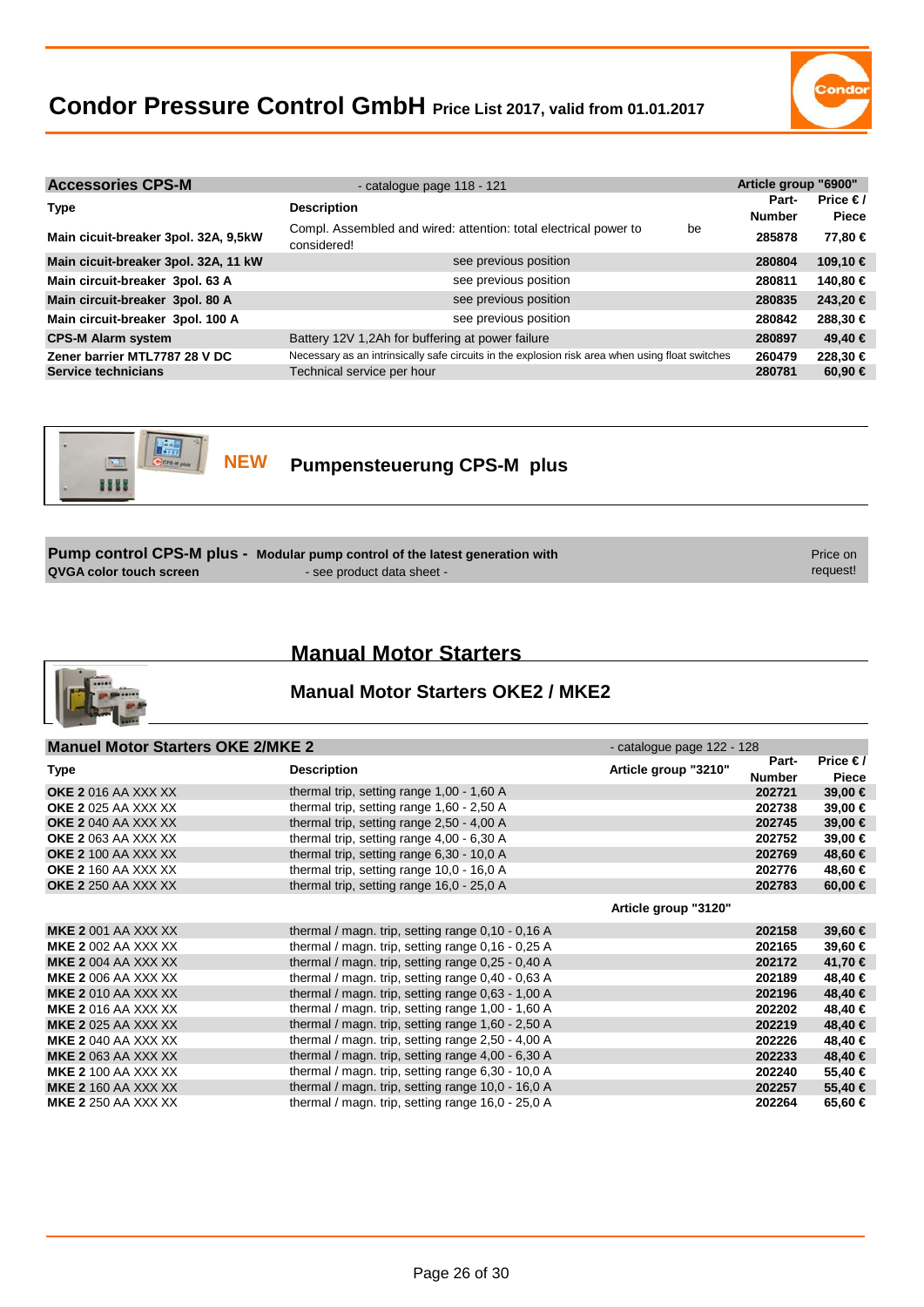



| available mounted | Accessories OKE 2/MKE 2 - *Auxiliary contacts, shunt and undervoltage releases<br>- catalogue page 122 -128 |                      |                        | are only               |
|-------------------|-------------------------------------------------------------------------------------------------------------|----------------------|------------------------|------------------------|
| <b>Type</b>       | <b>Description</b>                                                                                          | Article group "3900" | Part-<br><b>Number</b> | Price $\in I$<br>Piece |
| Hi 10 *           | Auxiliary swtich, 1NO right                                                                                 |                      | 202288                 | $6,40 \in$             |
| Hi 01 *           | Auxiliary switch, 1NC right                                                                                 |                      | 202301                 | 6,40 €                 |
| Hi 11 *           | Auxiliary switch, 1NO / 1NC                                                                                 |                      | 202325                 | $9,60 \in$             |
| AS 230-50         | Shunt trip, 230 V / 50 Hz                                                                                   |                      | 202479                 | 26,00 €                |
| AS 400-50         | Shunt trip, 400 V / 50 Hz                                                                                   |                      | 202486                 | $26,00 \in$            |
| <b>US 110-50</b>  | Undervoltage coil, 110 V / 50 Hz                                                                            |                      | 202370                 | 26,00 €                |
| <b>US 230-50</b>  | Undervoltage coil, 230 V / 50 Hz                                                                            |                      | 202387                 | $26,00 \in$            |
| <b>US 400-50</b>  | Undervoltage coil, 400 V / 50 Hz                                                                            |                      | 202400                 | 26,00 €                |

| <b>Accessories OKE 2/MKE 2</b> | (Enclosure)                                                  | - catalogue page $122 - 128$ |                        |                        |
|--------------------------------|--------------------------------------------------------------|------------------------------|------------------------|------------------------|
| <b>Type</b>                    | <b>Description</b>                                           | Article group "<br>3900"     | Part-<br><b>Number</b> | Price $\in I$<br>Piece |
| A IP 41                        | Enclosure, degree of protection IP 41, up to 16 A            |                              | 202547                 | $8,00 \in$             |
| A IP 55                        | Enclosure, degree of protection IP 55, up to 16 A            |                              | 202554                 | 13.10 €                |
| <b>B</b> IP 55                 | Enclosure with ample wiring room, degree of protection IP 55 |                              | 202561                 | 31,20 €                |
| <b>C IP 54</b>                 | Enclosure, degree of protection IP 54, 5 pole, CEE plug 16 A |                              | 202585                 | 49.50 €                |
| <b>E IP 54</b>                 | Front plate, degree of protection IP 54                      |                              | 202622                 | 11,80 €                |
| <b>NAK</b>                     | Emergency off button, degree of protection IP 55             |                              | 202653                 | 13,90 €                |
| V                              | Padlock blockade device, degree of protection IP 55          |                              | 202660                 | $9,20 \in$             |
| AZ                             | Supplementary set, degree of protection from IP 41 to IP 55  |                              | 216742                 | 4,00 €                 |



## **Manual Motor Starters TFE2 / TFA2**

| Manual Motor Starters TFE2 / TFA2, Auxiliary contacts are only available mounted - catalogue page 122, 129 - 132 |                             |               |        |               |
|------------------------------------------------------------------------------------------------------------------|-----------------------------|---------------|--------|---------------|
| Type                                                                                                             | <b>Description</b>          | Article group | Part-  | Price $\in I$ |
| <b>TFE 2 230 AA XXX XX</b>                                                                                       | Standard unit 0.40 - 10.0 A | 3240          | 210078 | $66.90 \in$   |
| TFA 2 400 AA XXX XX                                                                                              | Standard unit 0.10 - 25.0 A | 3230          | 210061 | 100.80 €      |

|                                | Accessories TFE 2 / TFA 2, Auxiliary contacts are only available mounted | - catalogue page $122$ , $129 - 132$ |               |               |
|--------------------------------|--------------------------------------------------------------------------|--------------------------------------|---------------|---------------|
| <b>Type</b>                    | <b>Description</b>                                                       | Article group "3900"                 | Part-         | Price $\in I$ |
|                                |                                                                          |                                      | <b>Number</b> | Piece         |
| <b>Hi 10</b>                   | Auxiliary switch, 1NO right                                              |                                      | 202288        | $6,40 \in$    |
| <b>Hi 01</b>                   | Auxiliary switch, 1NC right                                              |                                      | 202301        | 6,40€         |
| <b>Hi 11 (TFE)</b>             | Auxiliary switch, 1NO / 1NC                                              |                                      | 202325        | $9,60 \in$    |
|                                |                                                                          |                                      |               |               |
| <b>Accessories TFE 2/TFA 2</b> | (Enclosure)                                                              | - catalogue page $122$ , $129 - 132$ |               |               |
| <b>Type</b>                    | <b>Description</b>                                                       | Article group "3900"                 | Part-         | Price $\in I$ |
|                                |                                                                          |                                      | <b>Number</b> | Piece         |
| A IP 55                        | Enclosure, degree of protection IP 55, up to 16 A                        |                                      | 202554        | 13,10 €       |
| <b>BIP 55</b>                  | Enclosure with ample wiring room, degree of protection IP 55             |                                      | 202561        | 18,50 €       |
| <b>E IP 54</b>                 | Front plate, degree of protection IP 54                                  |                                      | 202622        | 11,80 €       |
| <b>NAK</b>                     | Emergency off button, degree of protection IP 55                         |                                      | 202653        | 13,90 €       |
| $\mathsf{V}$                   | Padlock blockade device, degree of protection IP 55                      |                                      | 202660        | 9,20 $\in$    |
| AZ                             | Supplementary set, degree of protection from IP 41 to IP 55              |                                      | 216742        | 4,00 €        |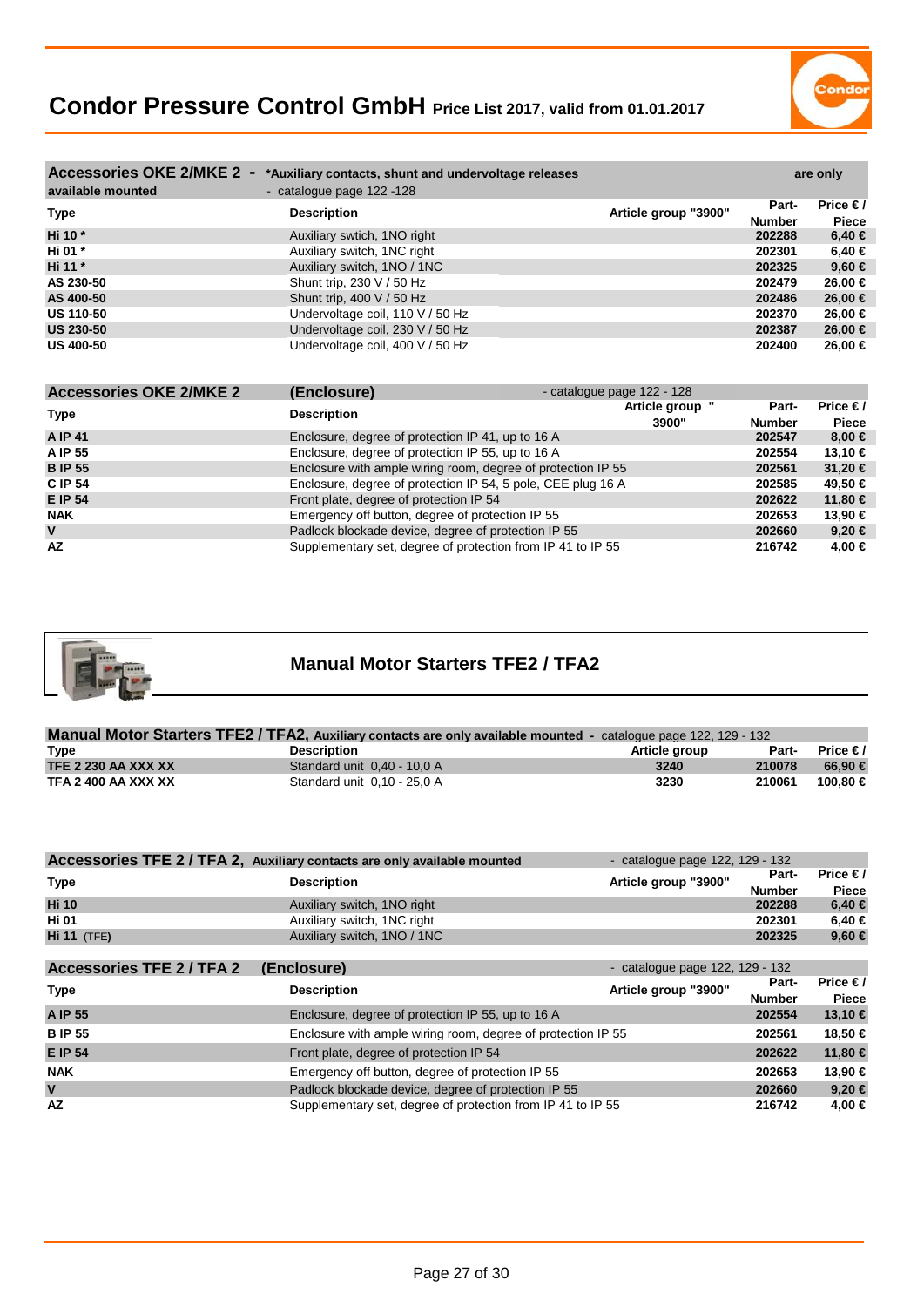

**Manual Motor Starters OKN** - catalogue page 122, 133 - 135



#### **Manual Motor Starters OKN**

|  | <b>Manual Motor Starters OKN</b> |  |
|--|----------------------------------|--|
|  |                                  |  |

| Type                     | <b>Description</b>                                        | Article group "3100" | Part-         | Price $\in I$ |
|--------------------------|-----------------------------------------------------------|----------------------|---------------|---------------|
|                          |                                                           |                      | <b>Number</b> | Piece         |
| <b>OKN-004 AA XXX XX</b> | thermal / magn. trip, setting range 0.25 - 0.40 A         |                      | 203391        | 37,70 €       |
| <b>OKN-006 AA XXX XX</b> | thermal / magn. trip, setting range 0.40 - 0.63 A         |                      | 203407        | 37,70 €       |
| <b>OKN-010 AA XXX XX</b> | thermal / magn. trip, setting range 0.63 - 1.00 A         |                      | 203414        | 37,70 €       |
| <b>OKN-016 AA XXX XX</b> | thermal / magn. trip, setting range 1.00 - 1.60 A         |                      | 203421        | 37,70 €       |
| <b>OKN-025 AA XXX XX</b> | thermal / magn. trip, setting range 1.60 - 2.50 A         |                      | 203438        | 37,70 €       |
| <b>OKN-040 AA XXX XX</b> | thermal / magn. trip, setting range 2.50 - 4.00 A         |                      | 203445        | 37,70 €       |
| <b>OKN-063 AA XXX XX</b> | thermal / magn. trip, setting range 4.00 - 6.30 A         |                      | 203452        | 37,70 €       |
| <b>OKN-100 AA XXX XX</b> | thermal / magn. trip, setting range 6.30 - 10.0 A         |                      | 203469        | 51,40 €       |
| <b>OKN-160 AA XXX XX</b> | thermal / magn. trip, setting range 10.0 -16.0 A          |                      | 203476        | 51,40 €       |
| <b>OKN-220 AA XXX XX</b> | thermal / magn. trip, setting range 16.0 - 22.0 A         |                      | 203483        | 59,20 €       |
| <b>OKN-270 AA XXX XX</b> | thermal / magn. trip, setting range 22.0 - 27.0 A         |                      | 203490        | 62,00 €       |
| <b>OKN-300 AA XXX XX</b> | thermal / magn. trip, setting range 22.0 - 30.0 A, 2 pole |                      | 203506        | 74,70 €       |
| <b>OKN-370 AA XXX XX</b> | thermal / magn. trip, setting range 28.0 - 37.0 A, 2 pole |                      | 236665        | 100,90 €      |
|                          |                                                           |                      |               |               |
| <b>Accessories OKN</b>   |                                                           |                      |               |               |
|                          |                                                           |                      | Part-         | Price $\in I$ |
| Type                     | <b>Description</b>                                        | Article group "3900" | <b>Number</b> | Piece         |
| н                        | Enclosure H, degree of protection IP 54                   |                      | 203513        | 11,20 €       |

## **Star/delta connection C-SDU**

| <b>Star/delta connection C-SDU</b> |                                                                                                           | - catalogue page 122, 136 - 137 |                        |                               |
|------------------------------------|-----------------------------------------------------------------------------------------------------------|---------------------------------|------------------------|-------------------------------|
| <b>Type</b>                        | <b>Description</b>                                                                                        | Article group "6430"            | Part-<br><b>Number</b> | Price $\in I$<br><b>Piece</b> |
|                                    | <b>Complete version</b>                                                                                   |                                 |                        |                               |
| C-SDU 5.5 complete                 | 5,5 kW, Ue: 400V AC / 50 Hz, Supply line: 3L/N/PE manual motor starter: 9 - 13<br>A (rated current)       |                                 | 256601                 | 601,70 €                      |
| C-SDU 7,5 complete                 | 7,5 kW, Ue: 400V AC / 50 Hz, Supply line: 3L/N/PE manual motor starter: 14 -<br>20 A (rated current)      |                                 | 256618                 | 622,70 €                      |
| C-SDU 11,0 complete                | 11 kW, Ue: 400V AC / 50 Hz, Supply line: 3L/N/PE manual motor starter: 19 -<br>25 A (rated current)       |                                 | 256625                 | 661,50 €                      |
| C-SDU 15,0 complete                | 15 kW, Ue: 400V AC / 50 Hz, Supply line: 3L/N/PE manual motor starter: 28 -<br>40 A (rated current)       |                                 | 256632                 | 686,70 €                      |
|                                    |                                                                                                           |                                 |                        |                               |
|                                    | <b>Standard version</b>                                                                                   | Article group "6430"            |                        |                               |
| C-SDU 5.5 standard                 | 5,5 kW, Ue: 400V AC / 50 Hz, Supply line: 3L/N/PE manual motor starter: 9 - 13<br>A (rated current)       |                                 | 256656                 | 404,70 €                      |
| C-SDU 7,5 standard                 | 7,5 kW, Ue: 400V AC / 50 Hz, Supply line: 3L/N/PE manual motor starter: 14 -<br>20 A (rated current)      |                                 | 256663                 | 426,10 €                      |
| C-SDU 11,0 standard                | 11 kW, Ue: 400V AC / 50 Hz, Supply line: 3L/N/PE manual motor starter: 19 -<br>25 A (rated current)       |                                 | 256670                 | 447,50 €                      |
| C-SDU 15,0 standard                | 15 kW, Ue: 400V AC / 50 Hz, Supply line: 3L/N/PE manual motor starter: 28 -<br>40 A (rated current)       |                                 | 256687                 | 479,70 €                      |
|                                    |                                                                                                           |                                 |                        |                               |
|                                    | <b>Standard version with transformer (trafo)</b>                                                          | Article group"6430"             |                        |                               |
| C-SDU 5.5 Trafo                    | 5,5 kW, Ue: 400V AC / 50 Hz, Supply line: 3L/PE manual motor starter: 9 - 13 A<br>(rated current)         |                                 | 256717                 | 597,40 €                      |
| C-SDU 7.5 Trafo                    | 7,5 kW, Ue: 400V AC / 50 Hz, Supply line: 3L/PE manual motor starter: 14 - 20<br>A (rated current)        |                                 | 256724                 | 618,70 €                      |
| C-SDU 11,0 Trafo                   | 11 kW, Ue: 400V AC / 50 Hz, Supply line: 3L/PE manual motor starter: 19 - 25<br>$\Lambda$ (rotad currant) |                                 | 256731                 | 640,10 €                      |

**C-SDU 15,0 Trafo 256748 672,20 €**

15 kW, Ue: 400V AC / 50 Hz, Supply line: 3L/PE manual motor starter: 28 - 40

A (rated current)

A (rated current)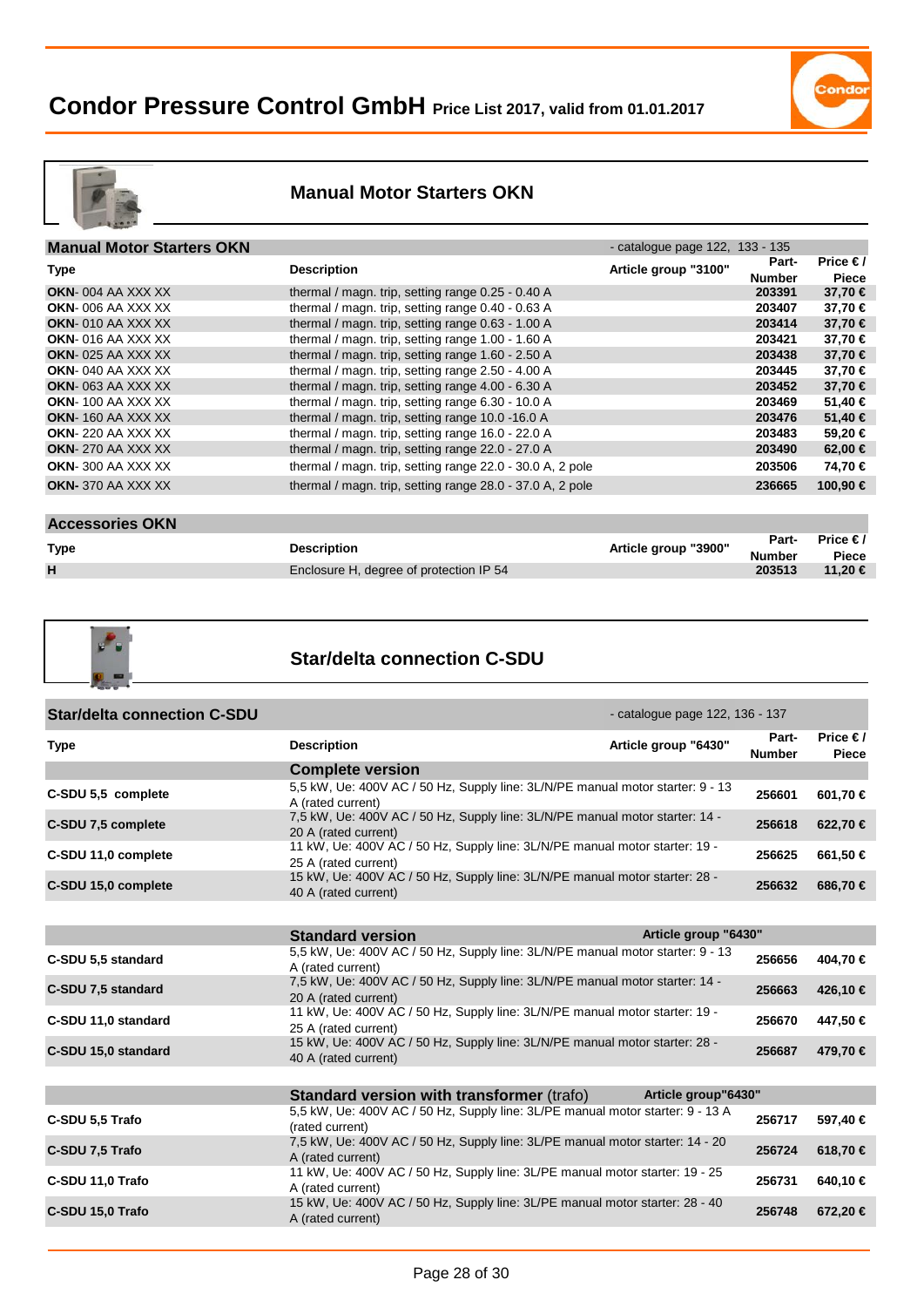

|                                       | <b>Test devices</b>                    |                              |                        |                        |
|---------------------------------------|----------------------------------------|------------------------------|------------------------|------------------------|
| <b>Test devices</b>                   |                                        | - catalogue page $138 - 140$ |                        |                        |
| <b>Type</b>                           | <b>Description</b>                     | Article group "2010"         | Part-<br><b>Number</b> | Price $\in I$<br>Piece |
| <b>Variotest</b>                      | <b>Acoustic Universal Tester</b>       |                              | 260301                 | 55,70 €                |
| <b>Rotatest</b>                       | Phase sequence with optical indication |                              | 260318                 | 60,20 €                |
| <b>CSG420</b> (Replacement for SGITE) | Adjustable sensor simulator            |                              | 249634                 | 116,90 €               |
|                                       |                                        |                              |                        |                        |



## **Multifunction timer relays**

| <b>Multifunction timer relays</b> |                                                                 | - catalogue page 138, 143 - 148 |              |               |
|-----------------------------------|-----------------------------------------------------------------|---------------------------------|--------------|---------------|
| <b>Type</b>                       | <b>Description</b>                                              | Article group "2010"            | Part-        | Price $\in I$ |
|                                   |                                                                 | <b>Number</b>                   | <b>Piece</b> |               |
| <b>FMF</b>                        | Multifunction timer relay in compact industrial standard casing |                                 | 230403       | 128.30 €      |
| IMF                               | Multifunction timer relav                                       |                                 | 230410       | 105.50 €      |
|                                   |                                                                 |                                 |              |               |